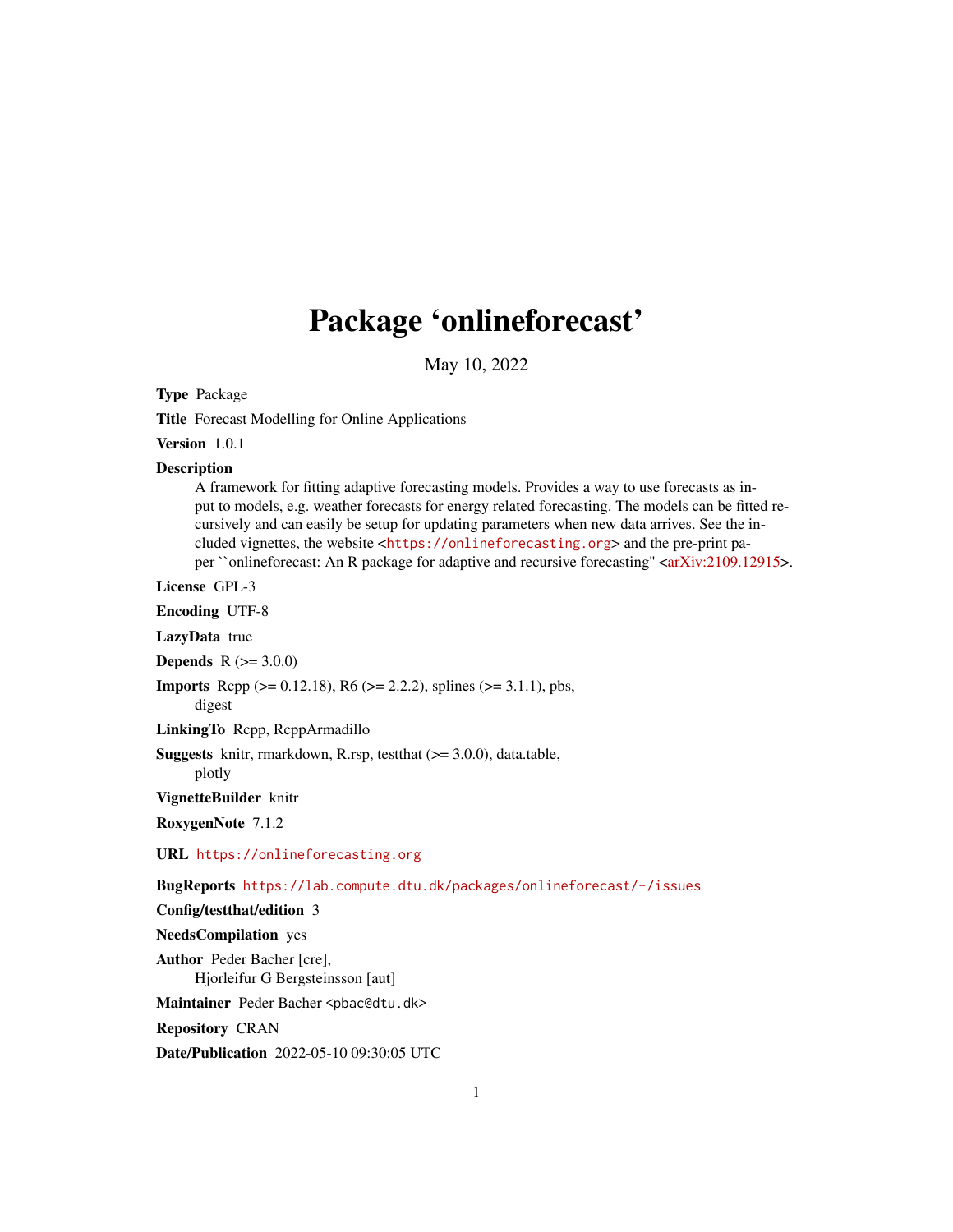# R topics documented:

|                                                                                                              | 3              |
|--------------------------------------------------------------------------------------------------------------|----------------|
|                                                                                                              | $\overline{4}$ |
|                                                                                                              | 5              |
|                                                                                                              | 6              |
|                                                                                                              | $\overline{7}$ |
|                                                                                                              | 9              |
|                                                                                                              | 11             |
|                                                                                                              | 12             |
|                                                                                                              | 13             |
| ct                                                                                                           | 14             |
|                                                                                                              | 17             |
|                                                                                                              | 18             |
| depth                                                                                                        | 19             |
| flattenlist                                                                                                  | 19             |
|                                                                                                              | 20             |
| fs                                                                                                           | 23             |
|                                                                                                              | 24             |
|                                                                                                              | 25             |
|                                                                                                              | 26             |
|                                                                                                              | 27             |
|                                                                                                              | 29             |
|                                                                                                              | 30             |
|                                                                                                              | 31             |
|                                                                                                              | 32             |
|                                                                                                              | 32             |
|                                                                                                              | 33             |
|                                                                                                              | 33             |
|                                                                                                              | 34             |
|                                                                                                              | 35             |
|                                                                                                              | 37             |
|                                                                                                              | 38             |
|                                                                                                              | 39             |
| $lp\_vector\_cpp \ldots \ldots \ldots \ldots \ldots \ldots \ldots \ldots \ldots \ldots \ldots \ldots \ldots$ | 40             |
|                                                                                                              | 41             |
|                                                                                                              | 42             |
|                                                                                                              | 43             |
|                                                                                                              | 44             |
|                                                                                                              | 45             |
|                                                                                                              | 45             |
|                                                                                                              | 46             |
|                                                                                                              | 47             |
|                                                                                                              | 49             |
|                                                                                                              | 50             |
|                                                                                                              | 51             |
|                                                                                                              | 55             |
|                                                                                                              | 56             |
|                                                                                                              |                |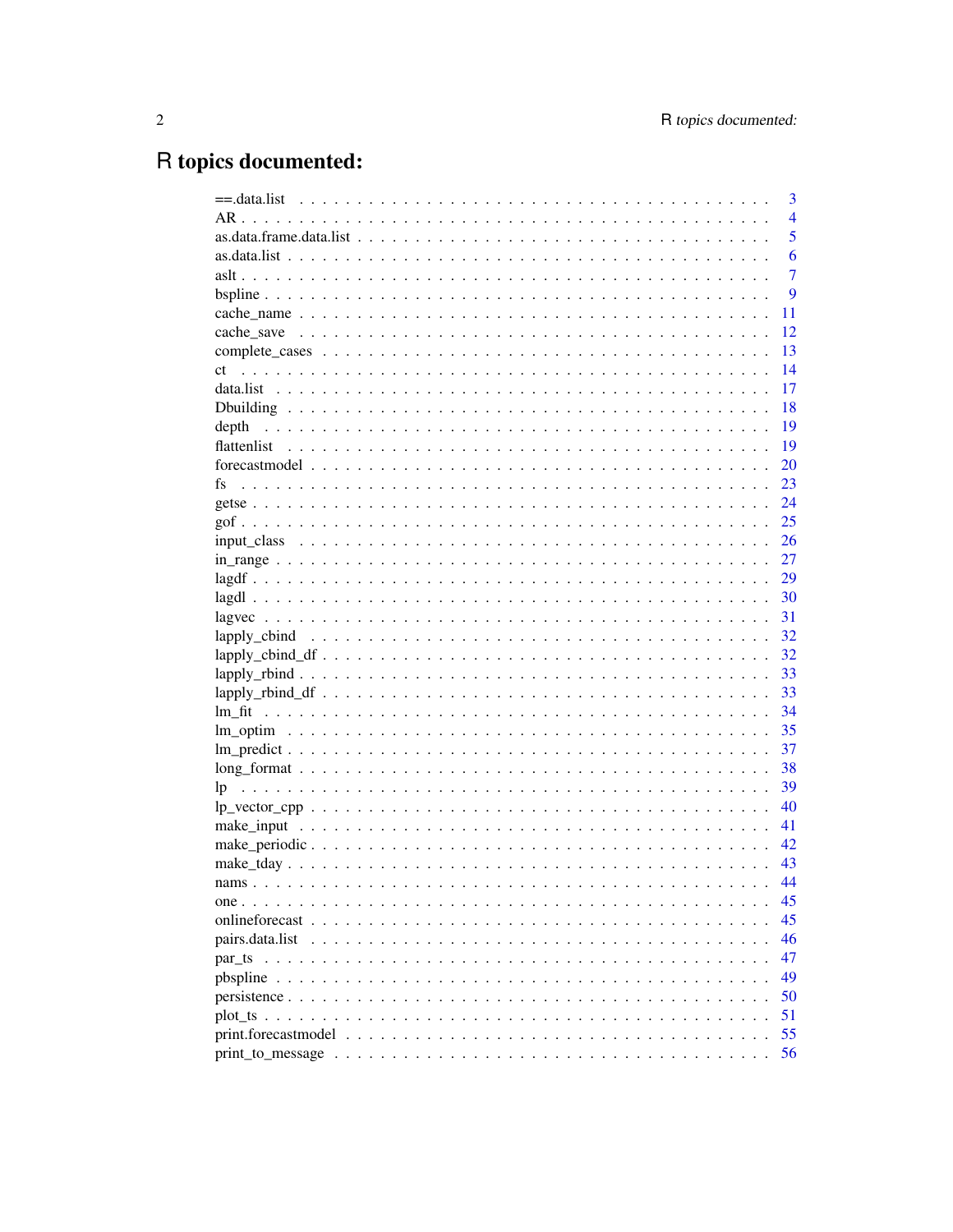<span id="page-2-0"></span>

| 57  |
|-----|
| 58  |
| 60  |
| 62  |
| 64  |
| 66  |
| 67  |
| -68 |
| -69 |
|     |
| -71 |
|     |
|     |
| -74 |
| -75 |
|     |
|     |
| -81 |
| -83 |
|     |

#### **Index [85](#page-84-0) and 2008 and 2008 and 2008 and 2008 and 2008 and 2008 and 2008 and 2008 and 2008 and 2008 and 2008 and 2008 and 2008 and 2008 and 2008 and 2008 and 2008 and 2008 and 2008 and 2008 and 2008 and 2008 and 2008 and 2**

==.data.list *Determine if two data.lists are identical*

# Description

Compare two data.lists

# Usage

## S3 method for class 'data.list'  $x == y$ 

# Arguments

| $\boldsymbol{\mathsf{x}}$ | first data.list  |
|---------------------------|------------------|
| <b>V</b>                  | second data.list |

# Details

Returns TRUE if the two data.lists are fully identical, so all data, order of variables etc. must be fully identical

### Value

logical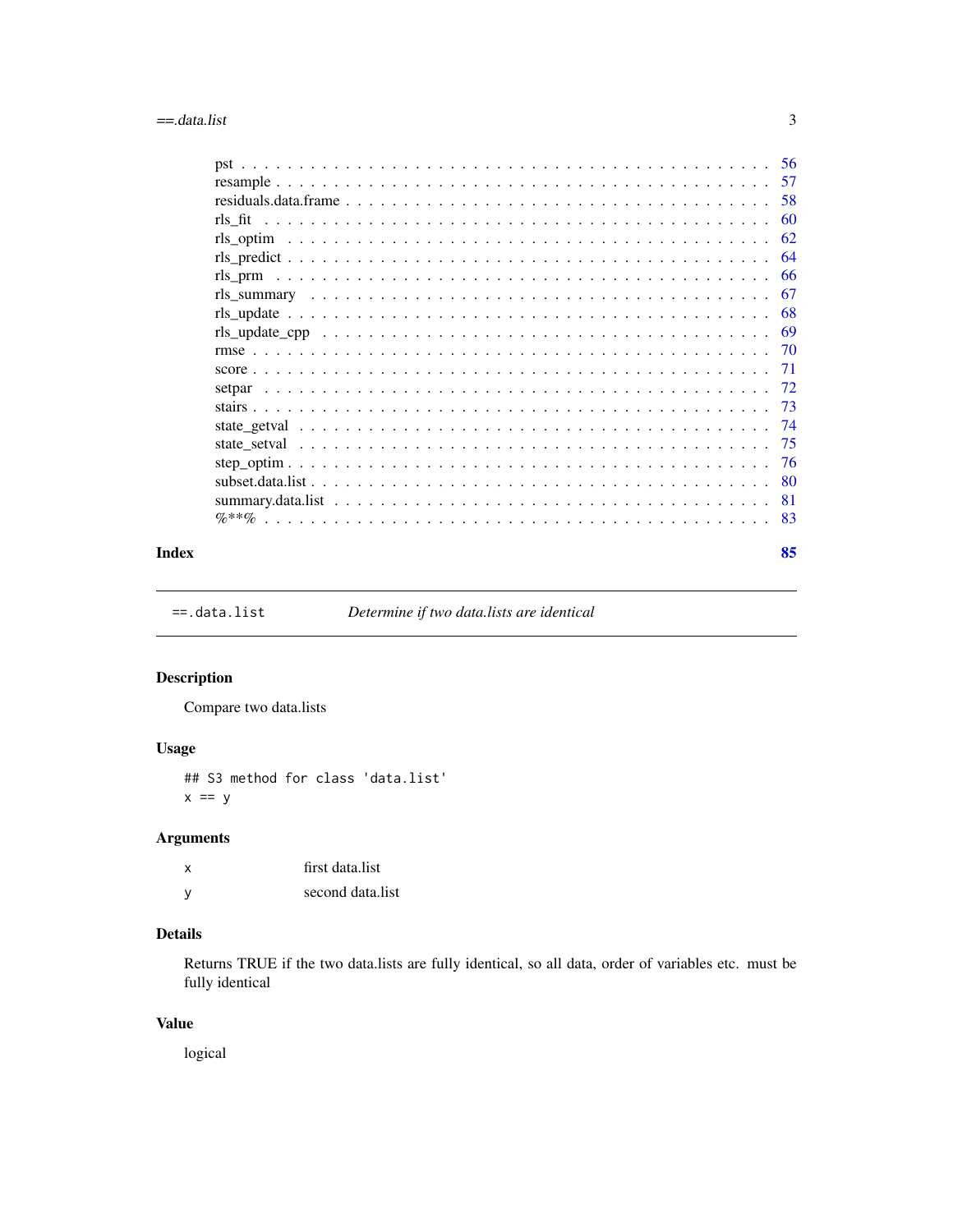#### <span id="page-3-0"></span>Examples

```
Dbuilding == Dbuilding
D <- Dbuilding
D$Ta$k2[1] <- NA
Dbuilding == D
D <- Dbuilding
names(D)[5] \leq "I"
names(D)[6] <- "Ta"
Dbuilding == D
```
#### AR *Auto-Regressive (AR) input*

# Description

Generate auto-regressive (AR) inputs in a model

#### Usage

AR(lags)

#### Arguments

lags integer vector: The lags of the AR to include.

#### Details

The AR function can be used in an onlineforecast model formulation. It creates the input matrices for including AR inputs in a model during the transformation stage. It takes the values from the model output in the provided data does the needed lagging.

The lags must be given according to the one-step ahead model, e.g.:

AR(lags=c(0,1)) will give: Y\_t+1|t =  $\phi_1$  y\_t-0 +  $\phi_2$  y\_t-1 +  $\epsilon$ \_t+1

and:

AR(lags=c(0,3,12)) will give: Y\_t+1lt =  $\phi$ \_1 y\_t-0 +  $\phi$ \_2 y\_t-3 +  $\phi$ \_3 y\_t-12 +  $\epsilon$ \_t+1

Note, that

For k>1 the coefficients will be fitted individually for each horizon, e.g.:

AR(lags=c(0,1)) will be the multi-step AR: Y\_t+k|t =  $\phi$ \_1,k y\_t-0 +  $\phi$ \_2,k y\_t-1 +  $\epsilon$ \_t+k|t

See the details in ??(ref til vignette).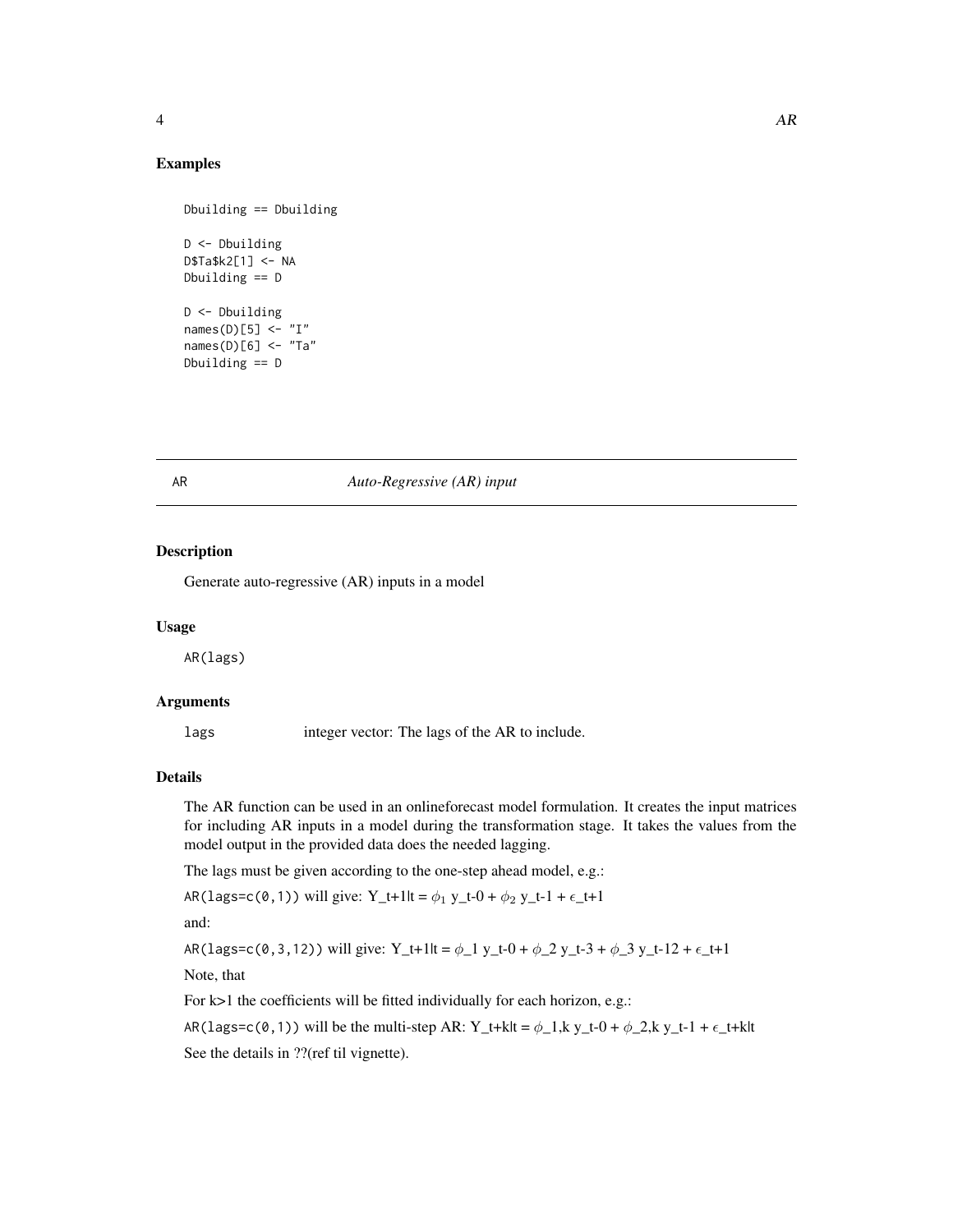# <span id="page-4-0"></span>Value

A list of matrices, one for each lag in lags, each with columns according to model\$kseq.

#### Examples

```
# Setup data and a model for the example
D <- Dbuilding
model <- forecastmodel$new()
model$output = "heatload"
# Use the AR in the transformation stage
model$add_inputs(AR = "AR(c(0,1))")
# Regression parameters
model$add_regprm("rls_prm(lambda=0.9)")
# kseq must be added
model$kseq <- 1:4
# In the transformation stage the AR input will be generated
# See that it generates two input matrices, simply with the lagged heat load at t for every k
model$transform_data(subset(D, 1:10))
# Fit with recursive least squares (no parameters prm in the model)
fit <- rls_fit(c(lambda=0.99), model, D, returnanalysis=TRUE)
# Plot the result, see "?plot_ts.rls_fit"
plot_ts(fit, xlim=c(ct("2010-12-20"),max(D$t)))
# Plot for a short period with peaks
plot_ts(fit, xlim=c("2011-01-05","2011-01-07"))
# For online updating, see ??ref{vignette, not yet available}:
# the needed lagged output values are stored in the model for next time new data is available
model$yAR
# The maximum lag needed is also kept
model$maxlagAR
```
as.data.frame.data.list

*Convert to data.frame*

### **Description**

Converts a data.list to a data.frame.

#### Usage

```
## S3 method for class 'data.list'
as.data.frame(x, row.name = NULL, optional = FALSE, ...)
```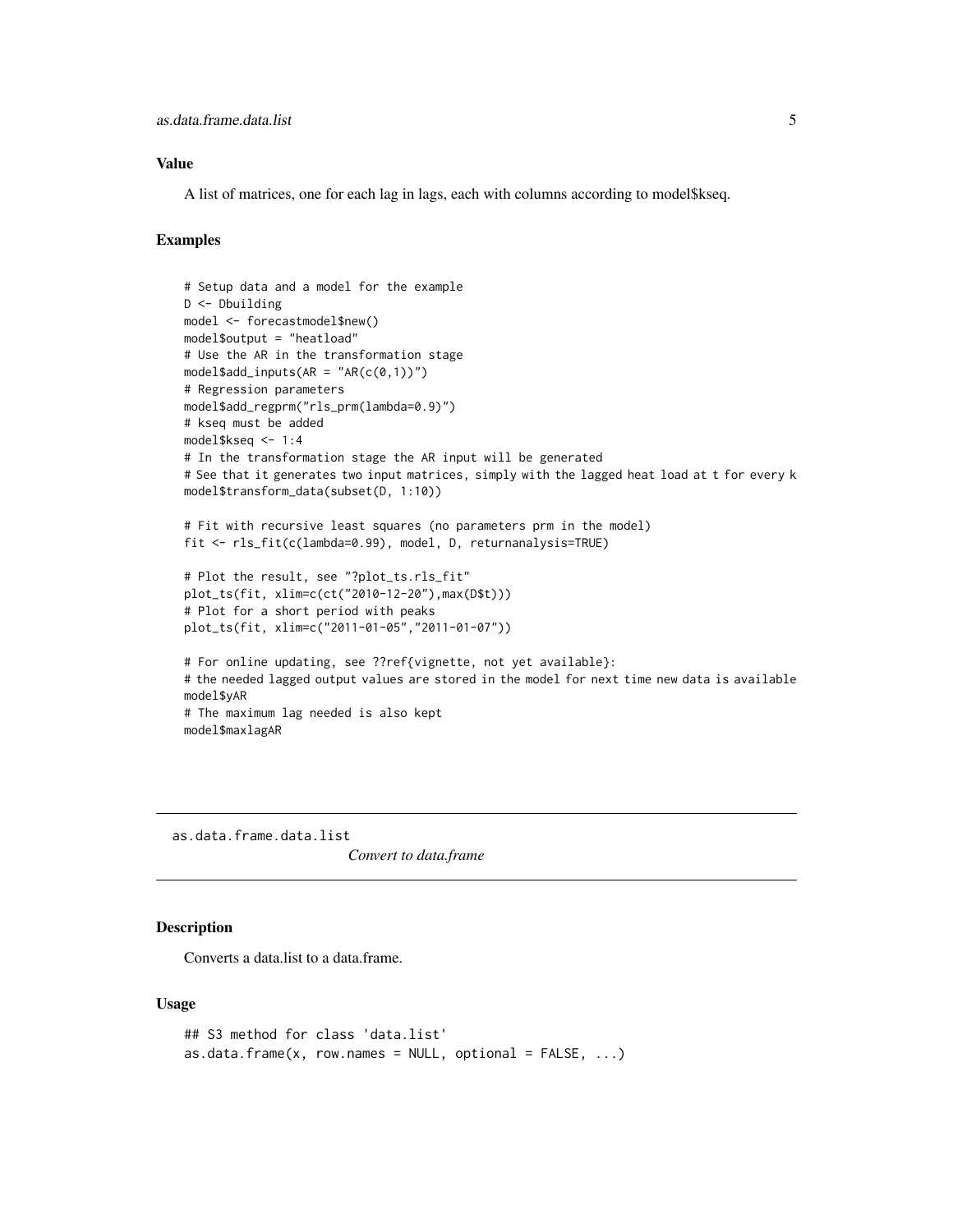<span id="page-5-0"></span>**6 b** as.data.list

# Arguments

| х         | The data list to be converted. |
|-----------|--------------------------------|
| row names | Not used.                      |
| optional  | Not used.                      |
|           | Not used.                      |

# Details

The forecasts in the data.list will result in columns named varname.kxx in the data.frame.

#### Value

A data.frame

# Examples

```
#' # Use the data.list with building heat load
D <- Dbuilding
# Take a subset
D \le - subset(D, 1:5, nms=c("t","Taobs","Ta","Iobs","I"), kseq=1:3)
```
# Convert to a data.frame, note the names of the forecasts are appended .kxx (i.e. for Ta and I) as.data.frame(D)

as.data.list *Convert to data.list class*

# <span id="page-5-1"></span>Description

These functions will convert the object into a data.list.

Convert a data.frame into a data.list

# Usage

as.data.list(object)

## S3 method for class 'data.frame' as.data.list(object)

# Arguments

object The data.frame to be converted.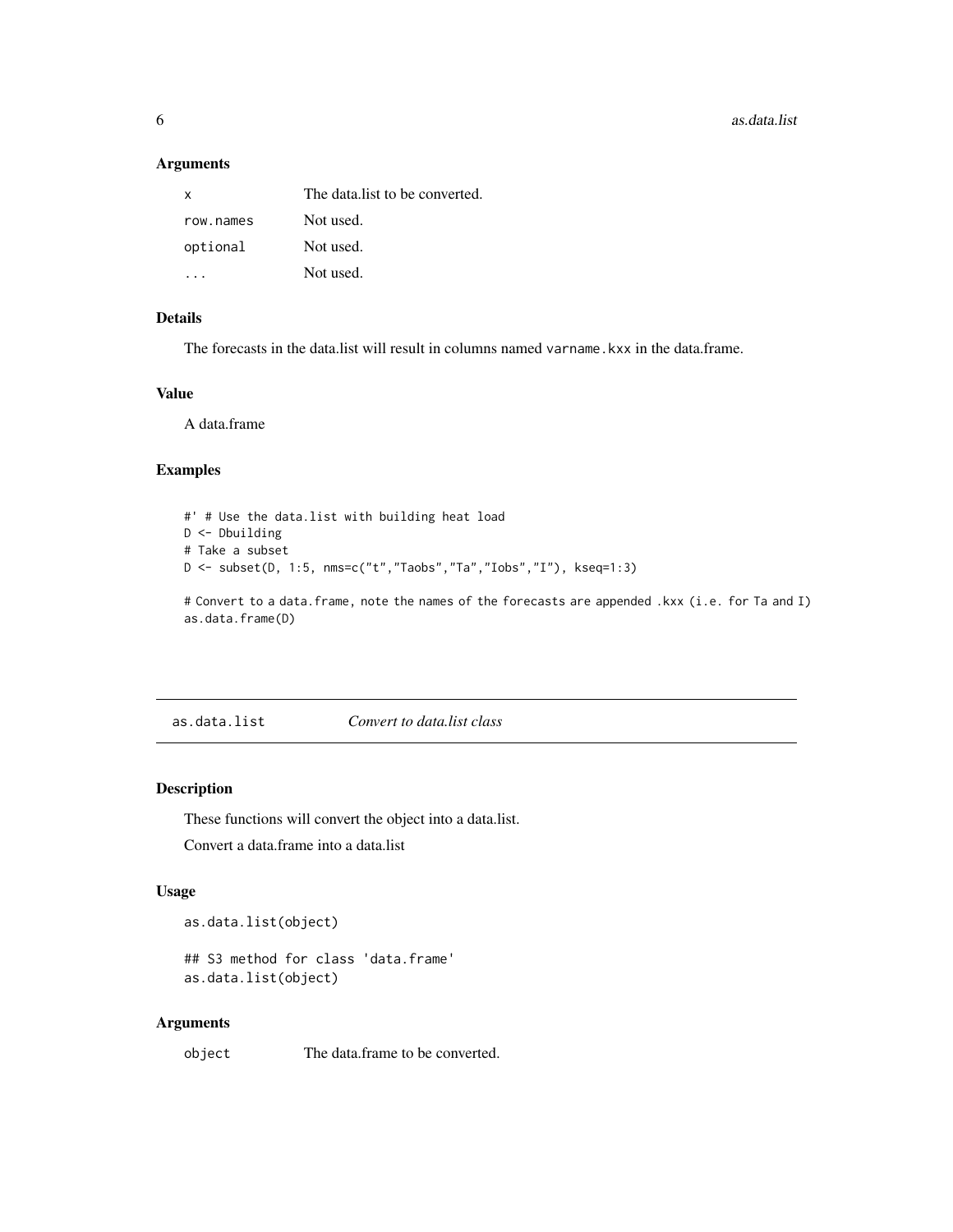# <span id="page-6-0"></span>Details

A data.list is simply a list of vectors and data.frames. For the use in the onlineforecast package the following format must be kept:

- t: A vector of time.

- vectors with same length as t: Holds observations and values synced to time t.

- data.frames with number of rows as time t: Holds forecasts in each column named by kxx where xx is the horizon, e.g. k0 is synced as observations, and k1 is one-step ahead.

The convention is that columns with forecasts are postfixed with .kxx where xx is the horizon. See the examples.

# Value

a value of class data.list

a data.list

# See Also

For specific detailed info see the children, e.g. [as.data.list.data.frame](#page-5-1)

as.data.list

#### Examples

```
# Convert a dataframe with time and two observed variables
X <- data.frame(t=1:10, x=1:10, y=1:10)
as.data.list(X)
# Convert a dataframe with time, forecast and an observed variable
X <- data.frame(t=1:10, x.k1=1:10, x.k2=10:1, yobs=1:10, y.k1=1:10, y.k2=1:10)
as.data.list(X)
# Can be converted back and forth
X
as.data.frame(as.data.list(X))
```
aslt *Convertion to POSIXlt*

#### Description

The argument is converted into POSIXlt with tz="GMT".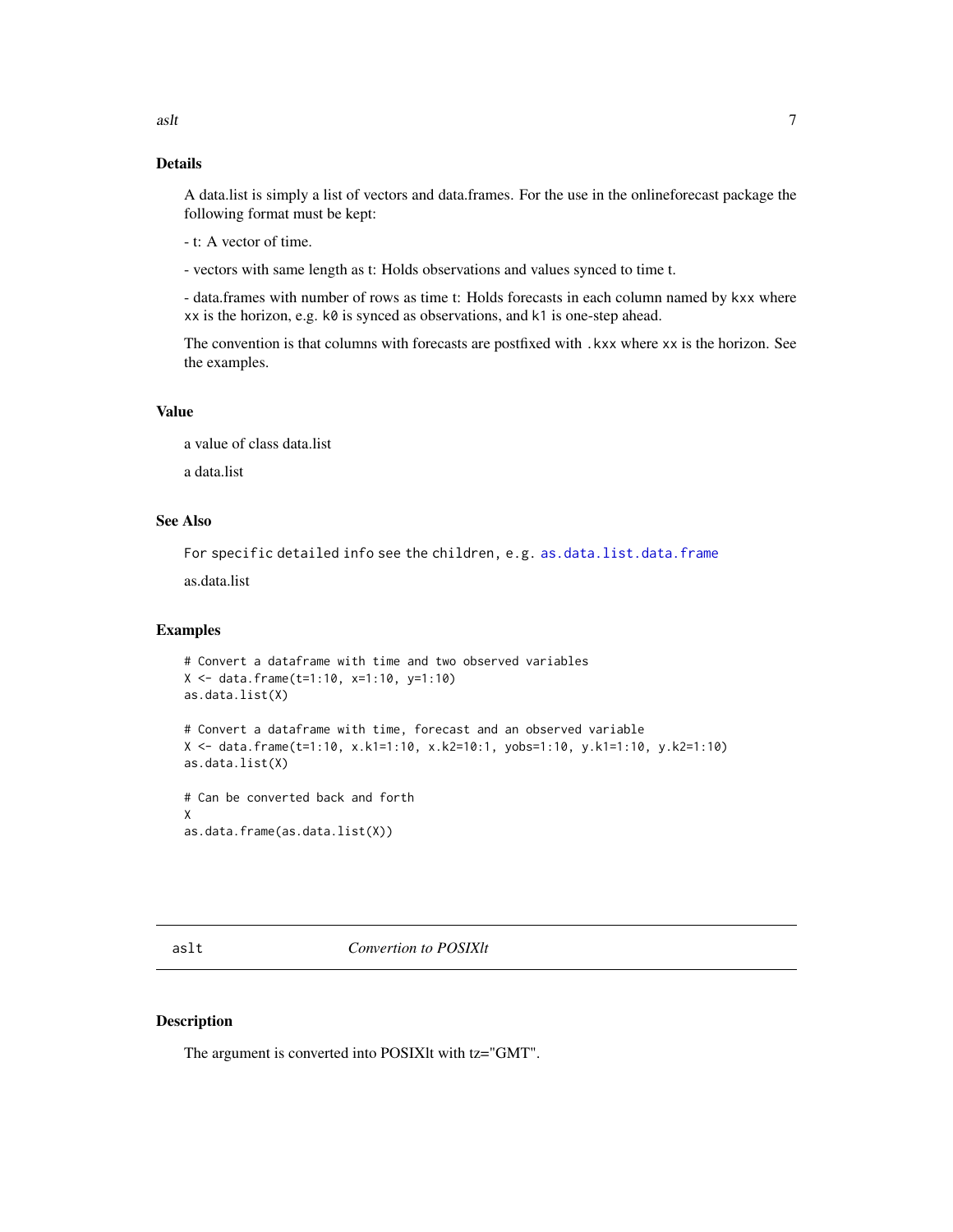# Usage

```
aslt(object, ...)
## S3 method for class 'character'
aslt(object, tz = "GMT", ...)## S3 method for class 'POSIXct'
aslt(object, tz = NA, ...)
## S3 method for class 'POSIXlt'
aslt(object, tz = NA, ...)
## S3 method for class 'numeric'
aslt(object, ...)
```
#### Arguments

| object   | The character, POSIXct, POSICIt, or numeric which is converted to POSIXct. |
|----------|----------------------------------------------------------------------------|
| $\cdots$ | Arguments to be passed to methods.                                         |
| tz       | Timezone. If set, then the time zone will be changed of the object.        |

#### Value

An object of class POSIXlt

# Methods

- aslt.character: Simply a wrapper for as.POSIXlt
- aslt.POSIXct: Converts to POSIXct.
- aslt.POSIXlt: Changes the time zone of the object if tz is given.
- aslt.numeric: Converts from UNIX time in seconds to POSIXlt.

```
# Create a POSIXlt with tz="GMT"
aslt("2019-01-01")
class(aslt("2019-01-01"))
aslt("2019-01-01 01:00:05")
# Convert between time zones
x <- aslt("2019-01-01", tz="CET")
aslt(x,tz="GMT")
# To seconds and back again
aslt(as.numeric(x, units="sec"))
```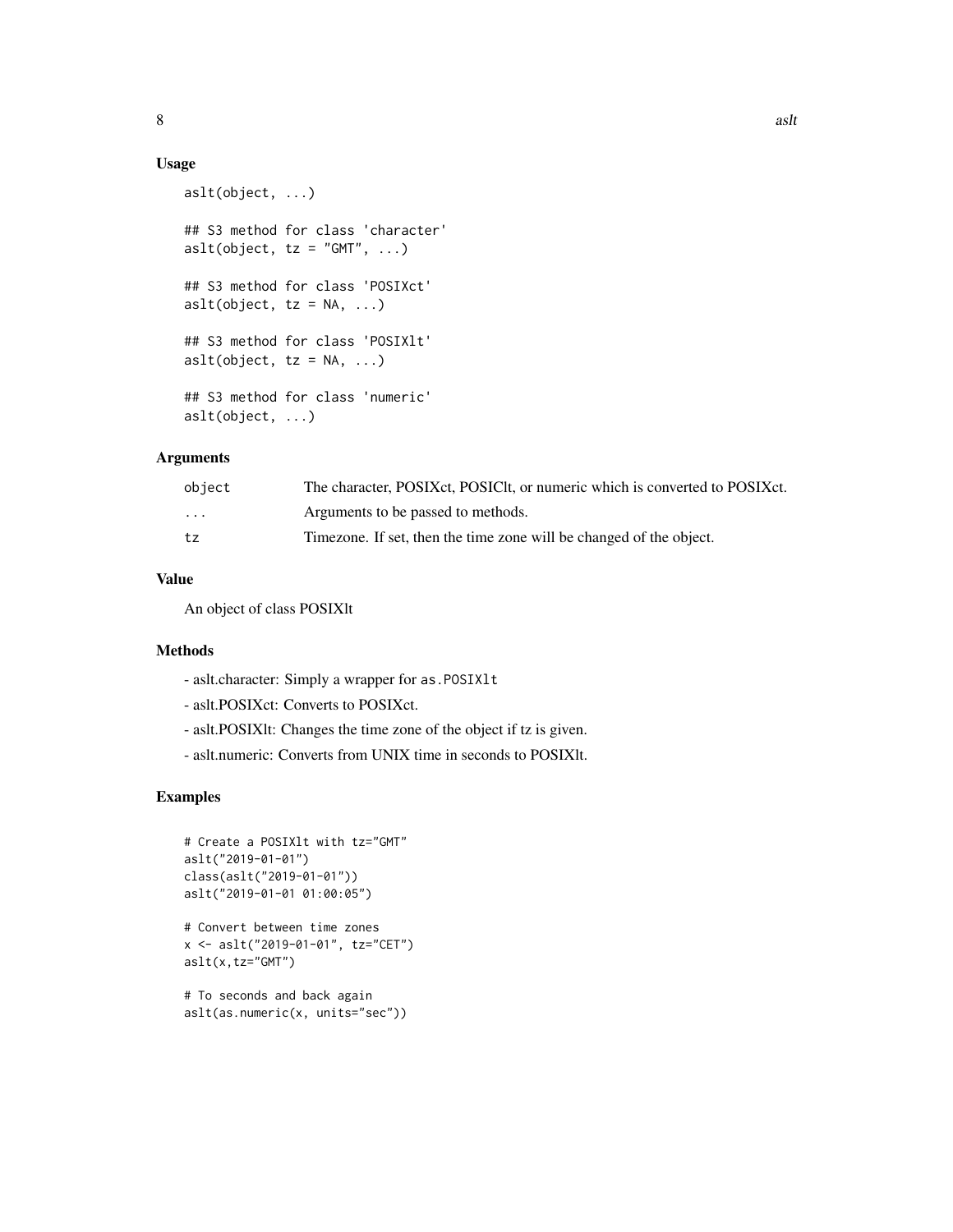<span id="page-8-0"></span>bspline *Compute base splines of a variable using the R function* splines::bs*, use in the transform stage.*

# Description

Simply wraps the splines::bs, such that it can be used in the transformation stage.

# Usage

```
bspline(
  X,
  Boundary.knots = NA,
  intercept = FALSE,
  df = NULL,knots = NULL,
  degree = 3,
  bknots = NA,
  periodic = FALSE
\mathcal{L}
```
#### Arguments

| X         | data.frame (as part of data.list) with horizons as columns named kxx (i.e. one<br>for each horizon)                             |
|-----------|---------------------------------------------------------------------------------------------------------------------------------|
|           | Boundary knots The value is NA: then the boundaries are set to the range of each horizons<br>(columns in X). See $?splines::bs$ |
| intercept | See ?splines::bs.                                                                                                               |
| df        | See ?splines::bs                                                                                                                |
| knots     | See ?splines::bs                                                                                                                |
| degree    | See ?splines::bs                                                                                                                |
| bknots    | Is just a short for Boundary.knots and replace Boundary.knots (if Boundary.knots<br>is not given)                               |
| periodic  | Default FALSE. If TRUE, then pbs:: pbs is called and periodic splines are gen-<br>erated.                                       |

# Details

See the help for all arguments with ?splines::bs. NOTE that two arguments have different default values.

See the example <https://onlineforecasting.org/examples/solar-power-forecasting.html> where the function is used in a model.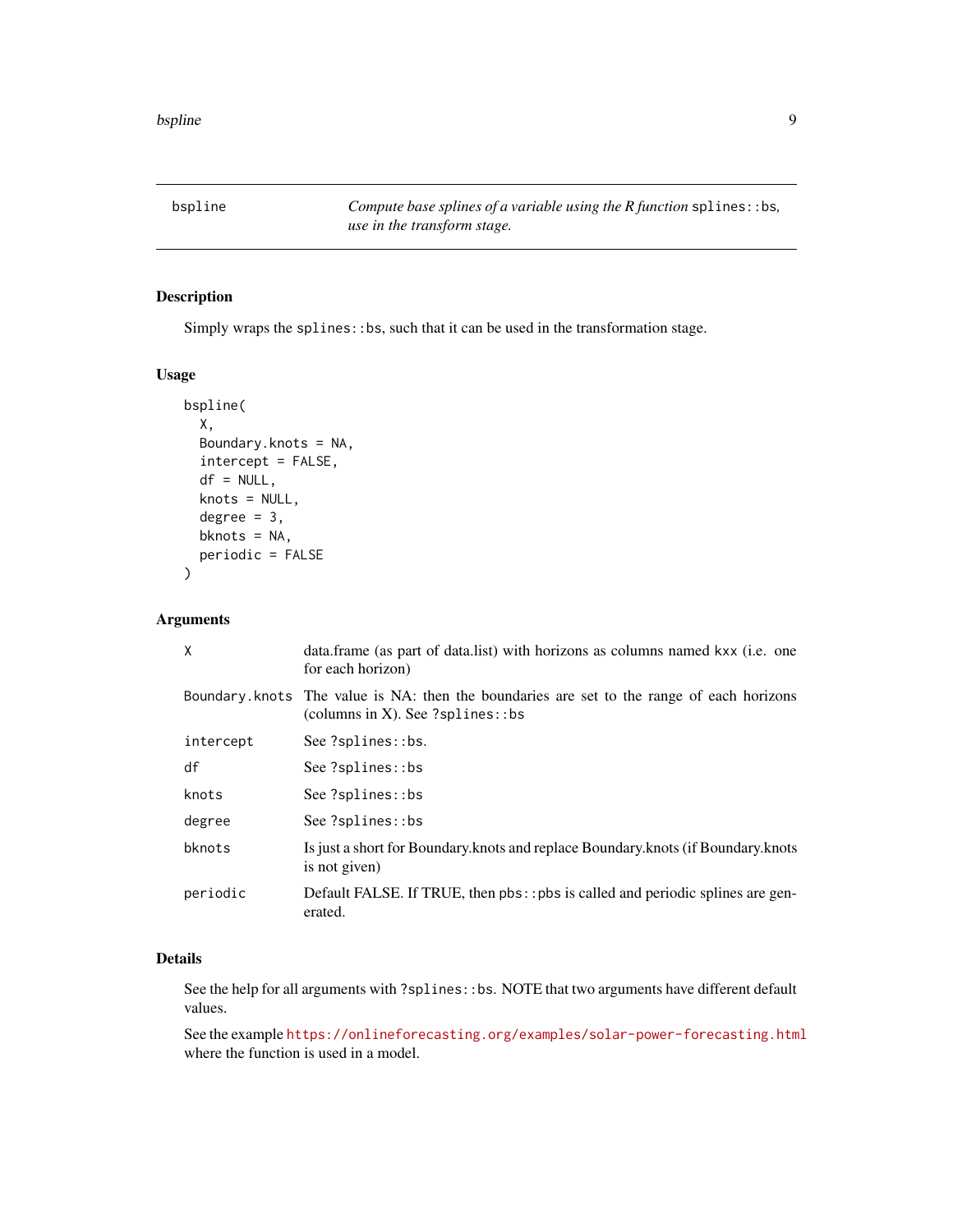#### Value

List of data frames with the computed base splines, each with columns for the same horizons as in X

#### See Also

Other Transform stage functions: [pbspline\(](#page-48-1))

```
# How to make a diurnal curve using splines
# Select first 54 hours from the load data
D <- subset(Dbuilding, 1:76, kseq=1:4)
# Make the hour of the day as a forecast input
D$tday <- make_tday(D$t, kseq=1:4)
D$tday
# Calculate the base splines for each column in tday
L <- bspline(D$tday)
# Now L holds a data.frame for each base spline
str(L)
# Hence this will result in four inputs for the regression model
# Plot (note that the splines period starts at tday=0)
plot(D$t, L$bs1$k1, type="s")
for(i in 2:length(L)){
  lines(D$t, L[[i]]$k1, col=i, type="s")
}
# In a model formulation it will be:
model <- forecastmodel$new()
model$add_inputs(mutday = "bspline(tday)")
# We set the horizons (actually not needed for the transform, only required for data checks)
model$kseq <- 1:4
# Such that at the transform stage will give the same as above
model$transform_data(D)
# Periodic splines are useful for modelling a diurnal harmonical functions
L <- bspline(D$tday, bknots=c(0,24), df=4, periodic=TRUE)
# or
L <- pbspline(D$tday, bknots=c(0,24), df=4)
# Note, how it has to have high enough df, else it generates an error
# Plot
plot(D$t, L$bs1$k1, type="s")
for(i in 2:length(L)){
   lines(D$t, L[[i]]$k1, col=i, type="s")
}
```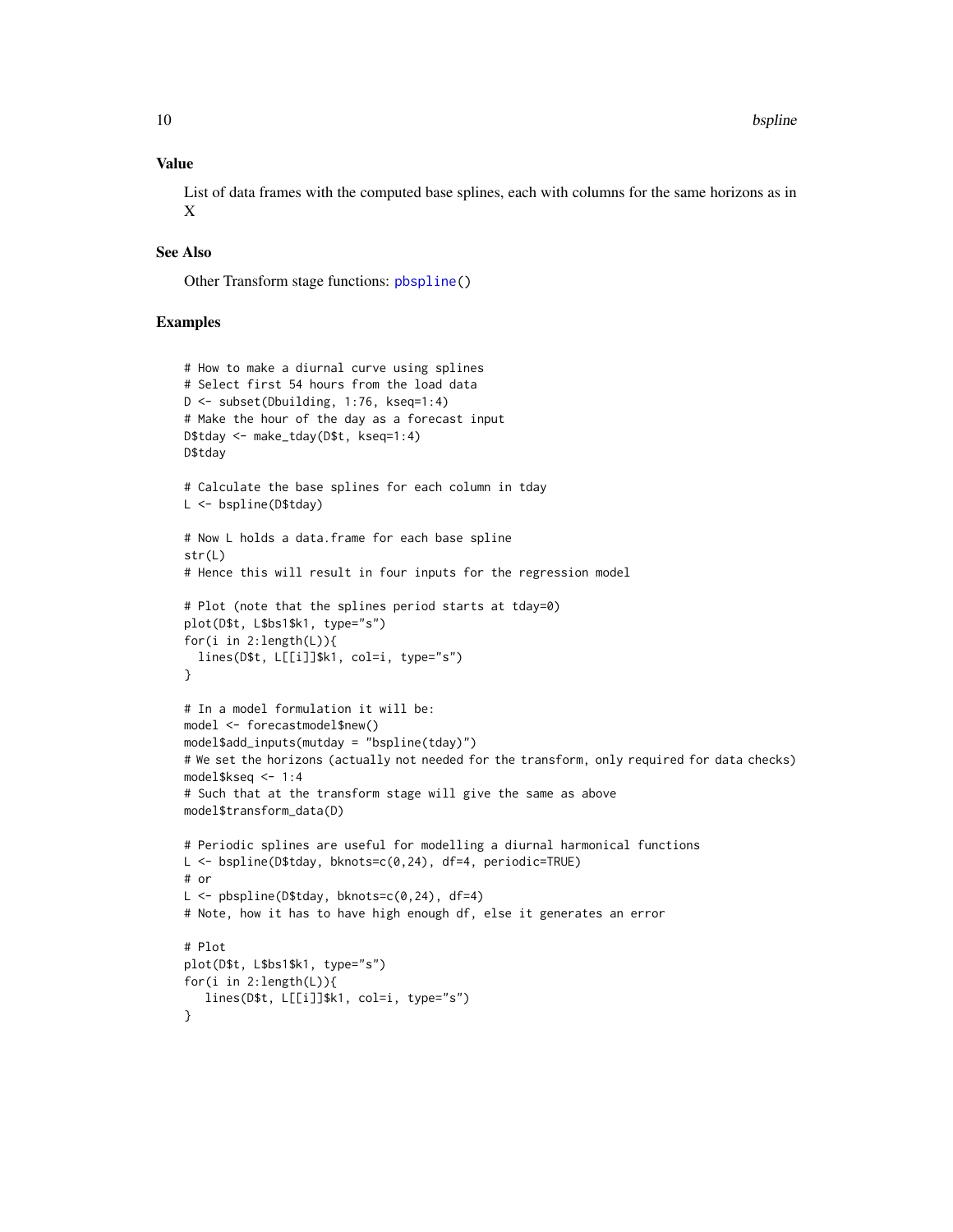<span id="page-10-1"></span><span id="page-10-0"></span>

Caching of the value returned by a function

#### Usage

```
cache_name(..., cachedir = "cache")
```
# Arguments

| $\cdot$ $\cdot$ $\cdot$ | The objects from which to calculate cache file name. If no objects given, then<br>all the objects of the calling function are used for generating the checksum for<br>the file name. |
|-------------------------|--------------------------------------------------------------------------------------------------------------------------------------------------------------------------------------|
| cachedir                | Path for saving the cache, i.e. prefixed to the generated name, remember to end<br>with '/' to make a directory.                                                                     |

# Details

Use it in the beginning of a function, which runs a time consuming calculation, like fitting a model using optimization.

It makes a cache name, which can be used to save a unique cache file (see [cache\\_save\(](#page-11-1))).

The cache\_name function must receive all the objects  $(in ...)$  which influence the value of the function. It simply calculates a checksum using the digest package.

Further, it finds the name of the calling function and its definition, such that if anything changes in the function definition, then the cache file name changes too.

# Value

A generated cache file name.

```
# A function for demonstrating the using caching
fun \leq function(x, y){
   # Generate the cache name (no argument given, so both x and y is used)
   nm <- cache_name(cachedir=cachedir)
    # If the result is cached, then just return it
    if(file.exists(nm)){ return(readRDS(nm)) }
    # Do the calculation
   res <-x^2 + y + 1# Wait 1 sec
   Sys.sleep(1)
    # Save for cache
   cache_save(res, nm)
```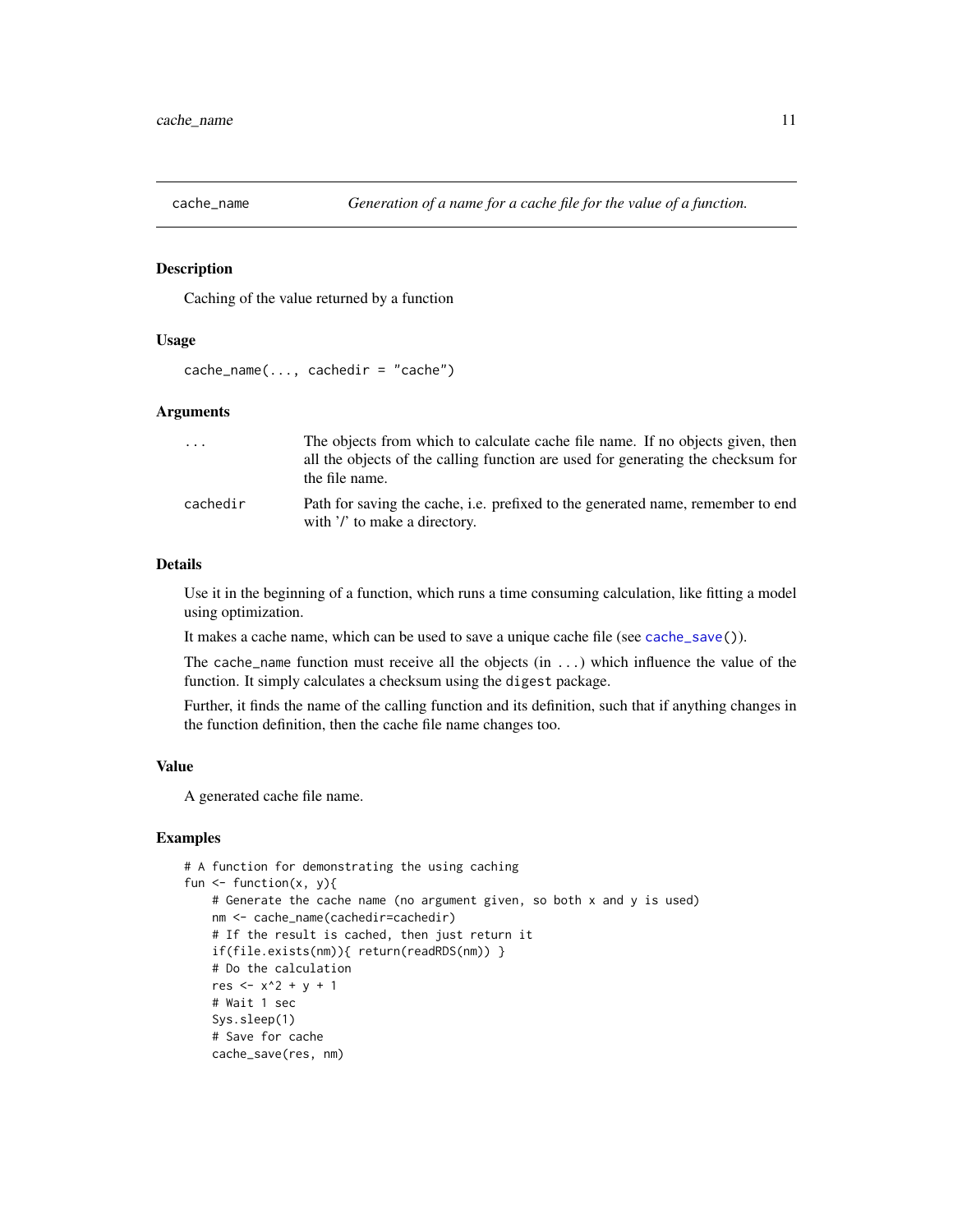```
# Return
    return(res)
}
# For this example use a temporary directory
# In real use this should not be temporary! (changes between R sessions with tempdir())
cachedir <- tempdir()
# Uncomment to run:
# First time it takes at least 1 sec.
#fun(x=2,y=2)
# Second time it loads the cache and is much faster
#fun(x=2,y=2)
# Try changing the arguments (x,y) and run again
# See the cache file(s)
#dir(cachedir)
# Delete the cache folder
#unlink(cachedir, recursive=TRUE)
# Demonstrate how cache_name() is functioning
# Cache using the all objects given in the function calling, i.e. both x and y
fun \leftarrow function(x,y){
   x^2 + y + 1return(cache_name())
}
# These are the same (same values)
fun(x=1,y=2)
fun(1,2)
fun(y=2,x=1)
# But this one is different
fun(x=2,y=1)
# Test: cache using the values specified in the cache_name call
fun2 \leftarrow function(x,y){
    x^2 + y + 1return(cache_name(x))
}
# So now its only the x value that change the name
fun2(1,2)
fun2(1,3)
# But this one is different
fun2(3,3)
# And the function named changed the name
```
<span id="page-11-1"></span>cache\_save *Save a cache file (name generated with* code\_name()

<span id="page-11-0"></span>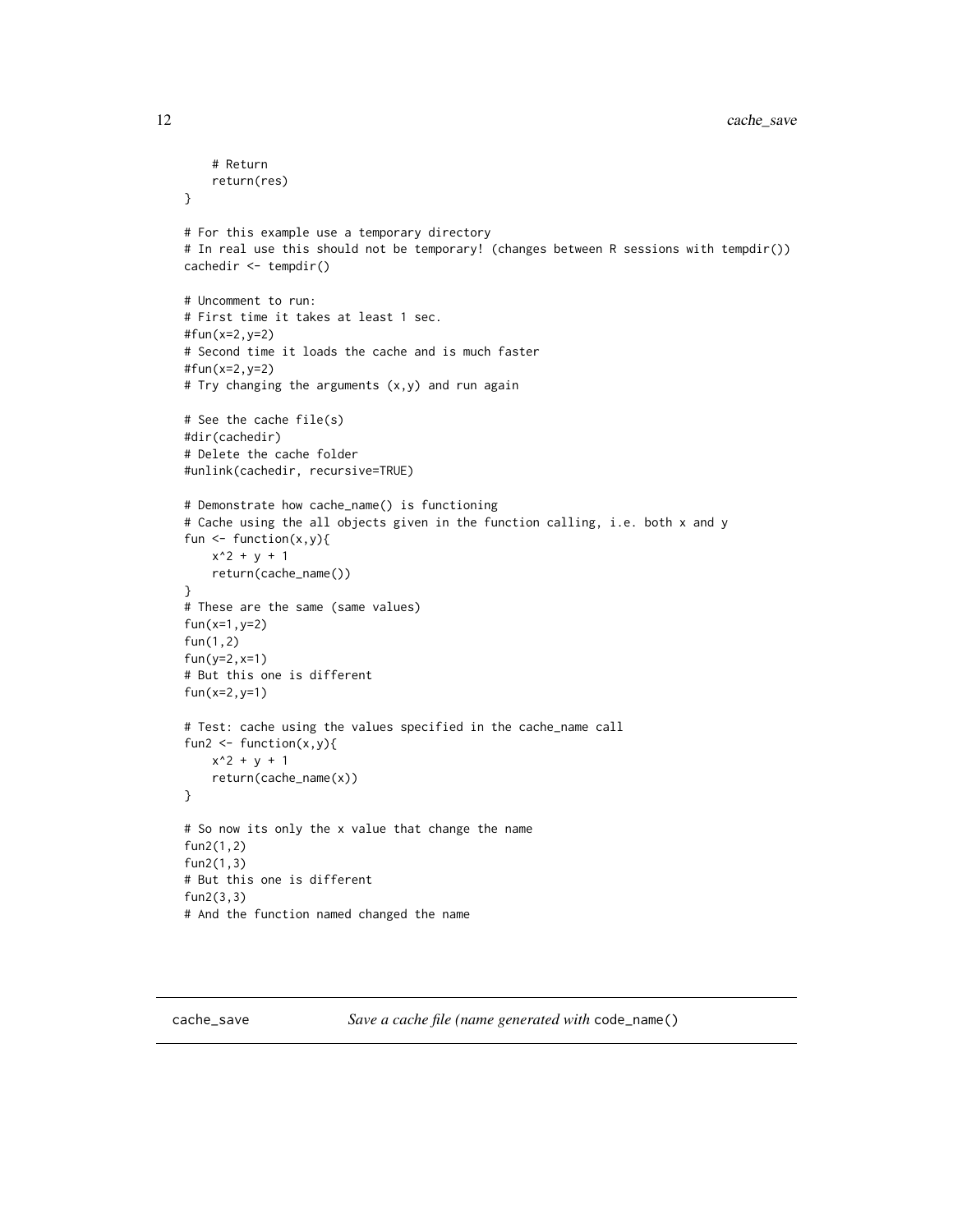# <span id="page-12-0"></span>complete\_cases 13

# Description

Saves the object as an .RDS file with the filename

# Usage

```
cache_save(object, filename)
```
# Arguments

| object   | The object to cache (i.e. the value of the evaluating function).              |
|----------|-------------------------------------------------------------------------------|
| filename | The cache file name (i.e. use the one generated by cache_name, see examples). |

#### Details

See the examples for [cache\\_name\(](#page-10-1)).

#### complete\_cases *Find complete cases in forecast matrices*

# Description

Returns a logical vector indicating the time points which

#### Usage

```
complete_cases(object, kseq = NA)
## S3 method for class 'list'
complete_cases(object, kseq = NA)
## S3 method for class 'data.frame'
complete_cases(object, kseq = NA)
```
# Arguments

| object | A data.frame (with columns named 'kxx') or a list of data.frames. |
|--------|-------------------------------------------------------------------|
| kseg   | integer vector: If given then only these horizons are processed.  |

# Details

Given a forecast matrix the forecasts are lagged "+k" steps to align them and then 'complete.cases()' is run on that .

Gieven a list of forecast matrices the points where all are complete (also all horizons) are complete are TRUE.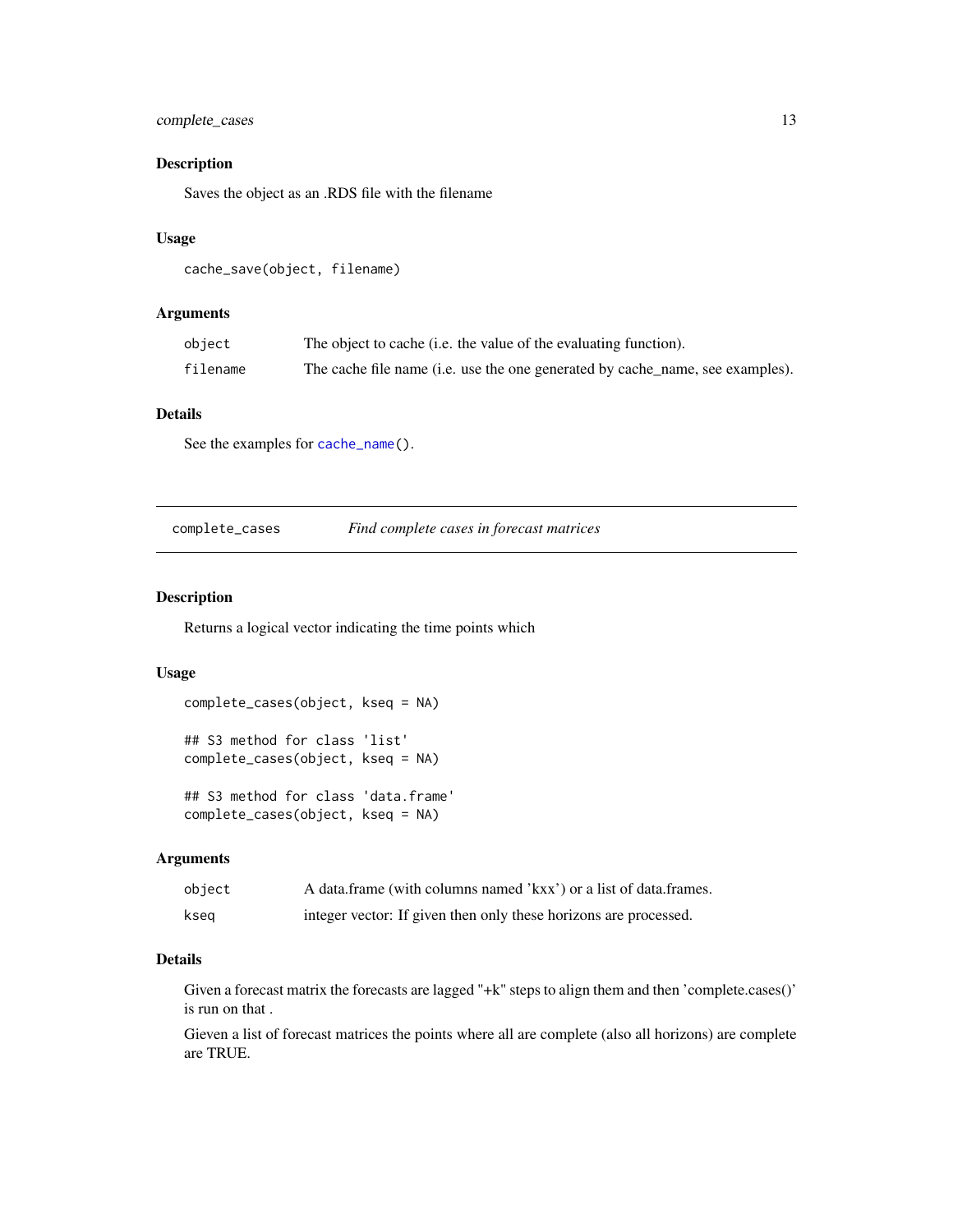# <span id="page-13-0"></span>Value

A logical vector specifying if there is no missing values across all horizonsd.

#### Author(s)

Peder Bacher

# Examples

```
# Take a small data set
D <- subset(Dbuilding, 1:20, kseq=1:5)
# Check the forecast matrix of ambient temperature
D$Ta
# Which are complete over all horizons? The first are not since not all horizons
# have a value there (after lagging)
complete_cases(D$Ta)
# Same goes if given as a list
complete_cases(D["Ta"])
# and if more than one is given
complete_cases(D[c("Ta","I")])
# Set some NA of some horizon
D$I$k3[8:9] <- NA
# Now they are recognized as not complete
complete_cases(D[c("Ta","I")])
# If we deal with residuals, which are observations and there for have column names "hxx"
Resid <- residuals(D$Ta, D$Taobs)
names(Resid)
# With columns with "h" instead of "k" no lagging occurs in complete_cases
complete_cases(Resid)
#
Resid2 <- Resid
Resid$h3[8:9] <- NA
complete_cases(list(Resid,Resid2))
```
ct *Convertion to POSIXct*

# Description

The object is converted into POSIXct with tz="GMT".

#### Usage

```
ct(object, ...)
## S3 method for class 'character'
```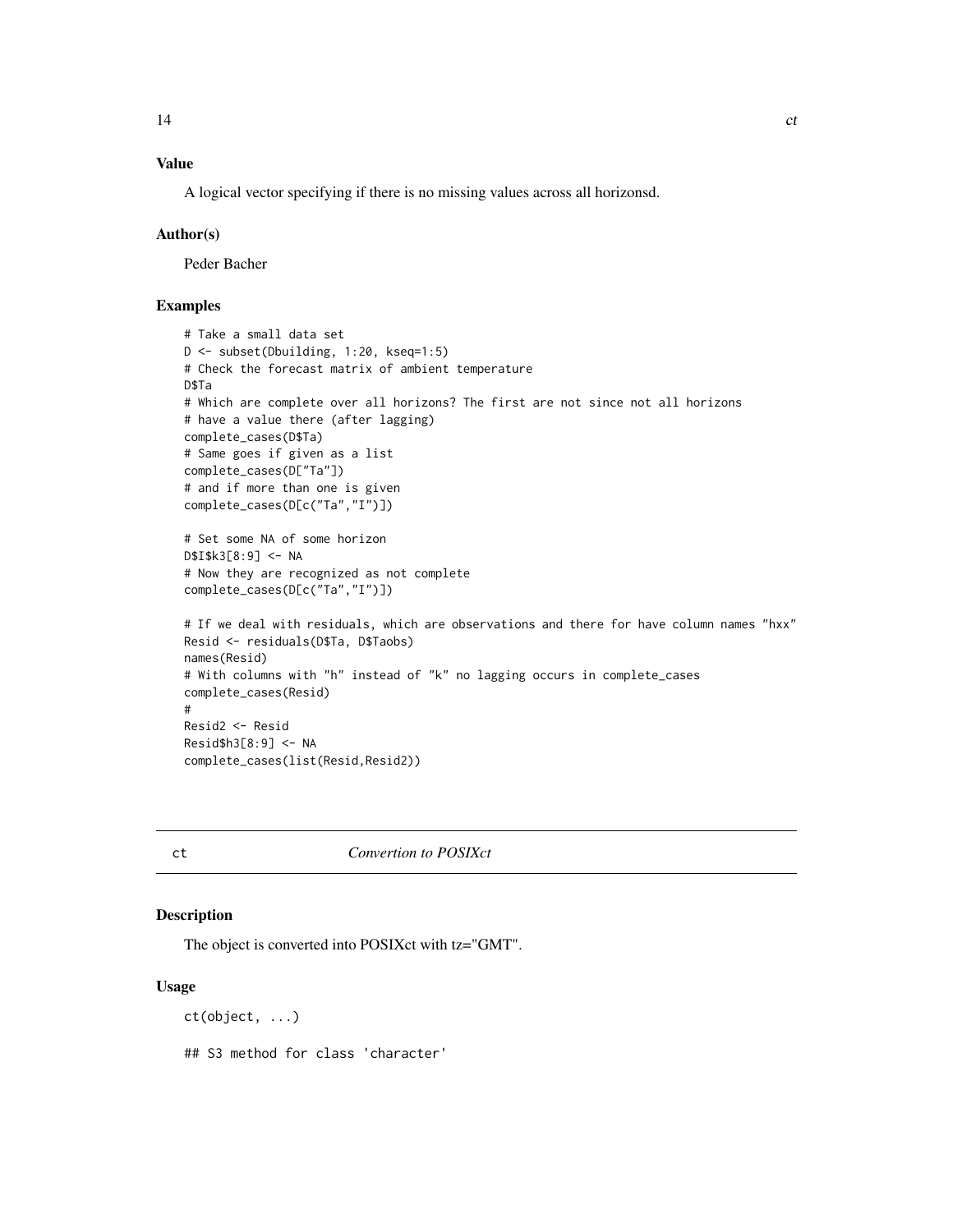```
ct(object, tz = "GMT", ...)## S3 method for class 'POSIXct'
ct(object, tz = NA, duplicatedadd = NA, ...)## S3 method for class 'POSIXlt'
ct(object, tz = NA, duplicatedadd = NA, ...)## S3 method for class 'numeric'
ct(object, ...)
```
# Arguments

| object                  | The object to convert can be: character, numeric, POSIX et or POSIX lt                                                                                                                                                                   |
|-------------------------|------------------------------------------------------------------------------------------------------------------------------------------------------------------------------------------------------------------------------------------|
| $\cdot$ $\cdot$ $\cdot$ | Arguments to be passed to methods.                                                                                                                                                                                                       |
| tz                      | Timezone. If set, then the time zone will be changed of the object.                                                                                                                                                                      |
| duplicatedadd           | Seconds to be added to duplicated time stamps, to mitigate the problem of du-<br>plicated timestamps at the shift to winter time. So the second time a time stamp<br>occurs (identified with duplicated) then the seconds will be added. |

#### Details

A simple helper, which wraps [as.POSIXct](#page-0-0)' and sets the time zone to "GMT" per default.

# Value

An object of class POSIXct

# Methods

- ct.character: Simply a wrapper for as.POSIXct with default tz
- ct.POSIXct: Changes the time zone of the object if tz is given.
- ct.POSIXlt: Converts to POSIXct.
- ct.numeric: Converts from UNIX time in seconds to POSIXct with tz as GMT.

```
# Create a POSIXct with tz="GMT"
ct("2019-01-01")
class(ct("2019-01-01"))
ct("2019-01-01 01:00:05")
# Convert to POSIXct
class(ct(as.POSIXlt("2019-01-01")))
# To seconds and back again
```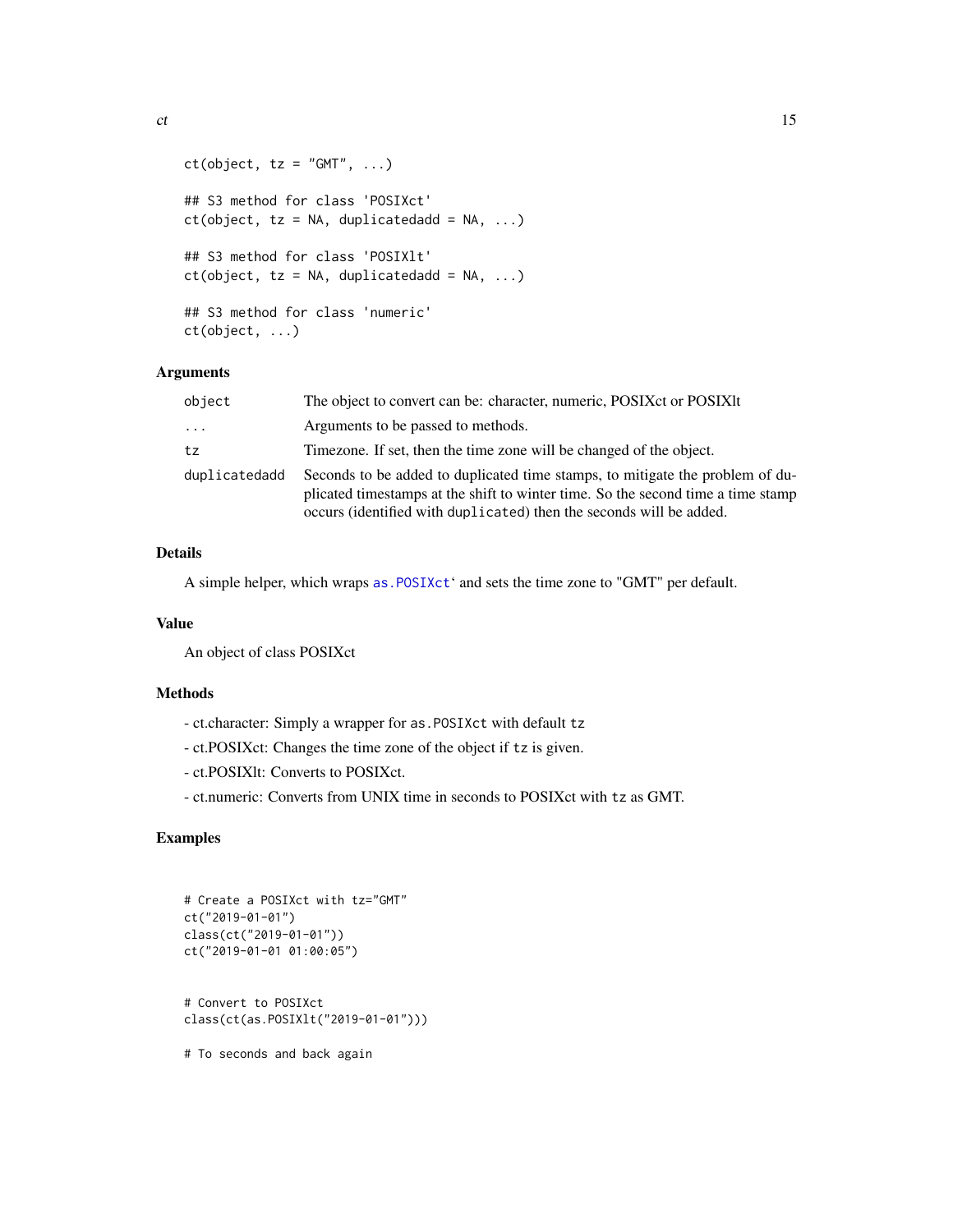#

x

x

x

```
ct(as.numeric(1000, units="sec"))
# --------
# Convert character of time which has summer time leaps
# Example from CET (with CEST which is winter time)
# The point of shifting to and from summer time:
# DST Start (Clock Forward) DST End (Clock Backward)
# Sunday, March 31, 02:00 Sunday, October 27, 03:00
# --------
# From to winter time to summer time
txt <- c("2019-03-31 01:00",
         "2019-03-31 01:30",
         "2019-03-31 03:00",
         "2019-03-31 03:30")
x \leftarrow ct(txt, tz="CET")ct(x, tz="GMT")# BE AWARE of this conversion of the 02:00: to 02:59:59 (exact time of shift) will lead to a
# wrong conversion
txt <- c("2019-03-31 01:30",
         "2019-03-31 02:00",
         "2019-03-31 03:30")
x \leftarrow ct(txt, tz="CET")ct(x, tz="GMT")
# Which a diff on the time can detect, since all steps are not equal
plot(diff(ct(x, tz="GMT")))
# --------
# Shift to winter time is more problematic
# It works like this
txt <- c("2019-10-27 01:30",
         "2019-10-27 02:00",
         "2019-10-27 02:30",
         "2019-10-27 03:00",
         "2019-10-27 03:30")
x \leftarrow ct(txt, tz="CET")ct(x, tz="GMT")
```

```
# however, timestamps can be given like this
txt <- c("2019-10-27 01:30",
         "2019-10-27 02:00",
        "2019-10-27 02:30",
        "2019-10-27 02:00",
        "2019-10-27 02:30",
         "2019-10-27 03:00",
         "2019-10-27 03:30")
```
 $x \leftarrow ct(txt, tz="CET")$ 

```
16 ct
```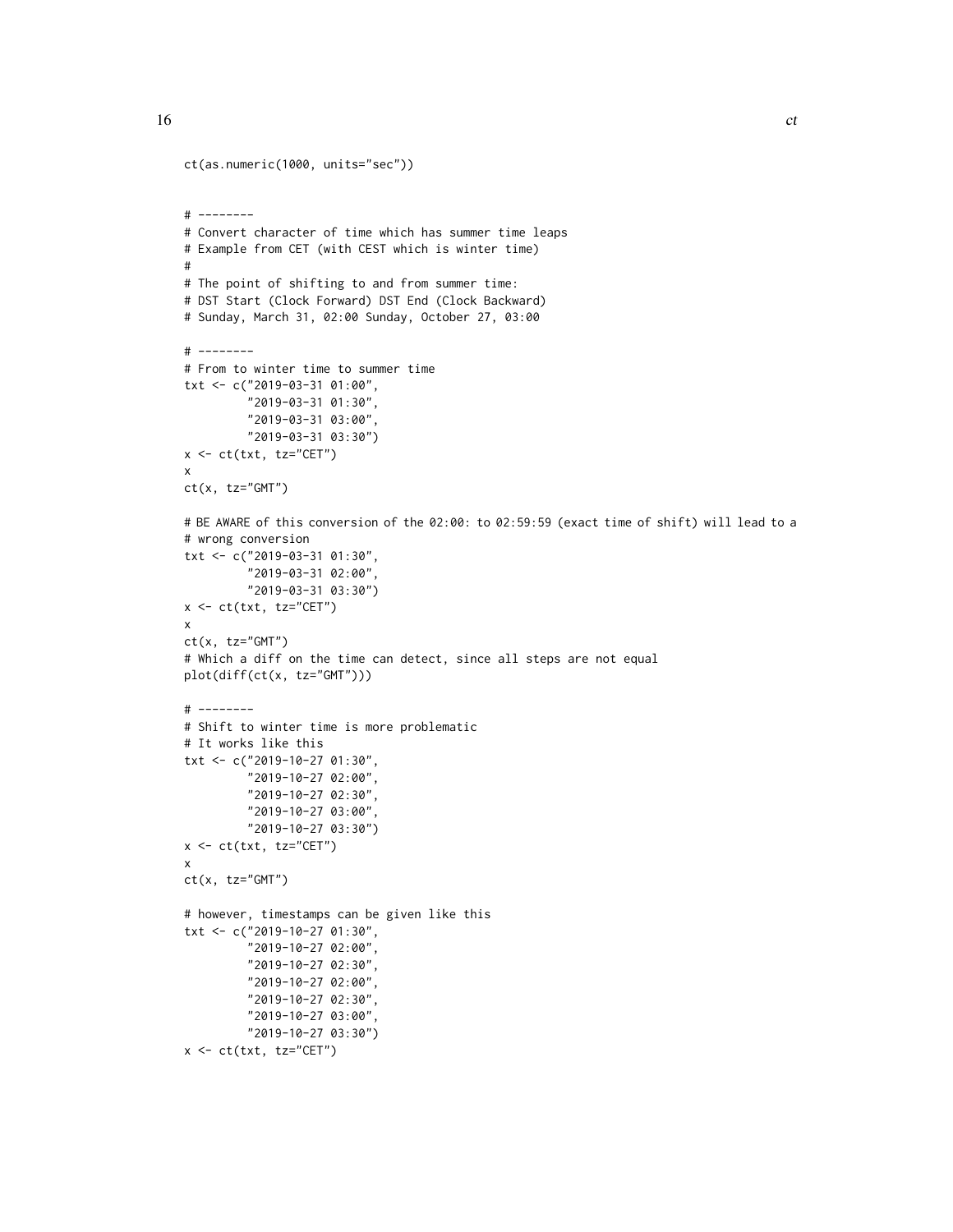#### <span id="page-16-0"></span>data.list 17

```
x
ct(x, tz="GMT")# Again can be detected, since all steps are not equal
plot(diff(ct(x, tz="GMT")))
# This can be fixed by (note that it can go wrong, e.g. with gaps around convertion etc.)
ct(x, tz="GMT", duplicatedadd=3600)
```
data.list *Make a data.list*

#### Description

Make a data.list of the vectors and data.frames given.

#### Usage

data.list(...)

#### Arguments

... Should hold: time t, observations as vectors and forecasts as data.frames

#### Details

See the vignette 'setup-data' on how a data.list must be setup.

It's simply a list of class data.list holding:

- vector t

- vector(s) of observations
- data.frames (or matrices) of forecast inputs

#### Value

a data.list.

# Examples

```
# Put together a data.list
# The time vector
time <- seq(ct("2019-01-01"),ct("2019-01-02"),by=3600)
# Observations time series (as vector)
xobs <- rnorm(length(time))
# Forecast input as a data.frame with columns names 'kxx', where 'xx' is the horizon
X <- data.frame(matrix(rnorm(length(time)*3), ncol=3))
names(X) <- pst("k",1:3)
```
D <- data.list(t=time, xobs=xobs, X=X)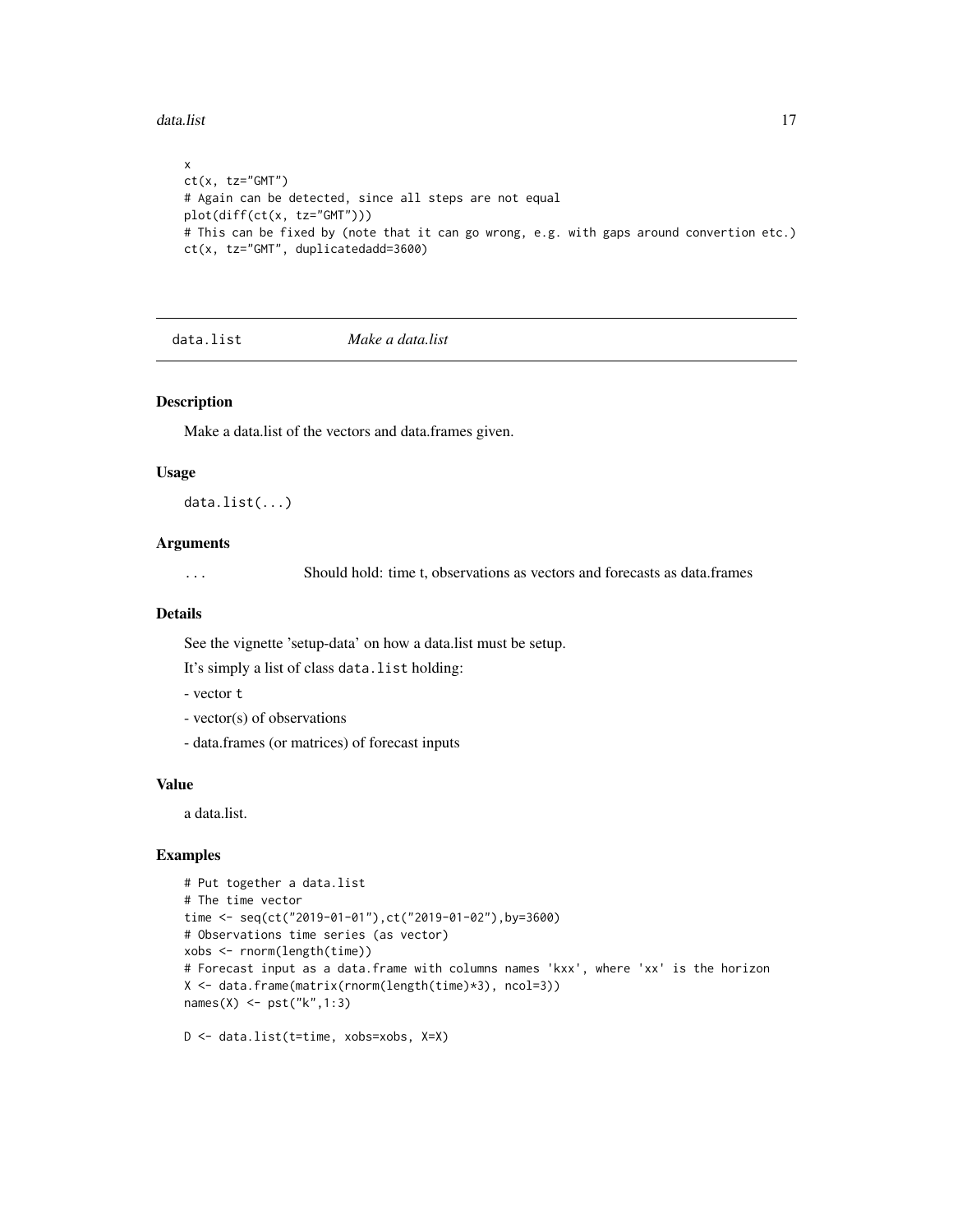```
# Check it (see \code{?\link{summary.data.list}})
summary(D)
```
Dbuilding *Observations and weather forecasts from a single-family building, weather station and Danish Meteorological Institute (DMI)*

# Description

Data of the period from 2010-12-15 to 2011-03-01. The weather station was located within a range of 10 km from the building.

#### Usage

Dbuilding

#### Format

A data list with 1854 rows and 7 variables:

t Time in GMT as POSIXct

heatload The heatload of a single family building in W

heatloadtotal The average heatload of a 16 single family buildings in W

Taobs Observed ambient temperature at the weather station in Celcius

Iobs Observed global radiation at the weather station in W/m^2

Ta Weather forecasts of ambient temperature up to 36 hours ahead from DMI in Celcius

Ta Weather forecasts of global radiation up to 36 hours ahead from DMI in W/m^2

# Details

Hourly average values. The time point is set in the end of the hour.

Set in the format of a data.list used as input to forecast models in the onlineforecast package.

# Source

See <https://onlineforecasting.org/examples/datasets.html>.

<span id="page-17-0"></span>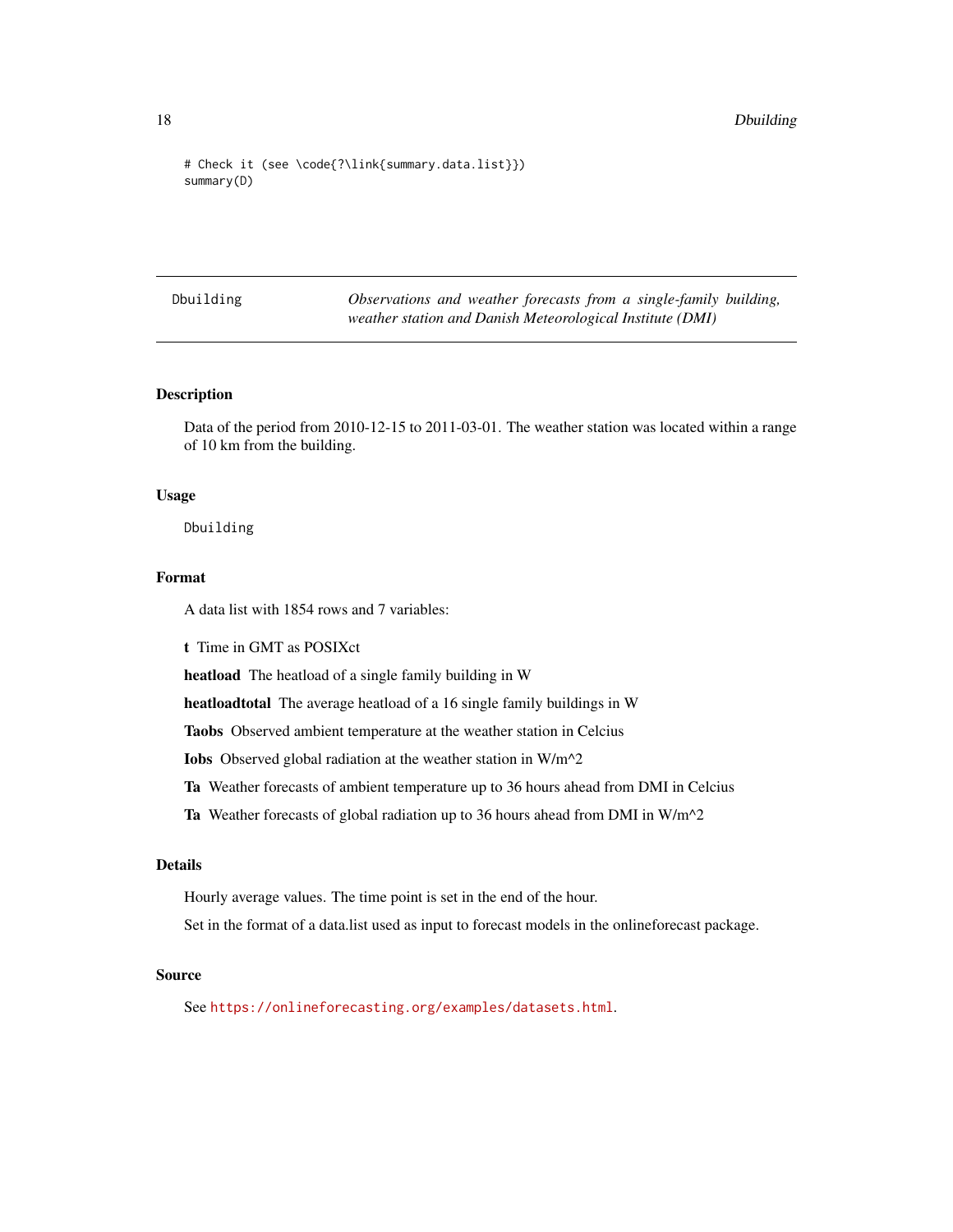<span id="page-18-0"></span>

Depth of a list

# Usage

depth(this)

# Arguments

this list

# Details

Returns the depth of a list

# Value

integer

flattenlist *Flattens list*

# Description

Flattens list in a single list of data.frames

# Usage

flattenlist(x)

# Arguments

x List to flatten.

# Details

Flattens list. Can maybe be made better. It might end up copying data in memory!? It might change the order of the elements.

# Value

A flatten list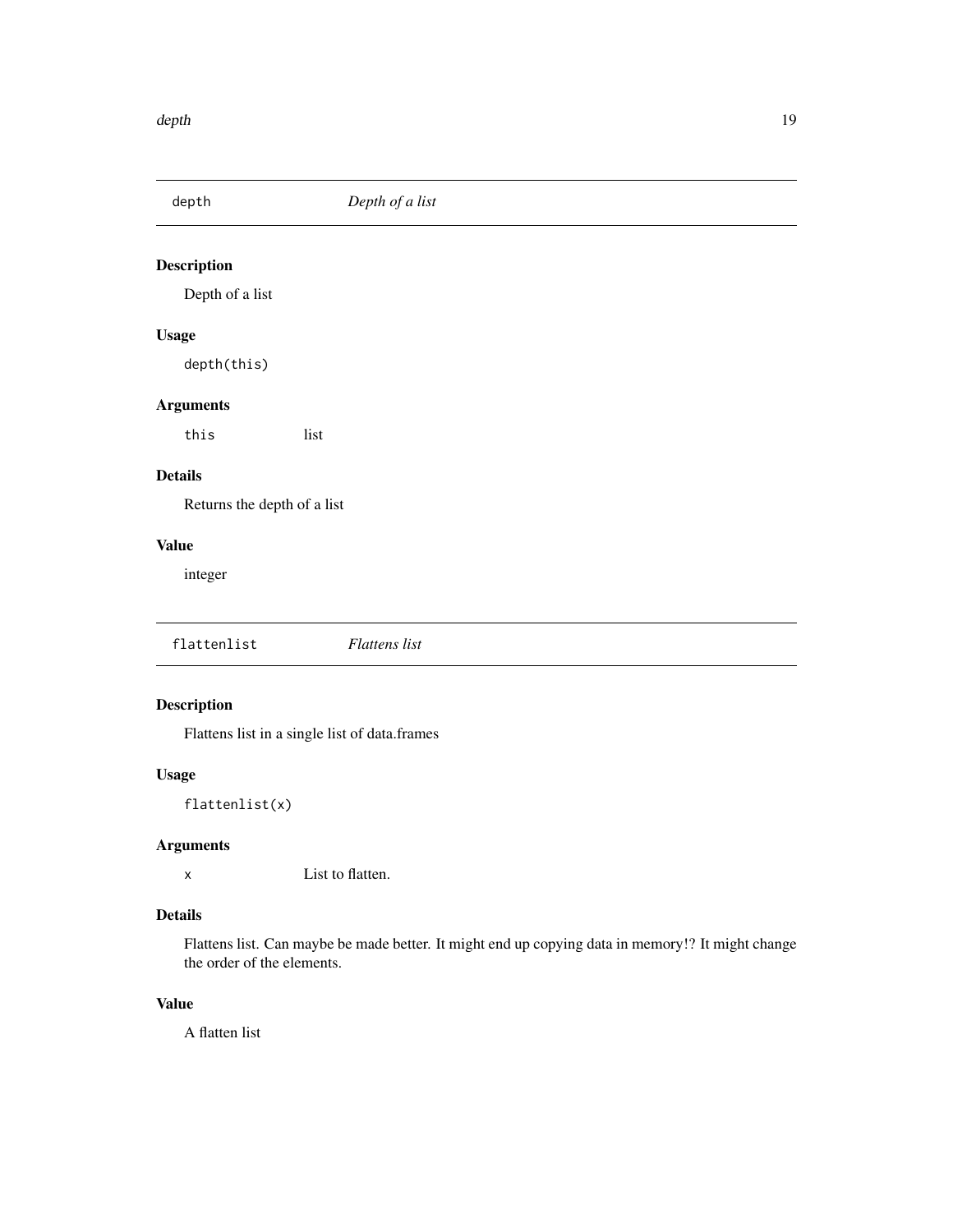<span id="page-19-1"></span><span id="page-19-0"></span>

R6 class for a forecastmodel

#### Details

This class holds the variables and functions needed for defining and setting up a forecast model - independent of the fitting scheme. See the vignettes on how to setup and use a model and the website <https://onlineforecasting.org> for more info.

Holds all the information needed independently of the fitting scheme (e.g. lm\_fit or rls\_fit), see the fields and functions below.

The fields are separated into: - Fields for setting up the model - Fields used when fitting (e.g. which horizons to fit for is set in kseq

See the fields description below.

Note, it's an R6 class, hence an object variable is a pointer (reference), which means two important points: - In order to make a copy, the function clone\_deep() must be used (usually clone(deep=TRUE), but that will end in an infinite loop). - It can be manimulated directly in functions (without return). The code is written such that no external functions manipulate the model object, except for online updating.

For online updating (i.e. receiving new data and updating the fit), then the model definition and the data becomes entangled, since transformation functions like low-pass filtering with  $1p()$  requires past values. See the vignette ??(ref to online vignette, not yet available) and note that  $rls_fit()$  $rls_fit()$ resets the state, which is also done in all xxx\_fit functions (e.g. [rls\\_fit](#page-59-1).

#### Public fields used for setting up the model

- output = NA, character: Name of the output.

- inputs = list(), add them with add\_inputs(): List of inputs (which are R6 objects) (note the "cloning of list of reference objects" issue below in deep\_clone function)

- regprmexpr = NA: The expression (as character) used for generating the regprm, e.g. "[rls\\_prm\(](#page-65-1))" for RLS.

- regprm = list(): Regression parameters calculated by evaluating the regprmexpr.

- prmbounds = as.matrix(data.frame(lower=NA, init=NA, upper=NA)): The bounds for optimization of the parameters, e.g. with [rls\\_optim\(](#page-61-1)).

- outputrange = NA, numeric vector of length 2: Limits of the predictions cropped in the range, e.g. outputrange =  $c(0, \text{Inf})$  removes all negative output predictions.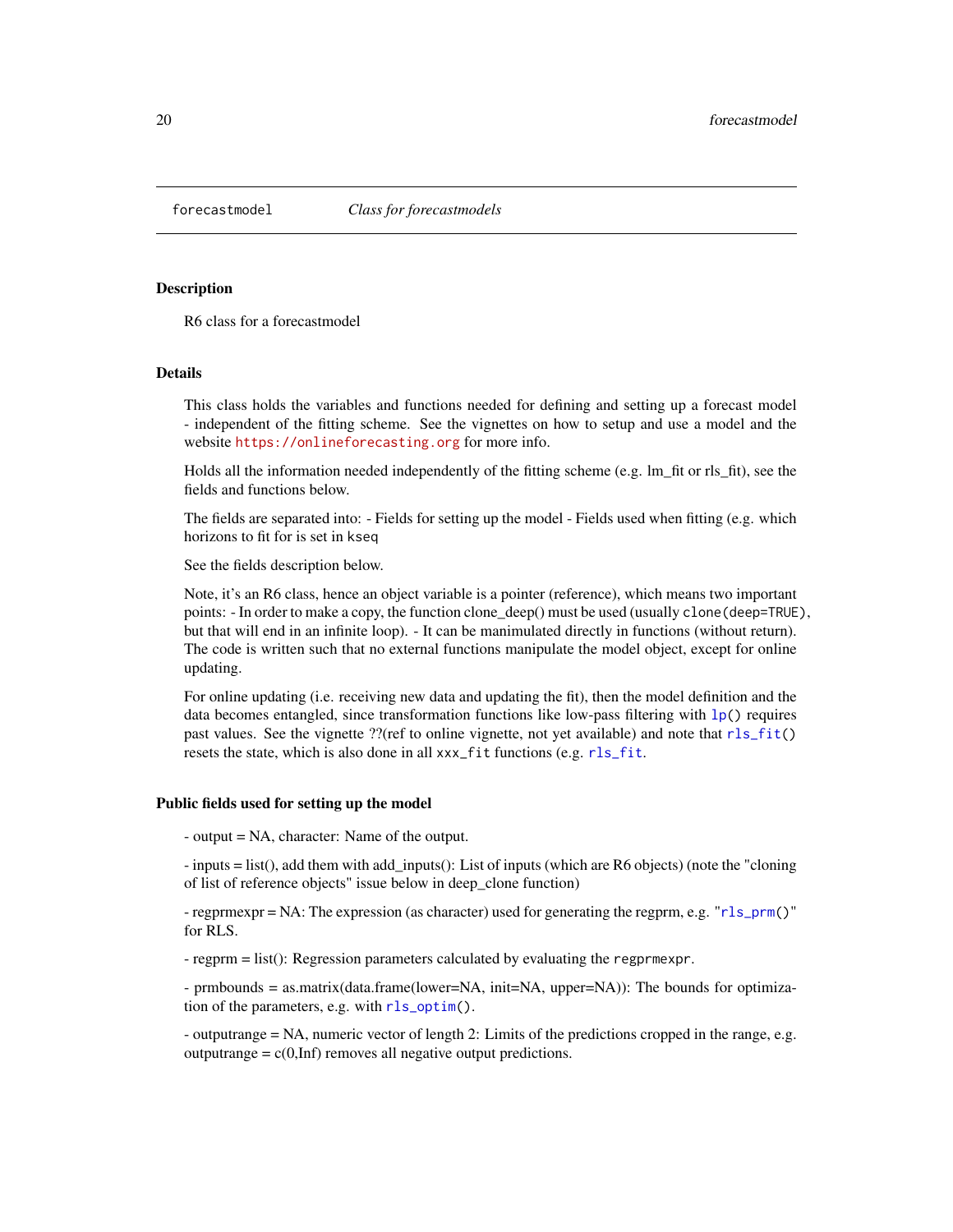# forecastmodel 21 and 22 and 22 and 22 and 22 and 22 and 22 and 22 and 22 and 22 and 22 and 22 and 22 and 22 and 22 and 22 and 22 and 22 and 22 and 22 and 22 and 22 and 22 and 22 and 22 and 22 and 22 and 22 and 22 and 22 an

#### Public fields used when the model is fitted

- kseq = NA: The horizons to fit for.
- kseqopt = NA: The horizons to fit for when optimizing.
- p = NA: The (transformation stage) parameters used for the fit.
- Lfits = list(): The regression fits, one for each k in kseq (simply a list with the latest fit).
- datatr = NA: Transformed input data (data.list with all inputs for regression)

# Public methods

All public functions are described below and in examples a section for each is included:

#### \$new()

Create a new 'forecastmodel' object.

Returns a forecastmodel object.

# \$add\_inputs(...)

Add inputs to the model.

- ...: The inputs are given as arguments, see examples.

#### \$add\_regprm(regprm\_expr)

Add expression (as character) which generates regression parameters.

#### \$add\_prmbounds(...)

Add the transformation parameters and bounds for optimization.

#### \$get\_prmbounds(...)

Get the transformation parameter bounds, used by optimization functions e.g.  $rls\_optim()$ .

#### \$insert\_prm(prm)

Insert the transformation parameters prm in the input expressions and regression expressions, and keep them in \$prm (simply string manipulation).

#### \$transform\_data(data)

Function for transforming the input data to the regression stage input data (see vignette("setup-data", package = "onlineforecast")).

#### \$reset\_state()

Resets the input states and stored data for iterative fitting (datatr rows and yAR) (see ??(ref to online updating vignette, not yet available).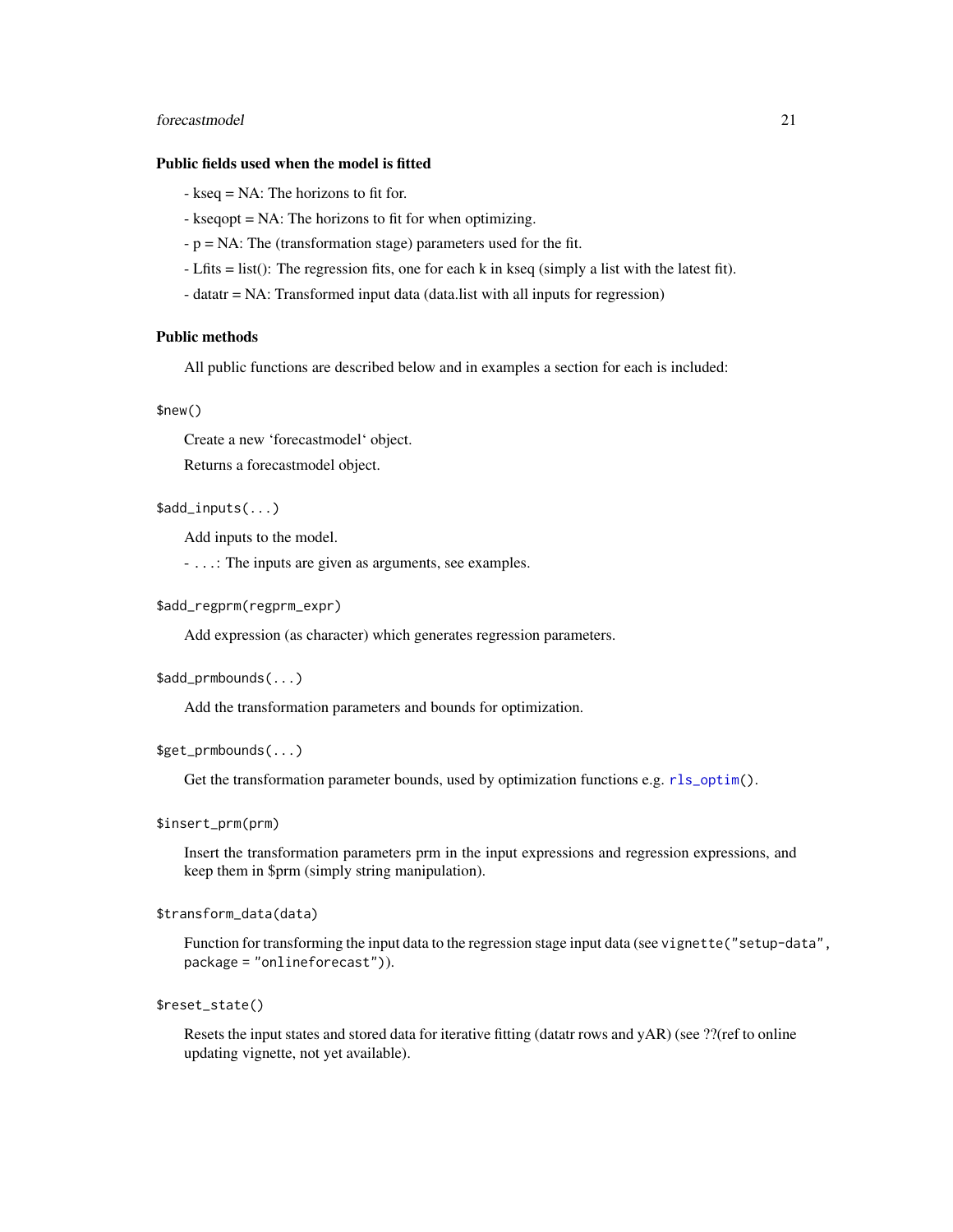```
$check(data = NA)
```
# An error is thrown

Check if the model is setup correctly.

```
# New object
model <- forecastmodel$new()
# Print it
model
# Add model inputs
model$add_inputs(Ta = "lp(Ta)")
# See it
model$inputs
# Update to use no low-pass filter
model$add_inputs(Ta = "Ta")
model$inputs
# Add another
model$add_inputs(I = "lp(I)")
model$inputs
# Simply a list, so manipulate directly
class(model$inputs$Ta)
model$inputs$Ta$expr <- "lp(Ta, a1=0.9)"
# Add the parameters for the regression stage
model$add_regprm("rls_prm(lambda=0.99)")
# The evaluation is a list, which is set in
model$regprm
# Set the lambda to be optimized between 0.9 and 0.999, starting at 0.99
model$add_prmbounds(lambda = c(0.9, 0.99, 0.999))
# Note the "__" syntax to set parameters for inputs: "input__prm"
model$add_prmbounds(Ta__a1 = c(0.8, 0.95, 0.99))
# Get the lower bounds
model$get_prmbounds("lower")
# Insert the init parameters
prm <- model$get_prmbounds("init")
prm
# Before
model$inputs$Ta$expr
# After
model$insert_prm(prm)
model$inputs$Ta$expr
# Check if the model is setup and can be used with a given data.list
```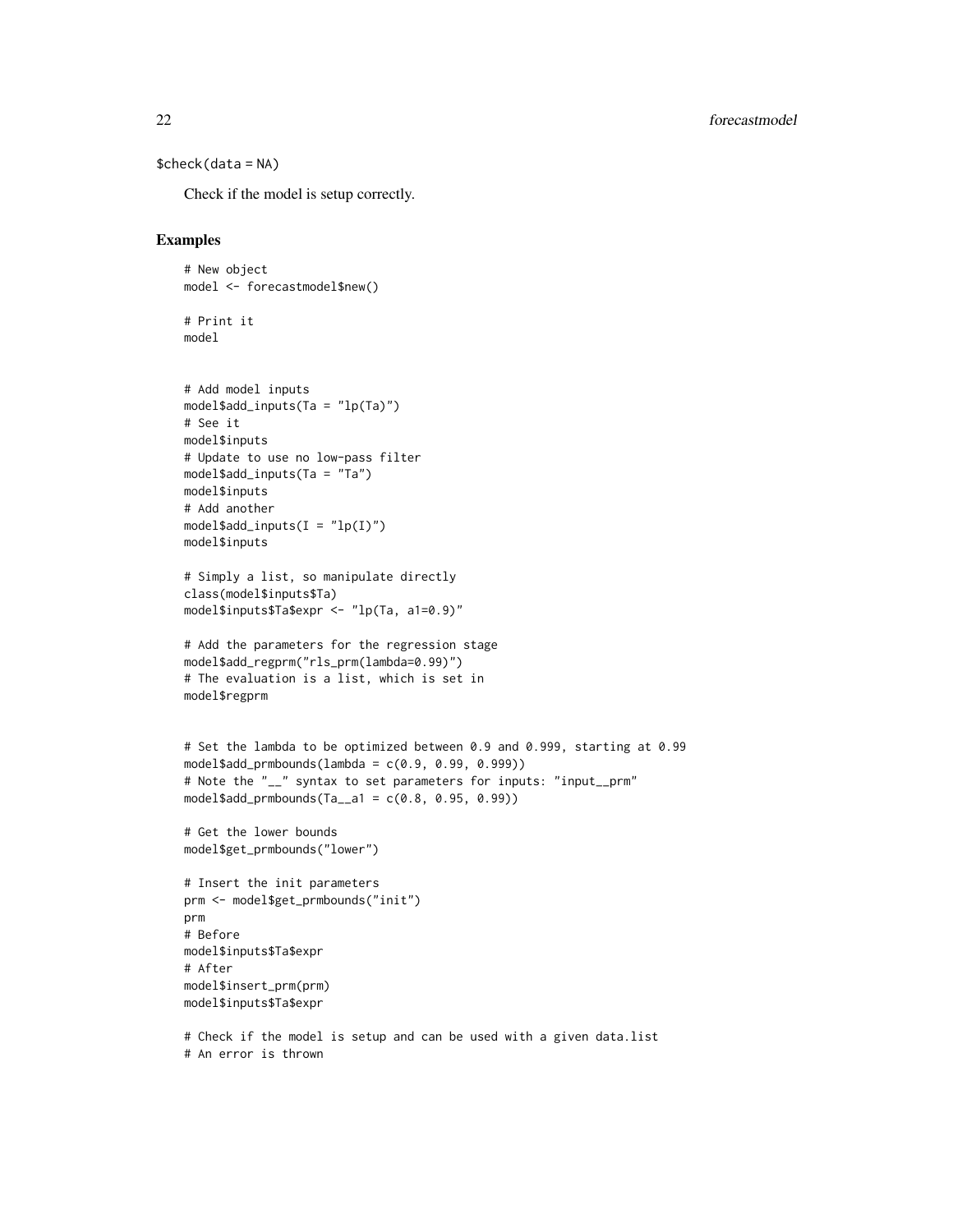```
try(model$check(Dbuilding))
# Add the model output
model$output <- "heatload"
# Still not error free
try(model$check(Dbuilding))
# Add the horizons to fit for
model$kseq <- 1:4
# Finally, no errors :)
model$check(Dbuilding)
```
fs *Generation of Fourrier series.*

#### Description

Function for generating Fourrier series as a function of x E.g. use for harmonic functions for modelling the diurnal patterns or for basis functions.

#### Usage

fs(X, nharmonics)

# Arguments

| X          | must be a data frame with columns $k1, k2, \ldots$ . One period is from 0 to 1 (so for<br>example if X is hour of day, then divide X by 24 to obtain a daily period). |
|------------|-----------------------------------------------------------------------------------------------------------------------------------------------------------------------|
| nharmonics | the number of harmonics, so creates double as many inputs! i.e. one sine and<br>one cos for each harmonic.                                                            |

# Value

Returns a list of dataframes (two for each i in 1:nharmonics) with same number of columns as X.

```
# Make a data.frame with time of day in hours for different horizons
tday <- make_tday(seq(ct("2019-01-01"), ct("2019-01-04"), by=3600), kseq=1:5)
# See whats in it
str(tday)
head(tday)
# Now use the function to generate Fourier series
L <- fs(tday/24, nharmonics=2)
# See what is in it
str(L)
# Make a plot to see the harmonics
par(mfrow=c(2,1))
# The first harmonic
```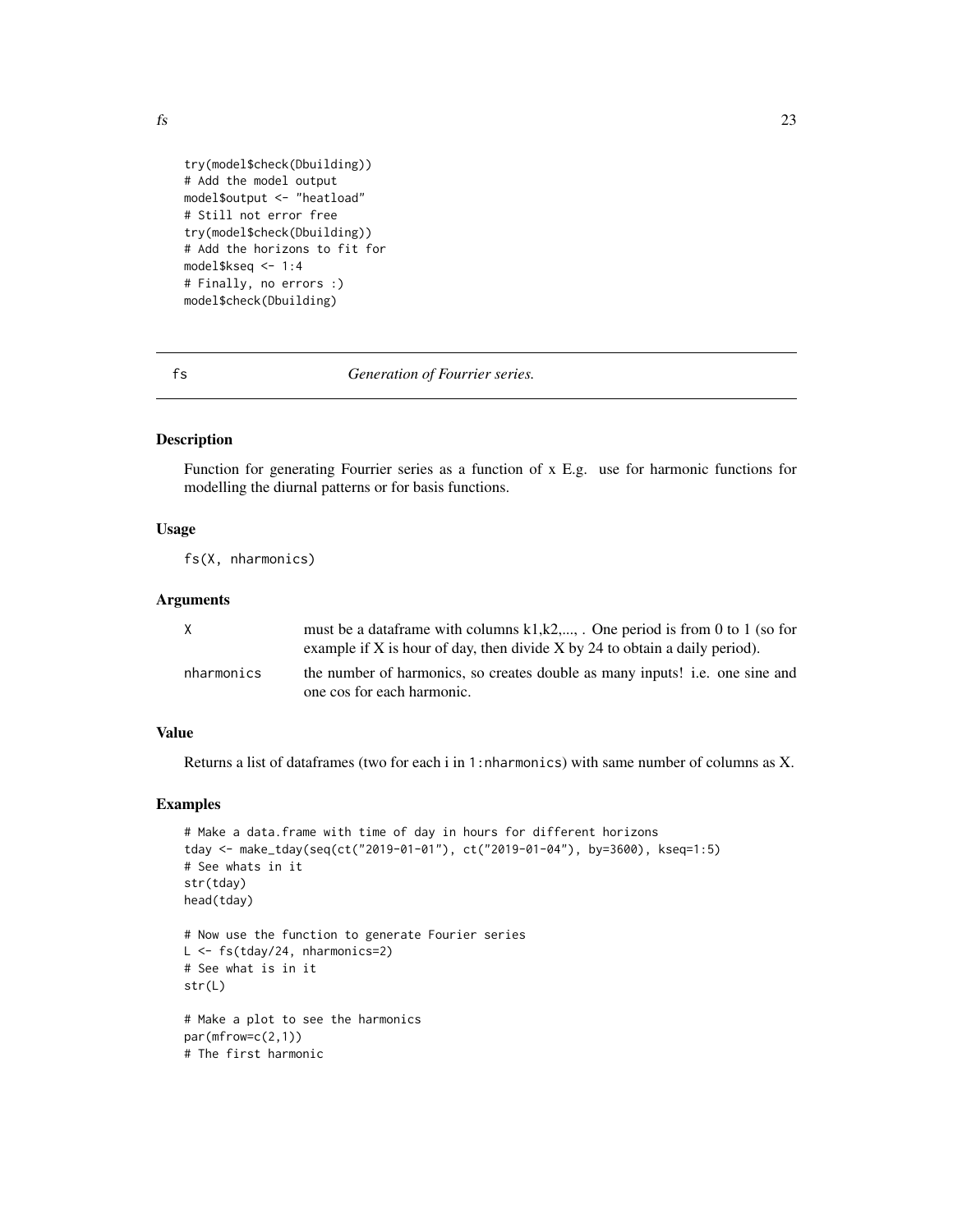```
plot(L$sin1$k1, type="l")
lines(L$cos1$k1, type="l")
# The second harmonic
plot(L$sin2$k1, type="l")
lines(L$cos2$k1, type="l")
```
getse *Getting subelement from list.*

# Description

A helping function for getting subelemlts from a list.

# Usage

getse(L, inm = NA, depth = 2, useregex = FALSE, fun = NA)

# Arguments

| L.       | The list to get sub elements from.                                                                                                                                             |
|----------|--------------------------------------------------------------------------------------------------------------------------------------------------------------------------------|
| inm      | Either an integer index or a name of the subelements to return.                                                                                                                |
| depth    | The depth of the subelements to match names in: $-1$ : is directly in the list. $-2$ :<br>is in list of each element in the list. - 3 and more: simply deeper in the sublists. |
| useregex | logical: should inm be used as regex pattern for returning elements matching, in<br>the specified layer.                                                                       |
| fun      | function: if given, then it will be applied to all the matched subelements before<br>returning them.                                                                           |

# Details

Often it is needed to get a subelement from a list, which can be done using lapply. But to make life easiere here is a small function for getting subelements in a nested list at a certain debth.

#### Value

A list of the matched elements.

```
# Make a nested list
L <- list(x1=list(x=list("val11","val112"),
                  y=list("val12"),
                  test=list("testlist2")),
          x2=list(x=list("val21","val212"),
                  y=list("val22"),
                  test=list("testlist2")),
```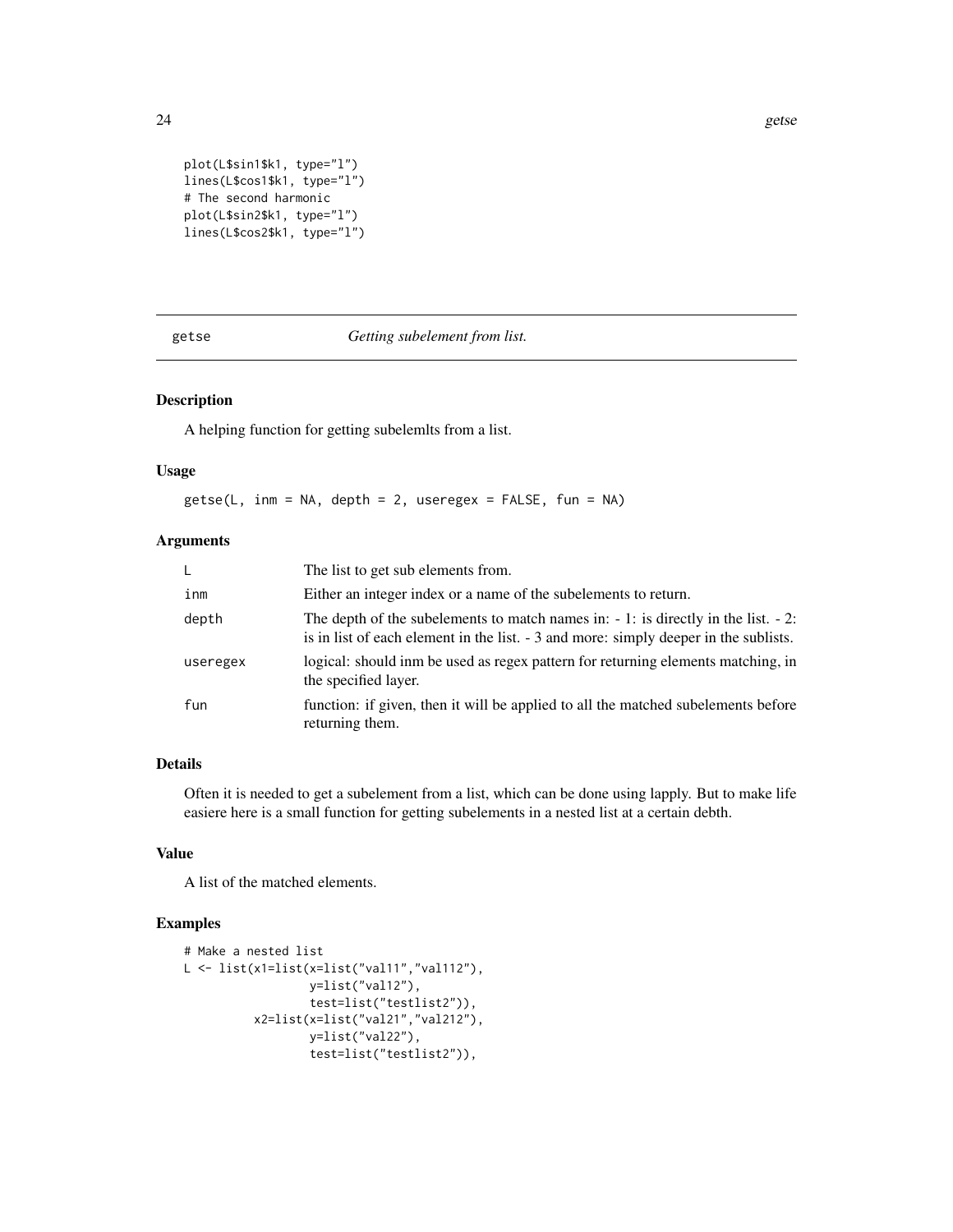<span id="page-24-0"></span>gof  $25$ 

```
x3=list(x=list("val31","val312"),
                    y=list("val32"),
                    test=list("testlist3")))
# Get the subelement "x1"
str(getse(L, "x1", depth=1))
# Same as
str(L[["x1"]])
# Get the element named x in second layer
str(getse(L, "x", depth=2))
# Depth is default to 2
str(getse(L, "y"))
# Nice when splitting string
x \leftarrow \text{strsplit}(c("x.k1", "y.k2"), " \langle \cdot, \cdot \rangle)# Get all before the split "\."
getse(x, 1)
# Get after
getse(x, 2)
# Get an element with an integer index
x \leftarrow \text{strsplit}(c("x.k1", "y.k2", "x2"), "\\ \langle \cdot \rangle)getse(x, 1)
# if the element is not there, then an error is thrown
try(getse(x, 2))
# Use regex pattern for returning elements matching in the specified layer
getse(L, "^te", depth=2, useregex=TRUE)
```
gof *Simple wrapper for graphics.off()*

#### Description

Simple wrapper for graphics.off()

# Usage

gof()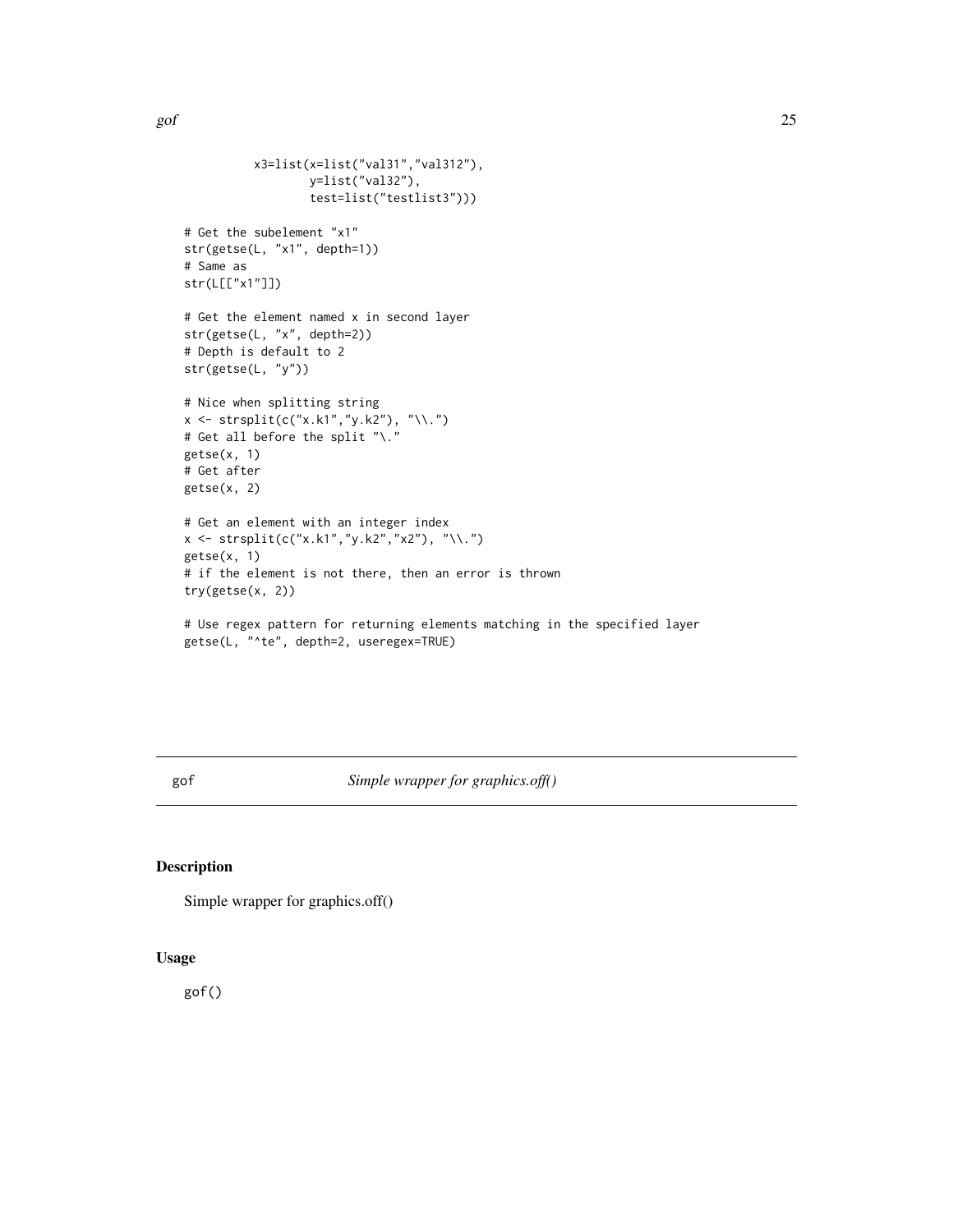<span id="page-25-0"></span>

R6 class for for forecastmodel inputs

#### Details

Holds variables and functions needed for an input, as added by [forecastmodel\\$](#page-19-1)add\_inputs(). Details of the class.

#### Public fields

- expr = NA: The expression as string for transforming the input.

- state  $L =$  list(): The list holding potential state values kept by the function evaluated in the expression.

- state\_ $i =$  integer(1): index counter for the state list.

#### Public methods

All public functions are described below and in examples a section for each is included:

#### \$new(expr)

Create a new input with the expression expr.

#### \$evaluate(data

Generate (transform) the input by evaluating the expr with the data (data.list) attached.

## \$state\_reset()

Each function in the expressions (lp, fs, etc.) have the possibility to save a state, which can be read next time the are called.

Reset the state by deleting state\_L and setting state\_i to 0.

# After running model\$inputs[[1]]\$evaluate(D) # the lp() has saved it's state for next time model\$inputs[[1]]\$state\_L # New data arrives Dnew <- subset(Dbuilding, 11, kseq=1:4) # So in lp() the state is read and it continues model\$inputs[[1]]\$evaluate(Dnew)

# If we want to reset the state, which is done in all \_fit() functions (e.g. rls\_fit), such that all transformations starts from scratch # Reset the state model\$inputs[[1]]\$evaluate(D) # Test resetting model\$inputs[[1]]\$state\_reset() # Now there is no state model\$inputs[[1]]\$evaluate(Dnew) # So lp() starts by taking the first data point Dnew\$Ta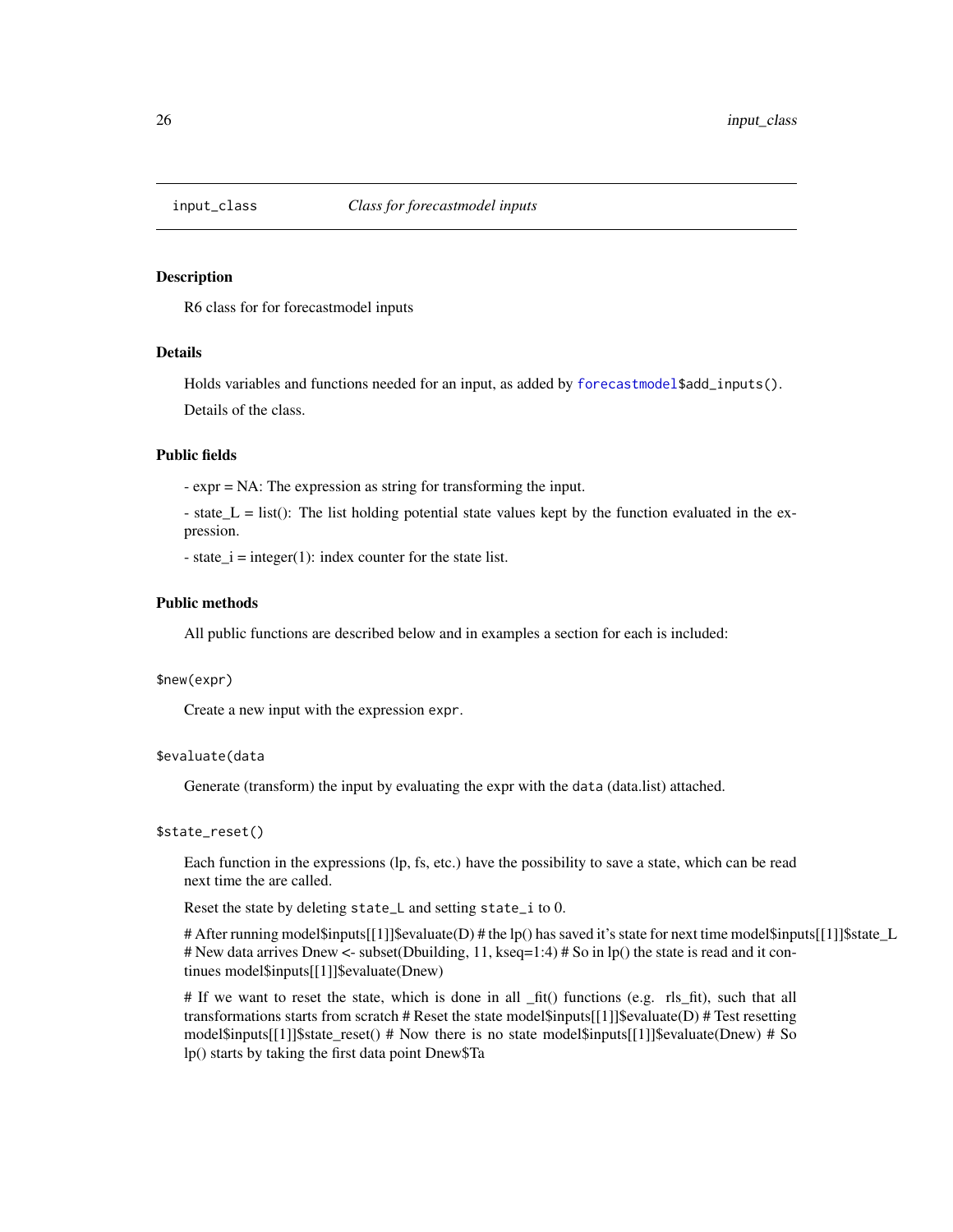#### <span id="page-26-0"></span>in\_range 27

#### \$state\_getval(initval)

Get the saved value in state. This function can be used in the beginning of transformation functions to get the current state value. First time called return the initval.

Note that since all transformation functions are called in the same order, then the state can be read and saved by keeping a counter internally, the value is saved in the field \$state\_i.

See example of use in  $lp()$  $lp()$ .

### \$state\_setval(val)

Set the state value, done in the end of a transformation function, see above.

See example of use in  $lp()$  $lp()$ .

#### Examples

```
# new:
```

```
# An input is created in a forecastmodel
model <- forecastmodel$new()
model$add_inputs(Ta = "lp(Ta, a1=0.9)")
# The 'inputs' is now a list
model$inputs
# With the input object
class(model$inputs[[1]])
```

```
# Now the transformation stage can be carried out to create the regression stage data
# Take a data.list subset for the example
D <- subset(Dbuilding, 1:10, kseq=1:4)
# Transform the data
model$inputs[[1]]$evaluate(D)
# What happens is simply that the expression is evaluated with the data
# (Note that since not done in the model some functions are missing)
eval(parse(text=model$inputs[[1]]$expr), D)
```
in\_range *Selects a period*

#### Description

Returns a logical vector of boolean values where TRUE indicates if timestamp is within the specified period.

#### Usage

in\_range(tstart, time, tend = NA)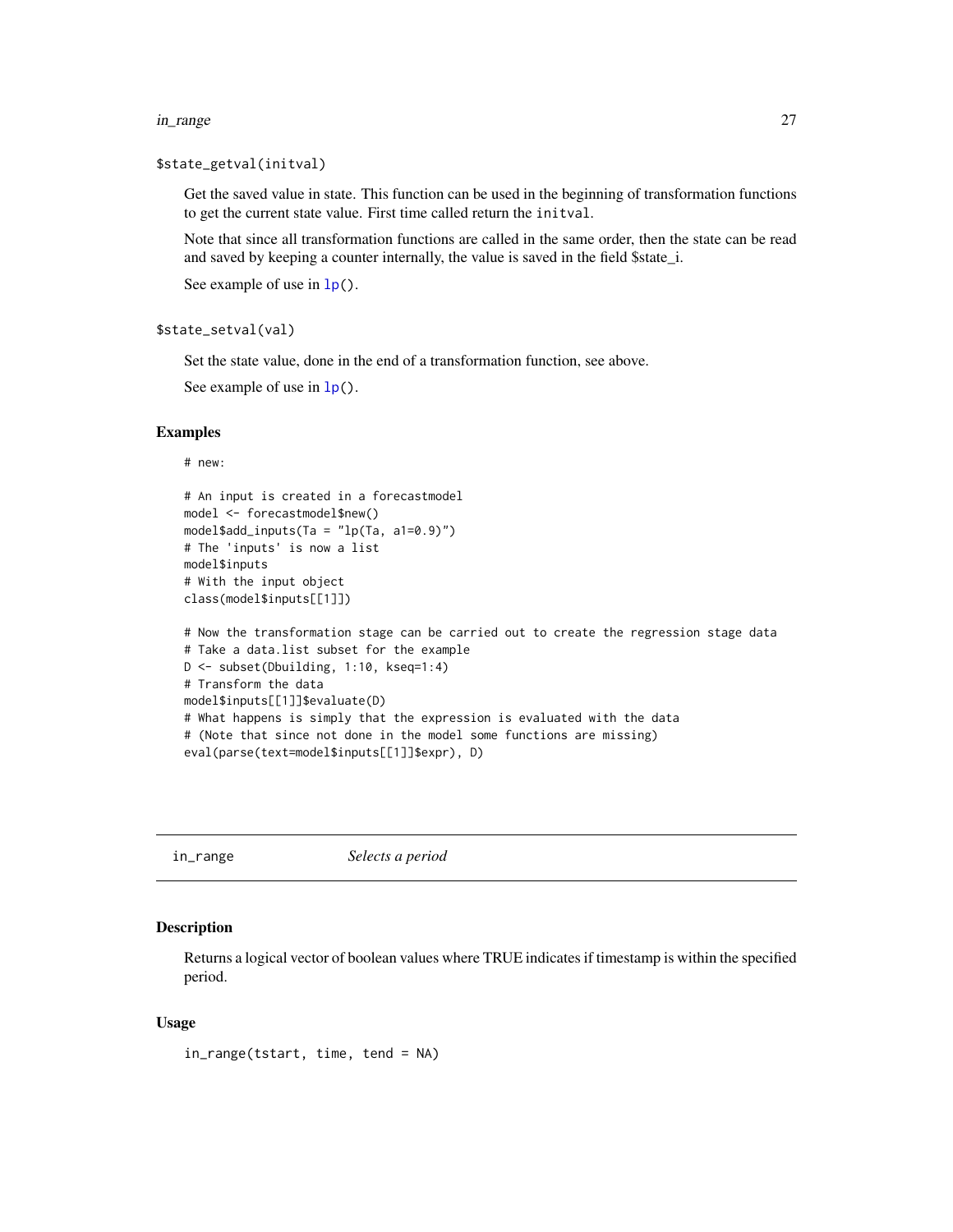#### Arguments

| tstart | The start of the period.                                              |
|--------|-----------------------------------------------------------------------|
| time   | The timestamps as POSIX.                                              |
| tend   | The end of the period. If not given then the period will have no end. |

# Details

Returns a logical vector of boolean values where TRUE indicates if timestamp is within the specified period spanned by tstart and tend.

Note the convention of time stamp in the end of the time intervals causes the time point which equals tstart not to be included. See last example.

The times can be given as character or POSIX, per default in tz='GMT'.

# Value

A logical vector indicating the selected period with TRUE

```
# Take a subset
D <- subset(Dbuilding, c("2010-12-15", "2011-01-01"))
# Just a logical returning TRUE in a specified period
in_range("2010-12-20", D$t, "2010-12-22")
# Set which period to evaluate when optimizing parameters, like in rls_optim()
# (the points with scoreperiod == false are not included in the score evaluation)
D$scoreperiod <- in_range("2010-12-20", D$t)
D$scoreperiod
# Further, excluding a small period by
D$scoreperiod[in_range("2010-12-26", D$t, "2010-12-27")] <- FALSE
D$scoreperiod
# Note the convention of time stamp in the end of the time intervals
# causes the point with t = 2010-12-2600:00:00 not to be included
# since it's covering to "2010-12-25 23:00:00" to "2010-12-26 00:00:00"
D$t[in_range("2010-12-26", D$t, "2010-12-27")]
# When characters are given, then they are translated to the time zone of the time vector
D <- subset(Dbuilding, c("2010-12-15", "2010-12-16"))
D$t <- ct(D$t, tz="CET")
D$t[in_range("2010-12-15 02:00", D$t, "2010-12-15 05:00")]
```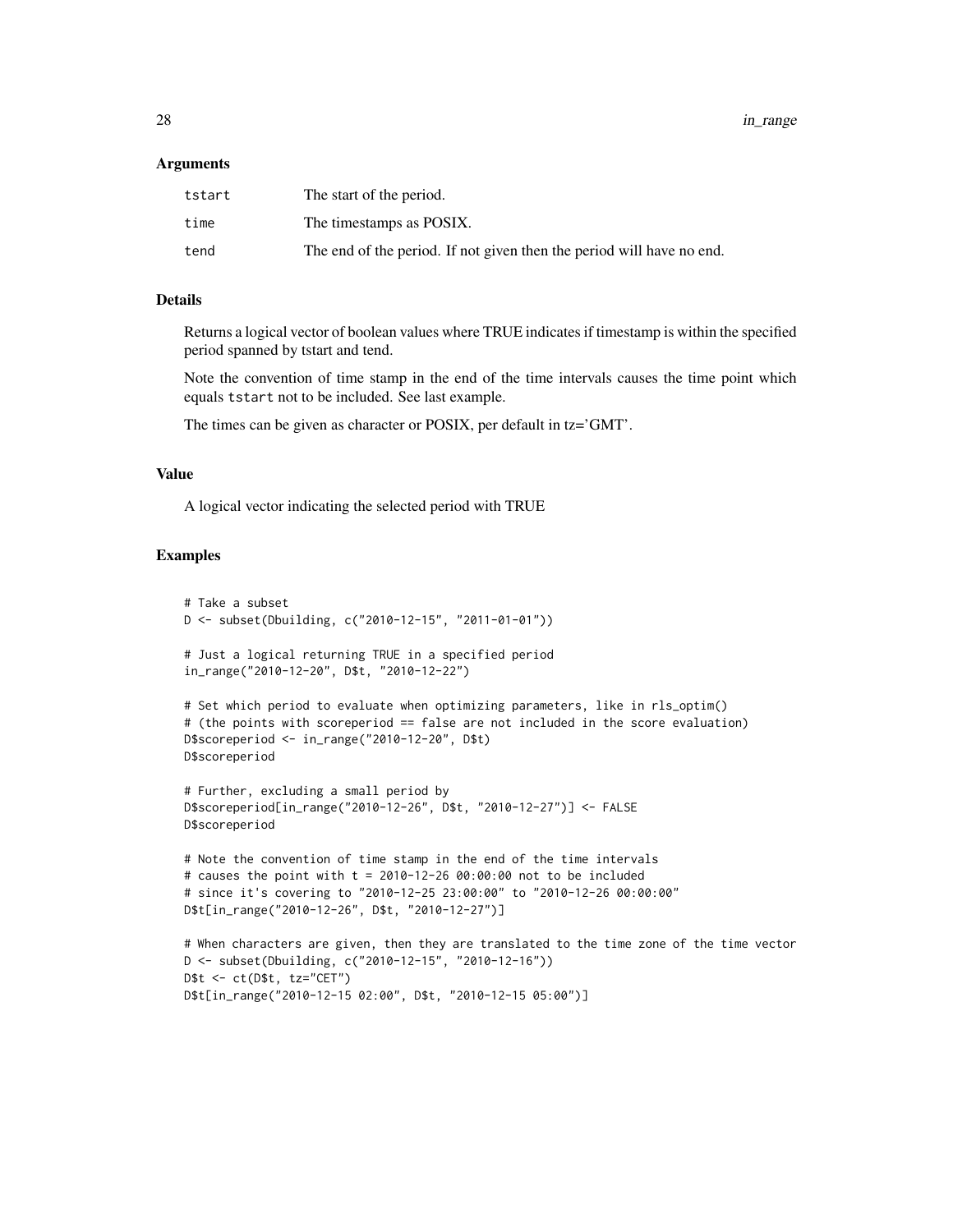<span id="page-28-1"></span><span id="page-28-0"></span>

Lagging by shifting the values back or fourth always returning a data.frame.

Lagging of a data.frame

# Usage

lagdf(x, lagseq)

## S3 method for class 'data.frame' lagdf(x, lagseq)

#### Arguments

|        | The data frame to have columns lagged                                              |
|--------|------------------------------------------------------------------------------------|
| lagseg | The sequence of lags as an integer. Alternatively, as a character "+k", "-k", "+h" |
|        | or "-h", e.g. "k12" will with "+k" be lagged 12.                                   |

# Details

This function lags (shifts) the values of the vector. A data.frame is always returned with the columns as the vectors lagged with the values in lagseq. The column names are set to "kxx", where xx are the lag of the column.

This function lags the columns with the integer values specified with the argument lagseq.

#### Value

A data.frame.

A data.frame with columns that are lagged

# See Also

[lagdf.data.frame](#page-28-1) which is run when x is a data.frame.

```
# The values are simply shifted
# Ahead in time
lagdf(1:10, 3)
# Back in time
lagdf(1:10, -3)# Works but returns a numeric column
lagdf(as.factor(1:10), 3)# Works and returns a character column
```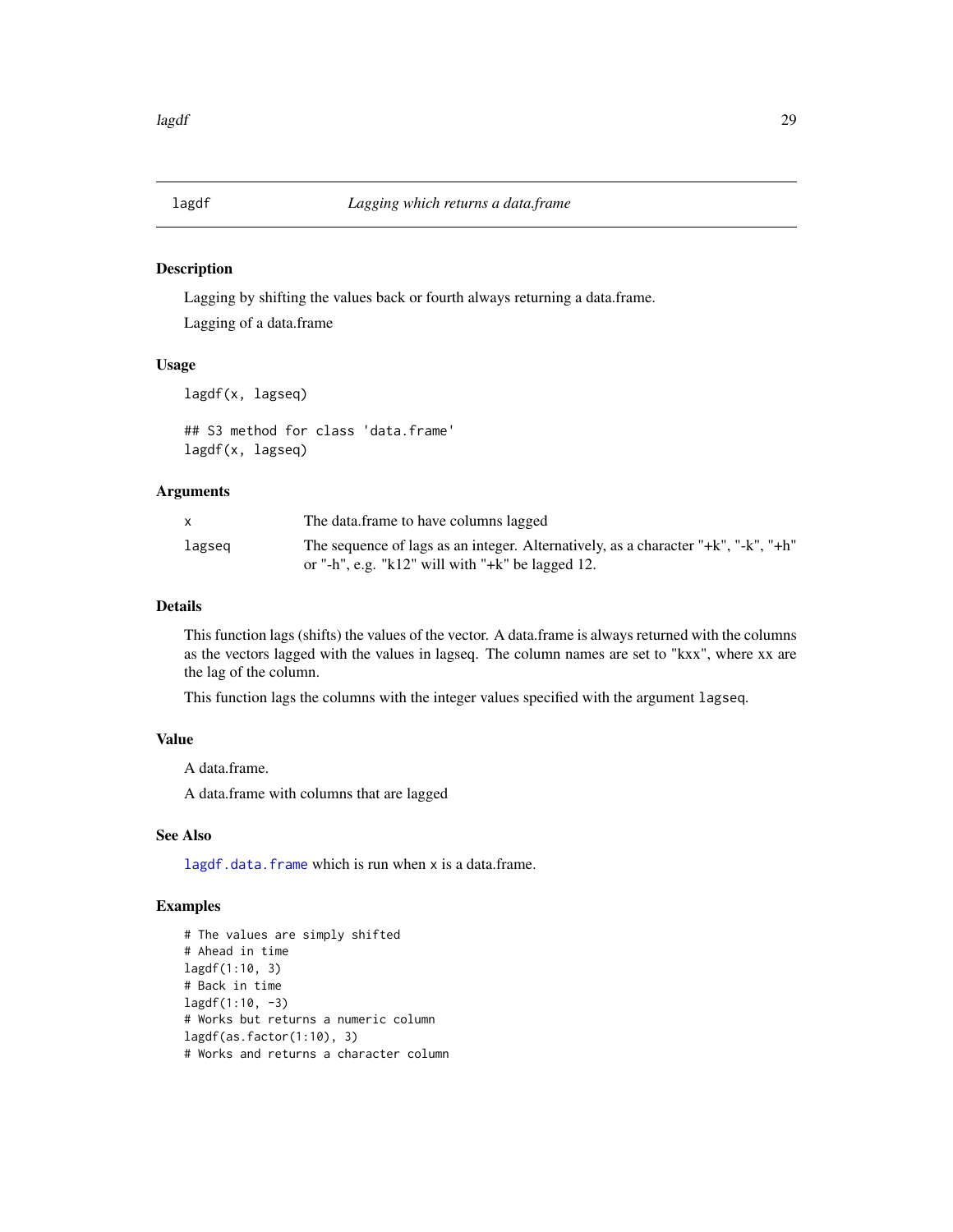```
lagdf(as.character(1:10), 3)
# Giving several lag values
lagdf(1:10, c(1:3))
lagdf(1:10, c(5,3,-1))
# See also how to lag a forecast data.frame with: ?lagdf.data.frame
# dataframe of forecasts
X <- data.frame(k1=1:10, k2=1:10, k3=1:10)
X
# Lag all columns
lagdf(X, 1)# Lag each column different steps
lagdf(X, 1:3)
# Lag each columns with its k value from the column name
lagdf(X, "+k")# Also works for columns named hxx
names(X) <- gsub("k", "h", names(X))
lagdf(X, "h")
```
# If lagseq must have length as columns in X, it doesn't know how to lag and an error is thrown try(lagdf(X, 1:2))

lagdl *Lagging which returns a data.list*

# Description

Lagging by shifting the values back or fourth always returning a data.list.

# Usage

```
lagdl(DL, lagseq)
```
# Arguments

| DL     | The datalist to be lagged.            |
|--------|---------------------------------------|
| lagseq | The integer(s) setting the lag steps. |

<span id="page-29-0"></span>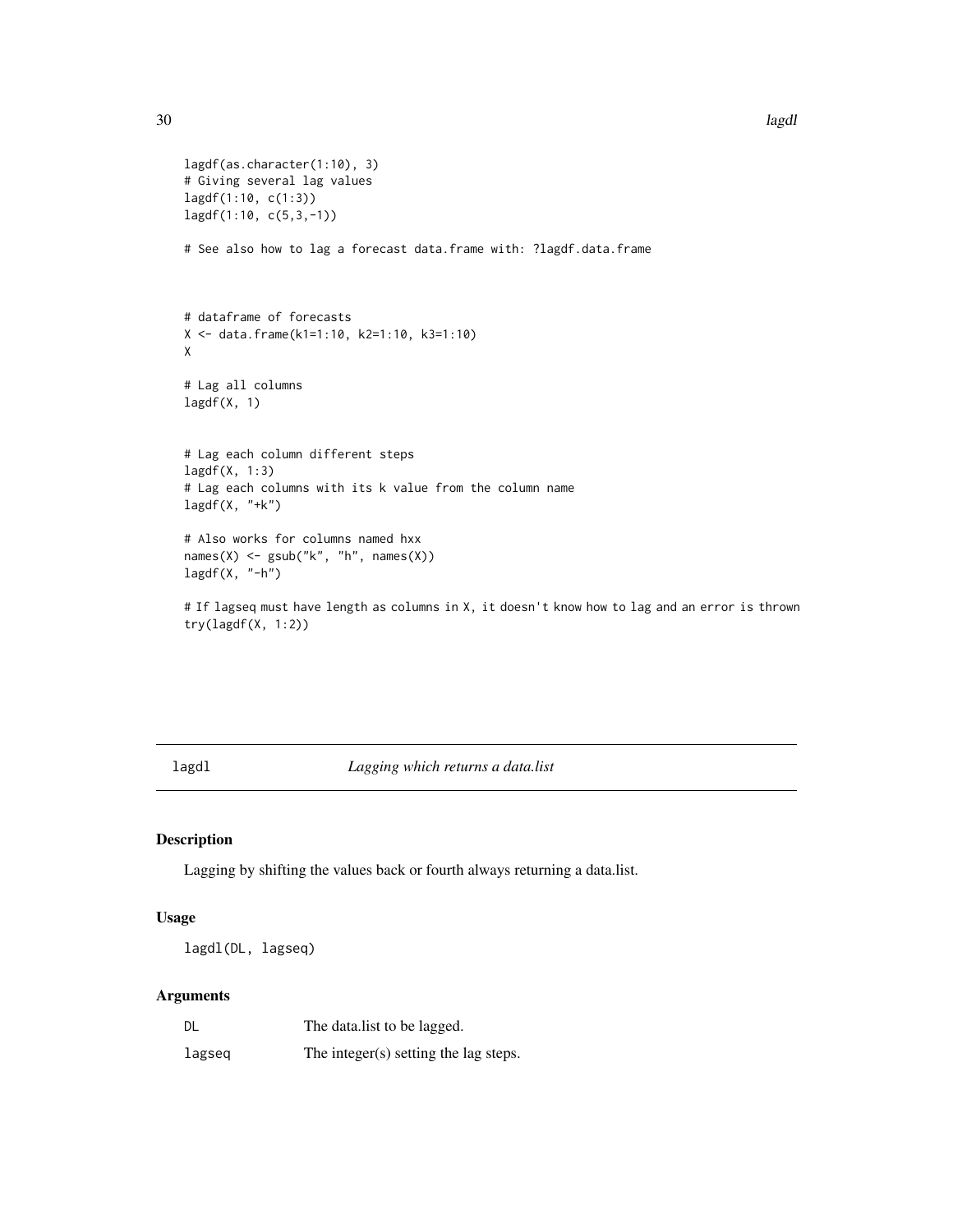#### <span id="page-30-0"></span>lagvec 31

# Details

This function lags (shifts) the values of the vector. A data.list is always returned with each data.frame lagged with lagdf.

# Value

A data.list.

### Examples

# The values are simply shifted in each data.frame with lagdf

| lagvec | Lag by shifting |  |
|--------|-----------------|--|
|        |                 |  |

# Description

Lag by shifting the vecter

# Usage

lagvec(x, lag)

# Arguments

| X   | The vector to lag           |
|-----|-----------------------------|
| lag | (integer) The steps to lag. |

# Details

A positive value of lag shifts the values to the right in the vector.

# Value

The shifted vector

```
# The values are simply shifted
# Ahead in time
lagvec(1:10, 3)
# Back in time
lagvec(1:10, -3)# Works but returns a numric
lagvec(as.factor(1:10), 3)
# Works and returns a character
lagvec(as.character(1:10), 3)
```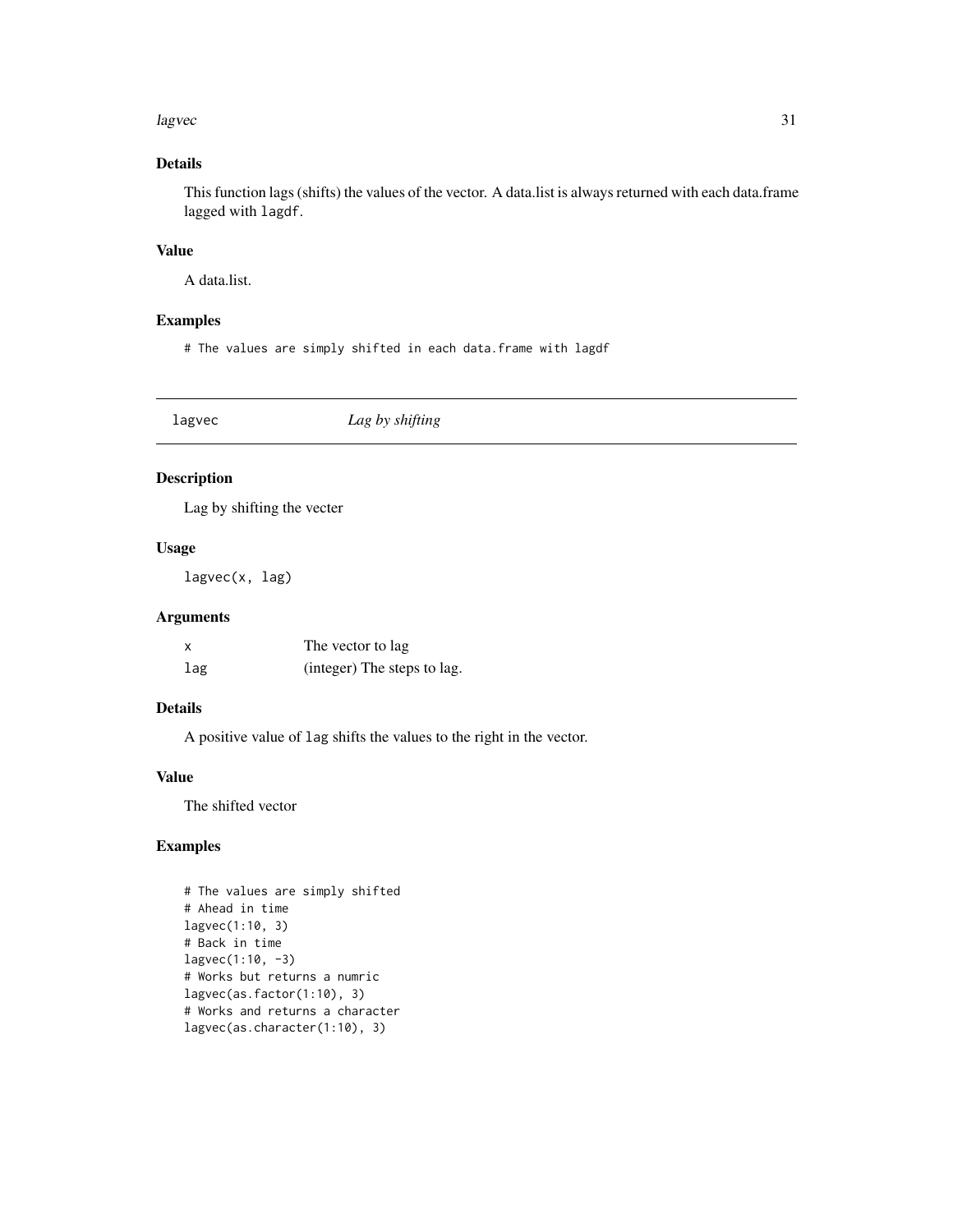<span id="page-31-0"></span>

Helper which does lapply and then cbind

# Usage

lapply\_cbind(X, FUN, ...)

# Arguments

| X          | object to apply on  |
|------------|---------------------|
| <b>FUN</b> | function to apply   |
|            | passed on to lapply |

lapply\_cbind\_df *Helper which does lapply, cbind and then as.data.frame*

# Description

Helper which does lapply, cbind and then as.data.frame

# Usage

```
lapply_cbind_df(X, FUN, ...)
```
# Arguments

| X          | object to apply on  |
|------------|---------------------|
| <b>FUN</b> | function to apply   |
|            | passed on to lapply |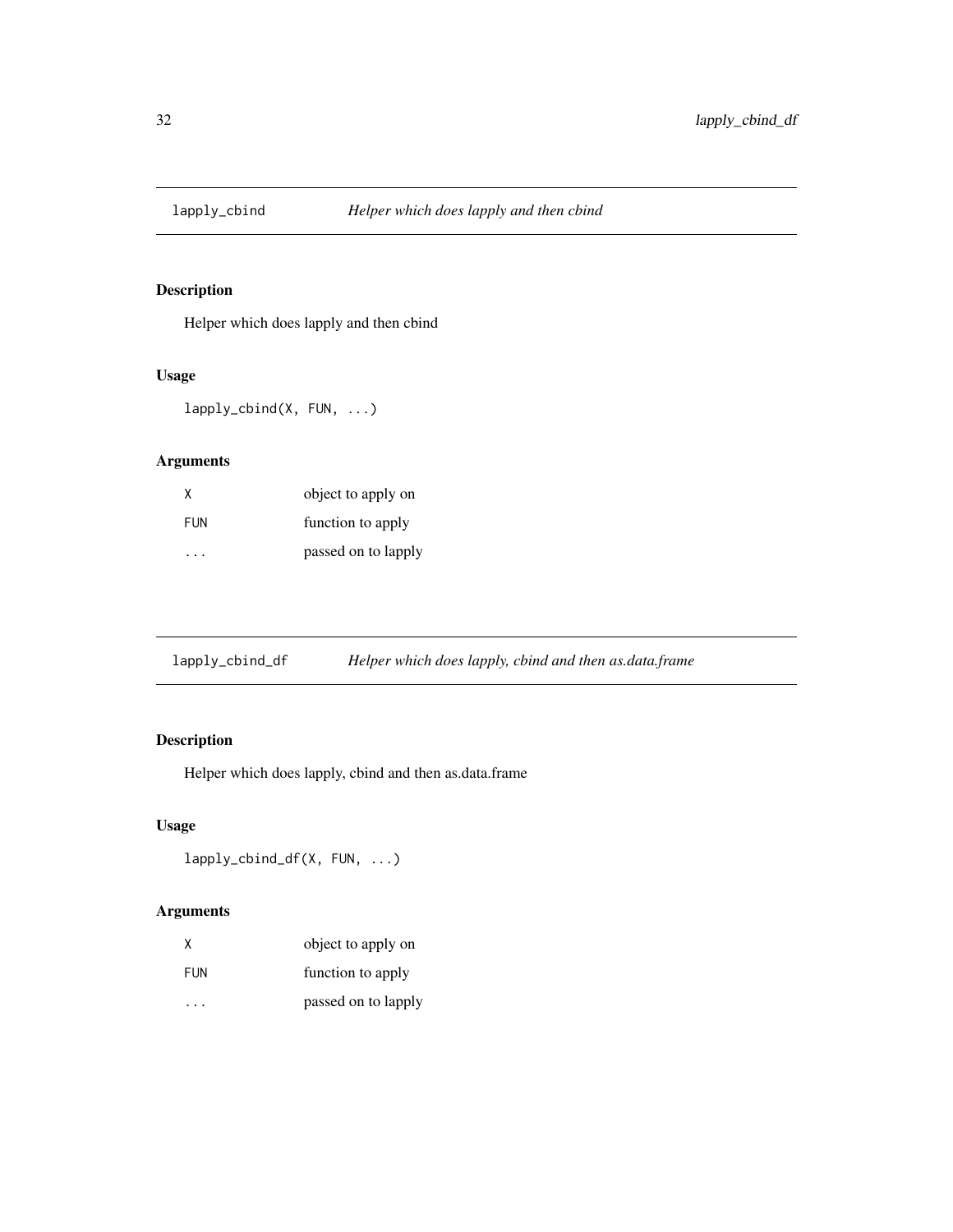<span id="page-32-0"></span>

Helper which does lapply and then rbind

# Usage

lapply\_rbind(X, FUN, ...)

# Arguments

| X          | object to apply on  |
|------------|---------------------|
| <b>FUN</b> | function to apply   |
|            | passed on to lapply |

lapply\_rbind\_df *Helper which does lapply, rbind and then as.data.frame*

# Description

Helper which does lapply, rbind and then as.data.frame

# Usage

```
lapply_rbind_df(X, FUN, ...)
```
# Arguments

| X          | object to apply on  |
|------------|---------------------|
| <b>FUN</b> | function to apply   |
|            | passed on to lapply |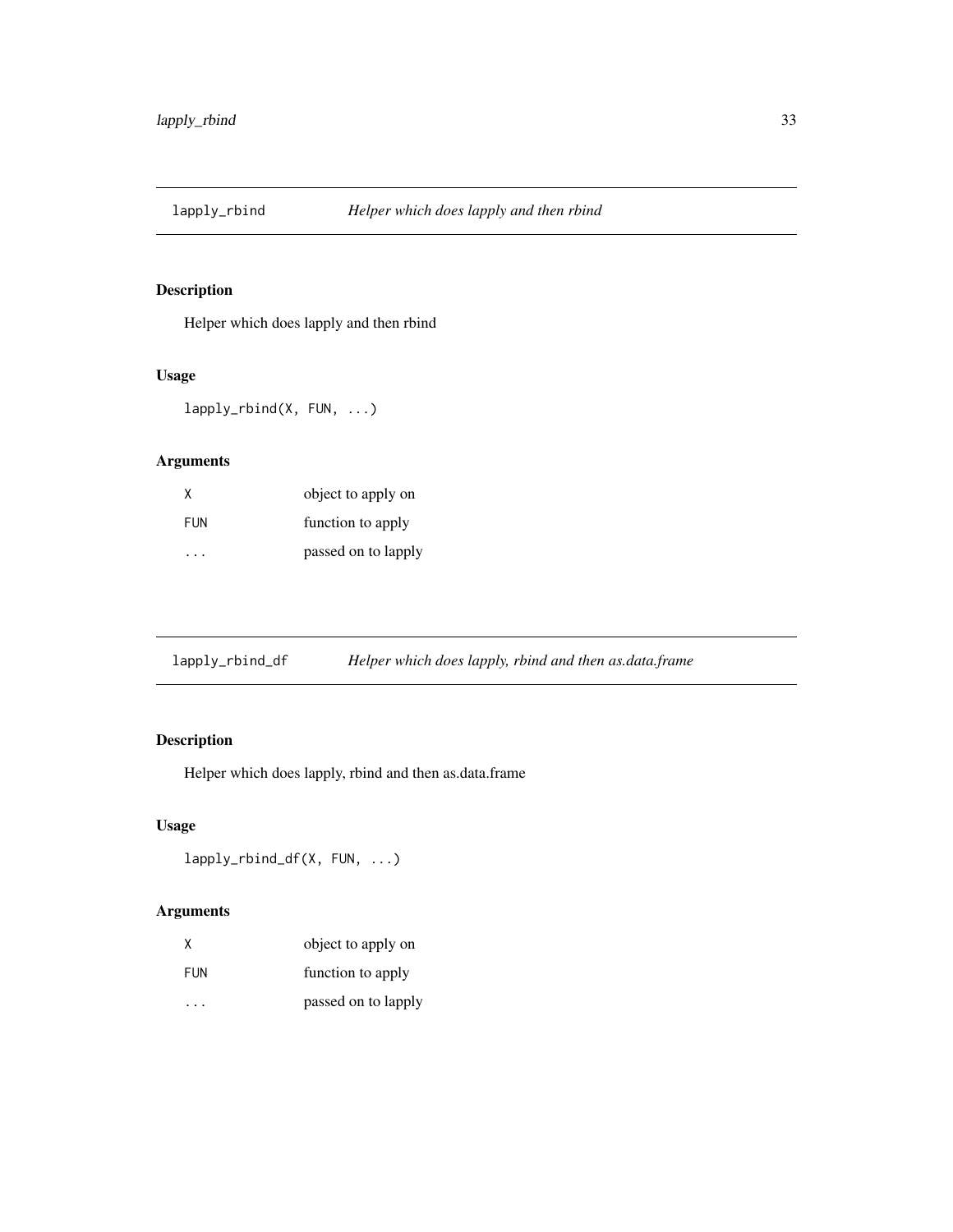<span id="page-33-0"></span>

Fit a linear regression model given a onlineforecast model, seperately for each prediction horizon

#### Usage

```
lm_fit(
  prm = NA,
 model,
  data,
  scorefun = NA,
  returnanalysis = TRUE,
  printout = TRUE
)
```
# Arguments

| prm      | as numeric with the parameters to be used when fitting.                              |
|----------|--------------------------------------------------------------------------------------|
| model    | object of class forecast model with the model to be fitted.                          |
| data     | as data. I ist with the data to fit the model on.                                    |
| scorefun | Optional. If scorefun is given, e.g. rmse, then the value of this is also returned.  |
|          | returnanalysis as logical determining if the analysis should be returned. See below. |
| printout | Defaults to TRUE. Prints the parameters for model.                                   |

#### Value

Depends on:

- If returnanalysis is TRUE a list containing:

\* Yhat: data.frame with forecasts for model\$kseq horizons.

\* model: The forecastmodel object cloned deep, so can be modified without changing the original object.

- \* data: data.list with the data used, see examples on how to obtain the transformed data.
- \* Lfitval: a character "Find the fits in model\$Lfits", it's a list with the lm fits for each horizon.

\* scoreval: data.frame with the scorefun result on each horizon (only scoreperiod is included).

- If returnanalysis is FALSE (and scorefun is given): The sum of the score function on all horizons (specified with model\$kseq).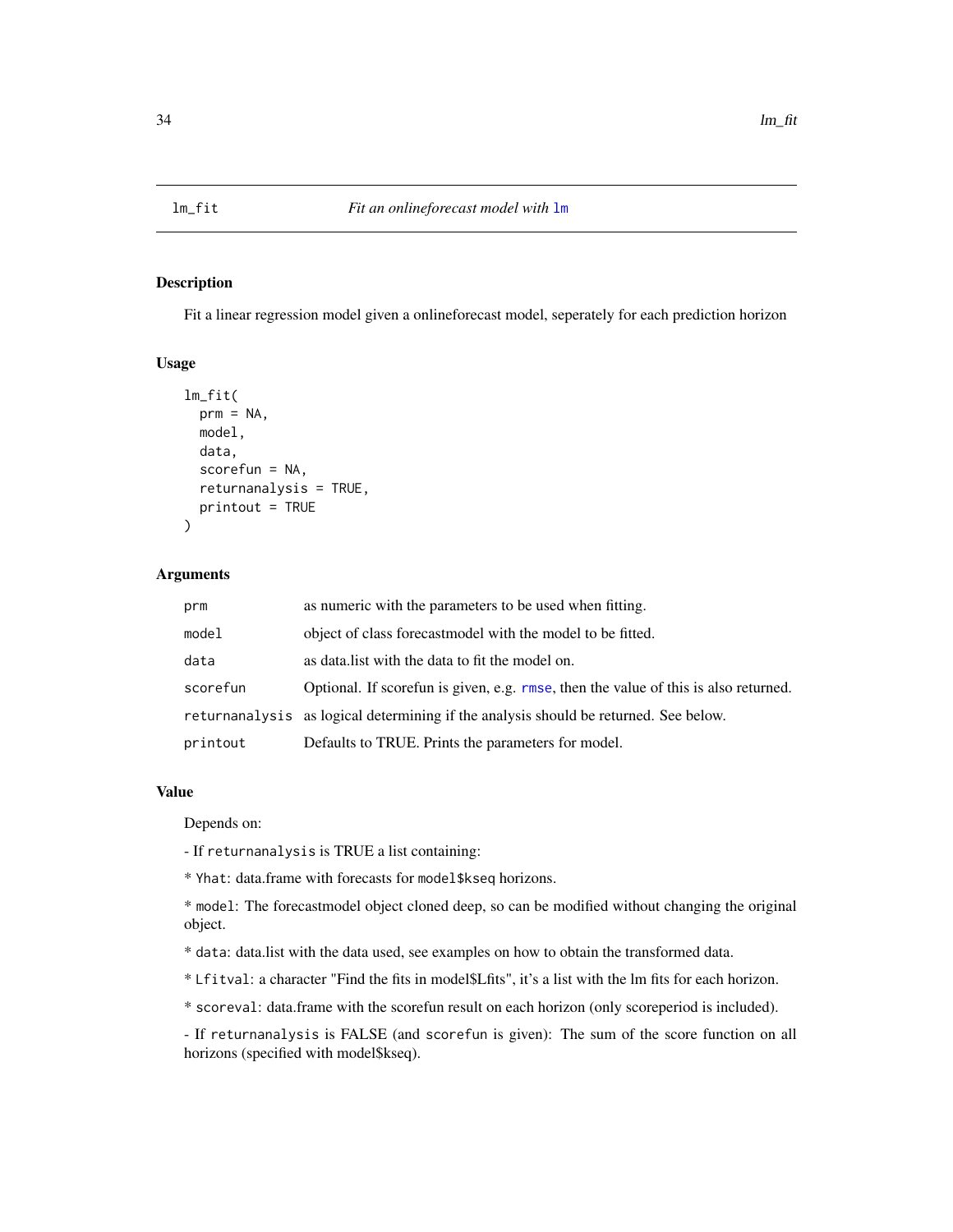#### <span id="page-34-0"></span>lm\_optim 35

#### Examples

```
# Take data
D <- subset(Dbuilding, c("2010-12-15", "2011-01-01"))
D$y <- D$heatload
# Define a simple model
model <- forecastmodel$new()
model$output <- "y"
model$add_inputs(Ta = "lp(Ta, a1=0.9)",
                 mu = "one()")# Before fitting the model, define which points to include in the evaluation of the score function
D$scoreperiod <- in_range("2010-12-20", D$t)
# And the sequence of horizons to fit for
model$kseq <- 1:6
# Now we can fit the model with RLS and get the model validation analysis data
fit <- lm_fit(prm=NA, model=model, data=D)
# What did we get back?
names(fit)
class(fit)
# The one-step forecast
plot(D$y, type="l")
lines(lagvec(fit$Yhat$k1,-1), col=2)
# Get the residuals
plot(residuals(fit)$h1)
# Score for each horizon
score(residuals(fit))
# The lm_fit don't put anything in this field
fit$Lfitval
# Find the lm fits here
model$Lfits
# See result for k=1 horizon
summary(model$Lfits$k1)
# Some diurnal pattern is present
acf(residuals(fit)$h1, na.action=na.pass, lag.max=96)
# Run with other parameters and return the RMSE
lm_fit(c(Ta__a1=0.8), model, D, scorefun=rmse, returnanalysis=FALSE)
lm_fit(c(Ta__a1=0.9), model, D, scorefun=rmse, returnanalysis=FALSE)
```
lm\_optim *Optimize parameters for onlineforecast model fitted with LM*

#### Description

Optimize parameters (transformation stage) of LM model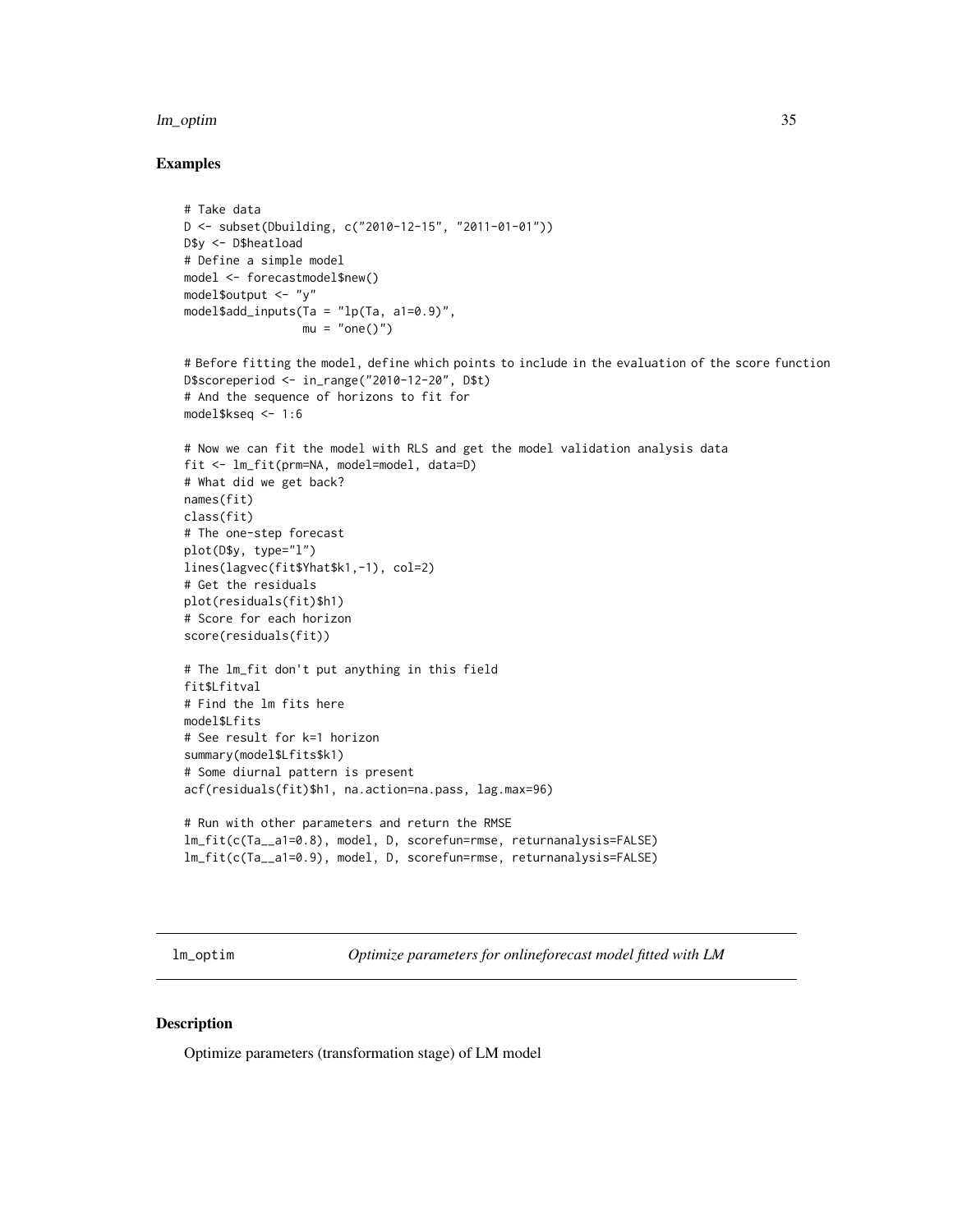# Usage

```
lm_optim(
  model,
  data,
  kseq = NA,
  scorefun = rmse,
  cachedir = ",
  cachererun = FALSE,
  printout = TRUE,
  method = "L-BFGS-B",
  ...
\mathcal{L}
```
# Arguments

| The onlineforecast model, including inputs, output, kseq, p                                                                                                                                                   |
|---------------------------------------------------------------------------------------------------------------------------------------------------------------------------------------------------------------|
| The data list including the variables used in the model.                                                                                                                                                      |
| The horizons to fit for (if not set, then model \\$kseq is used)                                                                                                                                              |
| The function to be score used for calculating the score to be optimized.                                                                                                                                      |
| A character specifying the path (and prefix) of the cache file name. If set to "",<br>then no cache will be loaded or written. See https://onlineforecasting.<br>org/vignettes/nice-tricks.html for examples. |
| A logical controlling whether to run the optimization even if the cache exists.                                                                                                                               |
| A logical determining if the score function is printed out in each iteration of the<br>optimization.                                                                                                          |
| The method argument for optim.                                                                                                                                                                                |
| Additional parameters to optim                                                                                                                                                                                |
|                                                                                                                                                                                                               |

# Details

This is a wrapper for [optim](#page-0-0) to enable easy use of bounds and caching in the optimization.

# Value

Result object of optim(). Parameters resulting from the optimization can be found from result\$par

#### See Also

link{optim} for how to control the optimization and [rls\\_optim](#page-61-1) which works very similarly.

```
# Take data
D <- subset(Dbuilding, c("2010-12-15", "2011-01-01"))
D$y <- D$heatload
# Define a simple model
```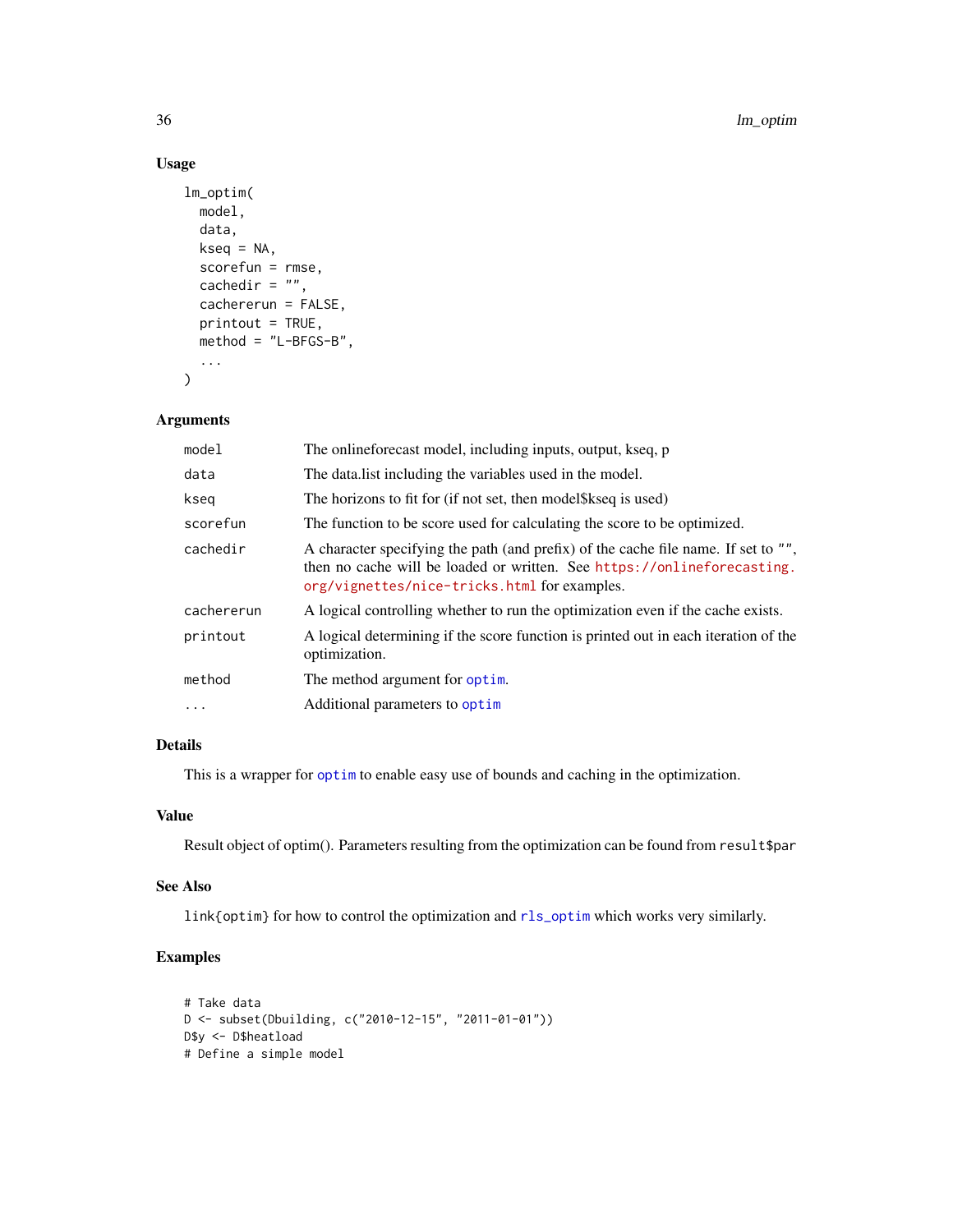# lm\_predict 37

```
model <- forecastmodel$new()
model$add_inputs(Ta = "lp(Ta, a1=0.9)",
                 mu = "one()")# Before fitting the model, define which points to include in the evaluation of the score function
D$scoreperiod <- in_range("2010-12-20", D$t)
# And the sequence of horizons to fit for
model$kseq <- 1:6
# Now we can fit the model and get the score, as it is
lm_fit(model=model, data=D, scorefun=rmse, returnanalysis=FALSE)
# Or we can change the low-pass filter coefficient
lm_fit(c(Ta__a1=0.99), model, D, rmse, returnanalysis=FALSE)
# This could be passed to optim() (or any optimizer).
# See \code{forecastmodel$insert_prm()} for more details.
optim(c(Ta__a1=0.98), lm_fit, model=model, data=D, scorefun=rmse, returnanalysis=FALSE,
      lower=c(Ta__a1=0.4), upper=c(Ta__a1=0.999), method="L-BFGS-B")
# lm_optim is simply a helper it makes using bounds easiere and enables caching of the results
# First add bounds for lambda (lower, init, upper)
model$add_prmbounds(Ta__a1 = c(0.4, 0.98, 0.999))
# Now the same optimization as above can be done by
val <- lm_optim(model, D)
val
```
lm\_predict *Prediction with an lm forecast model.*

#### **Description**

Use a fitted forecast model to predict its output variable with transformed data.

## Usage

```
lm_predict(model, datatr)
```
#### Arguments

| model  | Onlineforecast model object which has been fitted. |
|--------|----------------------------------------------------|
| datatr | Transformed data.                                  |

## Details

See the ??ref(recursive updating vignette, not yet available).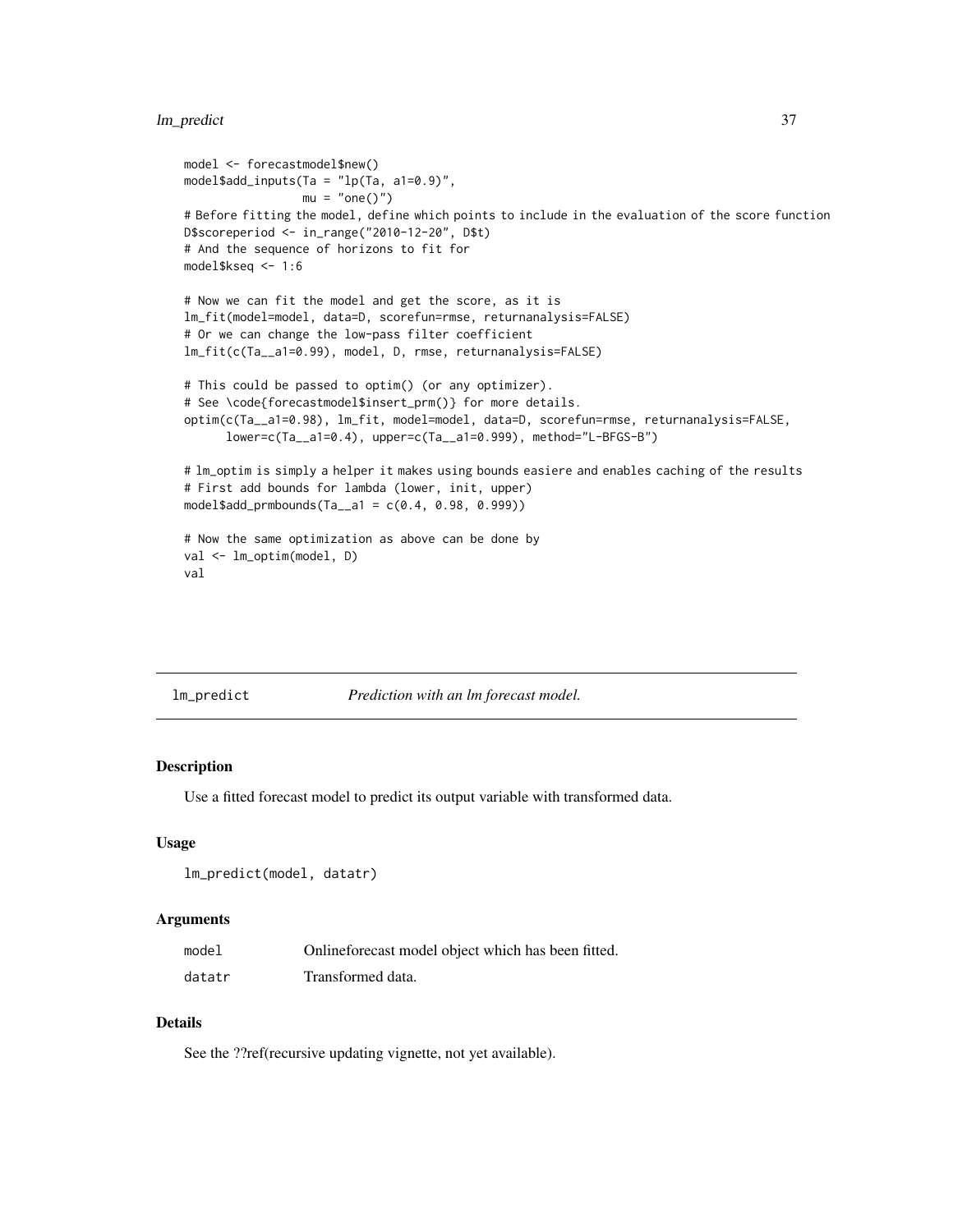## Value

The Yhat forecast matrix with a forecast for each model\$kseq and for each time point in datatr\$t.

# Examples

```
# Take data
D <- subset(Dbuilding, c("2010-12-15", "2011-01-01"))
D$y <- D$heatload
# Define a model
model <- forecastmodel$new()
model$add_inputs(Ta = "lp(Ta, a1=0.7)", mu = "one()")
# Before fitting the model, define which points to include in the evaluation of the score function
D$scoreperiod <- in_range("2010-12-20", D$t)
# And the sequence of horizons to fit for
model$kseq <- 1:6
# Transform using the mdoel
datatr <- model$transform_data(D)
# See the transformed data
str(datatr)
# The model has not been fitted
model$Lfits
# To fit
lm_fit(model=model, data=D)
# Now the fits for each horizon are there (the latest update)
# For example
summary(model$Lfits$k1)
# Use the fit for prediction
D$Yhat <- lm_predict(model, datatr)
# Plot it
plot_ts(D, c("y|Yhat"), kseq=1)
```
long\_format *Long format of prediction data.frame*

#### Description

Creates a long format of the predictions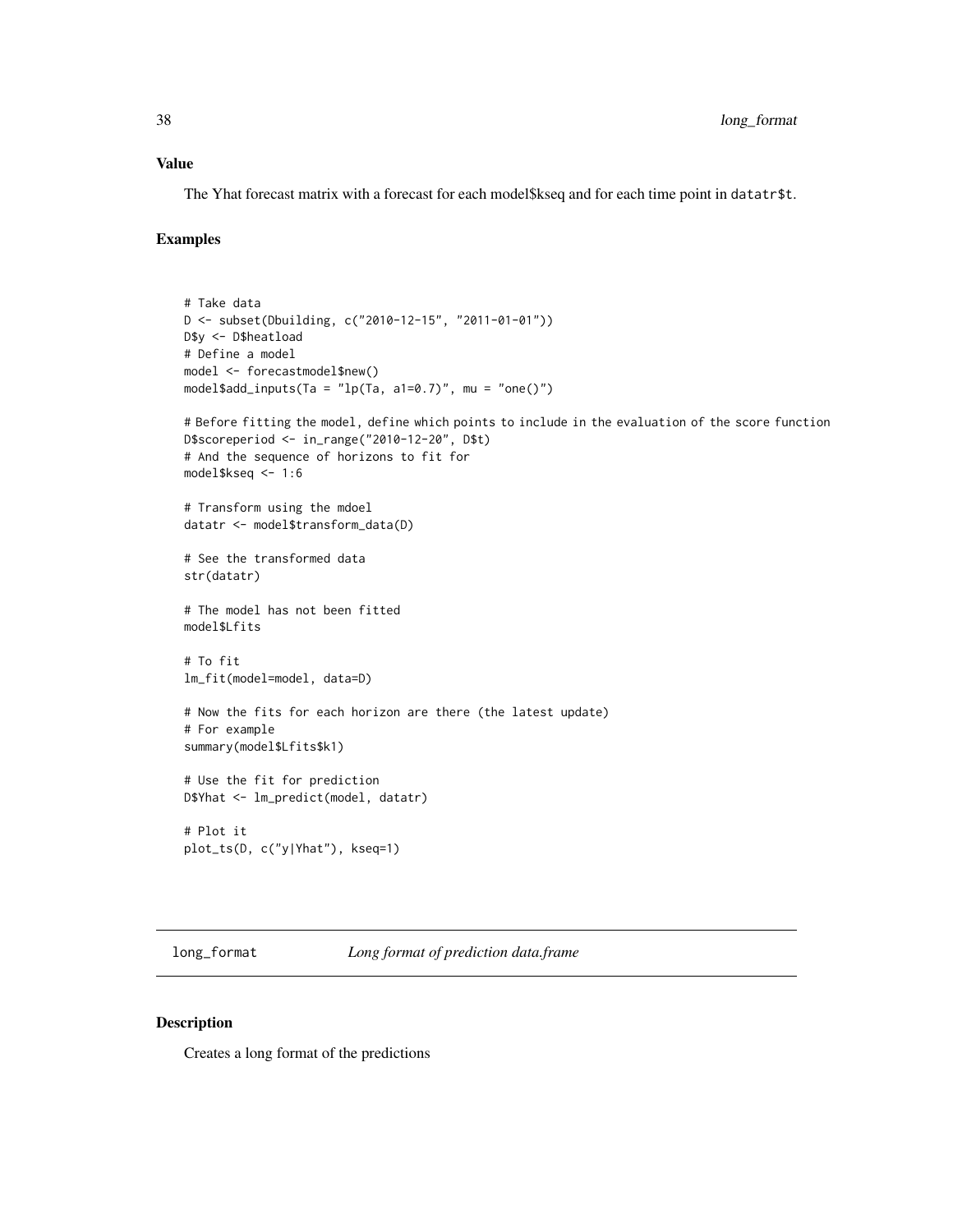# Usage

long\_format(fit, Time = NULL)

# Arguments

| fit  | The result from either lm fit or rls fit          |
|------|---------------------------------------------------|
| Time | If the timestamps are missing from the fit object |

# Details

This functions creates a useful prediction data.frame which can be useful for analysis and plotting.

#### Value

Data.frame of when the prediction where made, also the prediction value and timestamp.

# Examples

```
# Take data
D <- subset(Dbuilding, c("2010-12-15", "2011-01-01"))
D$y <- D$heatload
D$scoreperiod <- in_range("2010-12-20", D$t)
# Define a model
model <- forecastmodel$new()
model$add_inputs(Ta = "Ta",
                mu = "one()")model$add_regprm("rls_prm(lambda=0.99)")
model$kseq <- 1:6
# Fit it
fit <- rls_fit(prm=c(lambda=0.99), model, D)
# Get the forecasts (in fit$Yhat) on long format
long_format(fit)
```
# lp *First-order low-pass filtering*

## Description

First-order low-pass filtering of a time series vector.

#### Usage

 $lp(X, a1, use state = TRUE)$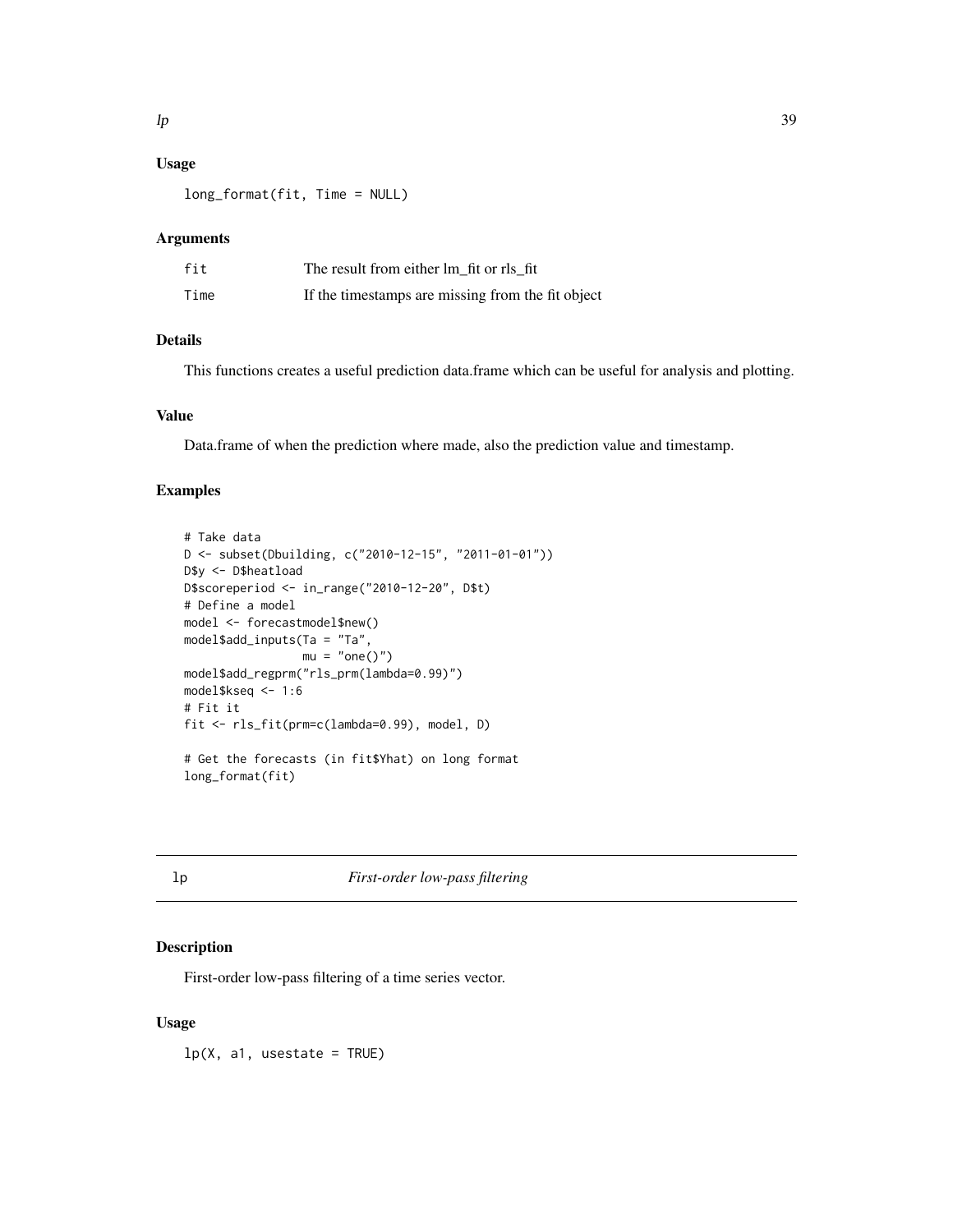## Arguments

| X        | Dataframe or matrix (or list of them) of forecasts in columns to be low-pass<br>filtered.                                                                                                                                   |
|----------|-----------------------------------------------------------------------------------------------------------------------------------------------------------------------------------------------------------------------------|
| a1       | The low-pass filter coefficient.                                                                                                                                                                                            |
| usestate | logical: Use the state kept in the model sinput? if $lp()$ is used outside model stransform_data(),<br>then it must be set to FALSE, otherwise the input \$ state (which is not there) will<br>be read leading to an error. |

# Details

This function applies a first order unity gain low-pass filter to the columns of X. The low-pass filter is applied to each column seperately. The stationary gain of the filter i one.

If a list of dataframes (or matrices) is given, then the low-pass filtering is recursively applied on each.

#### Value

The low-pass filtered dataframe (as a matrix)

# Examples

```
# Make a dataframe for the examples
X \leftarrow data . frame(k1=rep(c(0,1), each=5))X$k2 <- X$k1
Xf <- lp(X, 0.5, usestate=FALSE)
Xf
# See the input and the low-pass filtered result
plot(X$k1)
lines(Xf[ ,"k1"])
# Slower response with higher a1 value
lines(lp(X, 0.8, usestate=FALSE)[ ,"k1"])
# If a list of dataframes is given, then lp() is recursively applied on each
lp(list(X,X), 0.5, usestate=FALSE)
```
lp\_vector\_cpp *Low pass filtering of a vector.*

#### Description

This function returns a vector which is x through a unity gain first-order low-pass filter.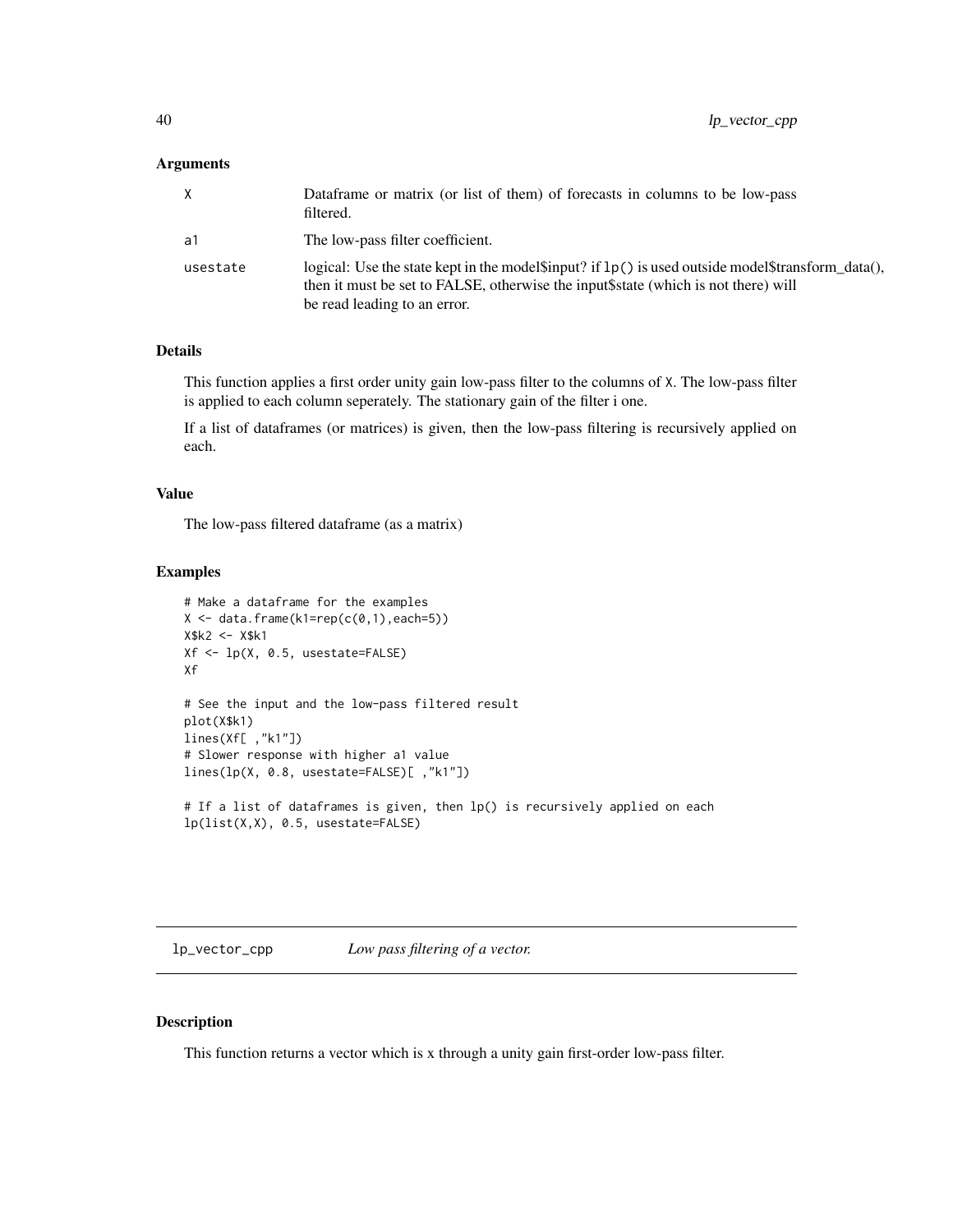# make\_input 41

# Arguments

|     | A numeric vector                            |
|-----|---------------------------------------------|
| -a1 | the first order low-pass filter coefficient |

make\_input *Make a forecast matrix (as data.frame) from observations.*

# Description

This function creates a data.frame with columns for each horizon such that it can be added to a data.list and used in a forecast model.

#### Usage

make\_input(observations, kseq)

## Arguments

| observations | vector of observations.                                        |
|--------------|----------------------------------------------------------------|
| kseg         | vector of integers, respresenting the desired "k-steps ahead". |

# Value

Returns a forecast matrix (as a data.frame) with simply the observation vector copied to each column.

# Examples

```
# Data for example
D <- subset(Dbuilding, c("2010-12-15","2010-12-20"))
# Generate the input
make_input(D$heatload, 1:4)
```
# Set is in D, such that it can be used in input expressions (e.g. by model\$add\_inputs(AR = "Ar0") D\$AR0 <- make\_input(D\$heatload, 1:36)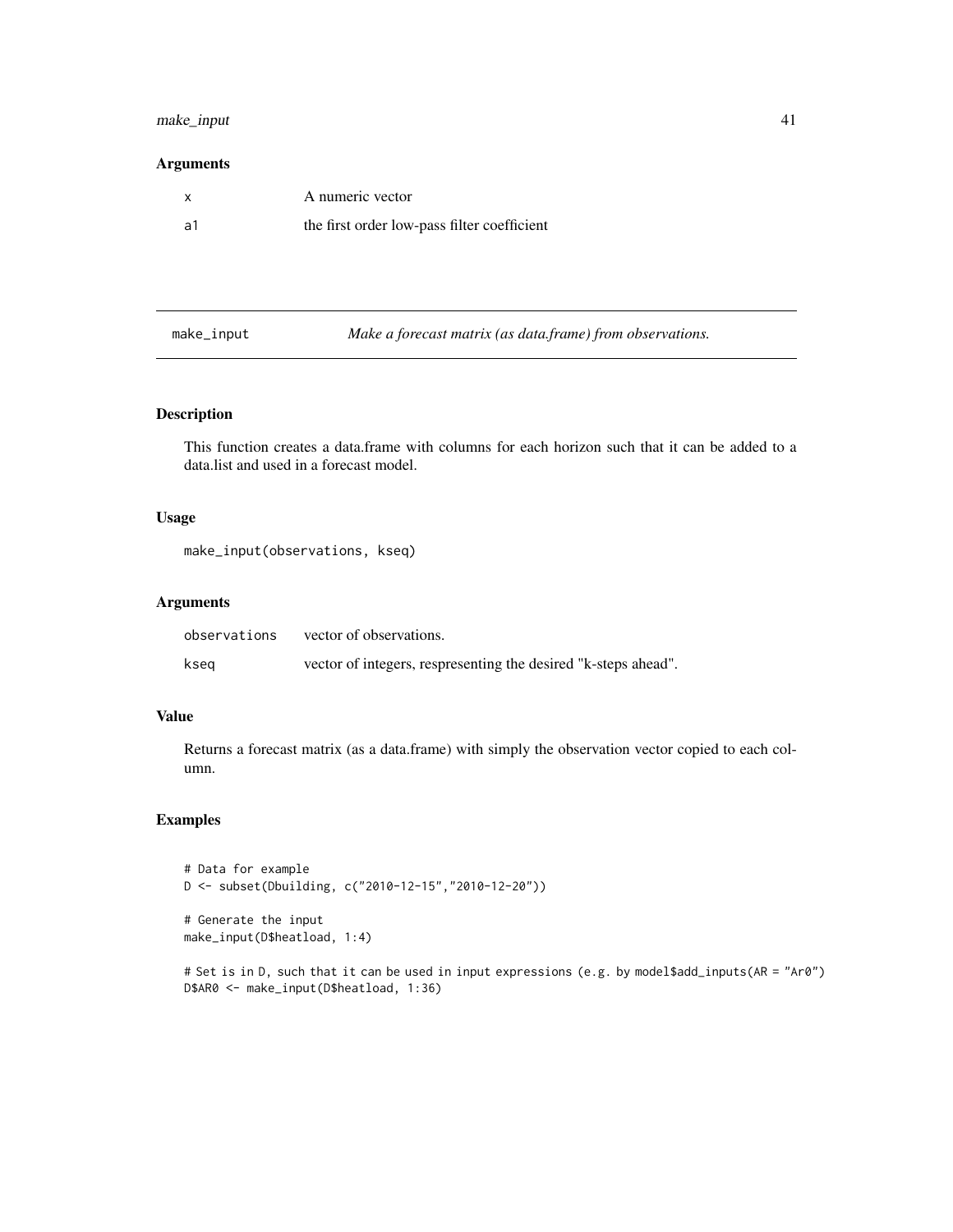This function creates a data.frame with k-steps-ahead values of a periodic time signal, such that it can be added to a data.list and used inputs to a forecast model.

#### Usage

```
make_periodic(time, kseq, period, offset = 0, tstep = NA)
```
#### Arguments

| time   | vector of times of class "POSIXct" "POSIXt".                  |
|--------|---------------------------------------------------------------|
| kseg   | vector of integers, representing the desired "k-steps ahead". |
| period | a numeric setting the length of the period in seconds.        |
| offset | a numeric setting an offset in the period start in seconds.   |
| tstep  | step time of k in seconds.                                    |

## Value

Returns a forecast matrix (data.frame) with rownames = times, colnames = k1, k2, k3, ... The content of the data frame is the hour of day.

# See Also

make\_tday

#### Examples

```
# Create a time sequence of 30 min sample period
tseq <- seq(ct("2019-01-01"), ct("2019-02-01 12:00"), by=1800)
```
# Make the three hourly periodic sequence make\_periodic(tseq, 1:10, 3\*3600)

# With an offset of one hour make\_periodic(tseq, 1:10, 3\*3600, 3600)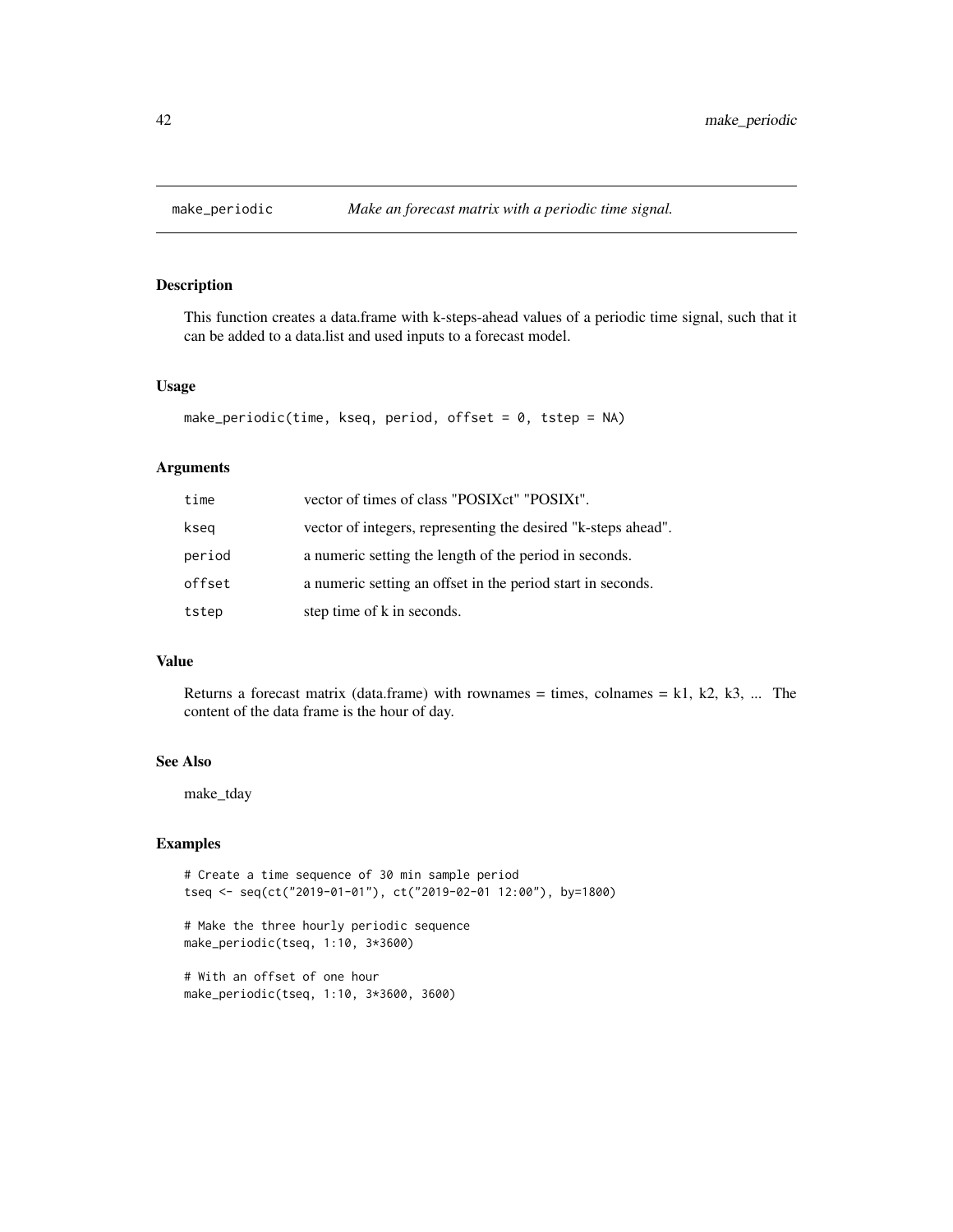This function creates a data.frame with k-steps-ahead values of hour of day, such that it can be added to a data.list and used inputs to a forecast model.

#### Usage

```
make_tday(time, kseq, tstep = NA)
```
## Arguments

| time  | vector of times of class "POSIXct" "POSIXt".                  |
|-------|---------------------------------------------------------------|
| ksea  | vector of integers, representing the desired "k-steps ahead". |
| tstep | step time of k in seconds.                                    |

# Value

Returns a forecast matrix (data.frame) with rownames = times, colnames =  $k1$ ,  $k2$ ,  $k3$ , ... The content of the data frame is the hour of day.

## See Also

make\_periodic

#### Examples

```
# Create a time sequence of 30 min sample period
tseq <- seq(ct("2019-01-01"), ct("2019-02-01 12:00"), by=1800)
# Make the time of day sequence (assuming time between k steps is same as for tseq)
make_tday(tseq, 1:10)
# With 0.5 hour steps, kstep in hours
make_tday(tseq, 1:10, tstep=3600)
```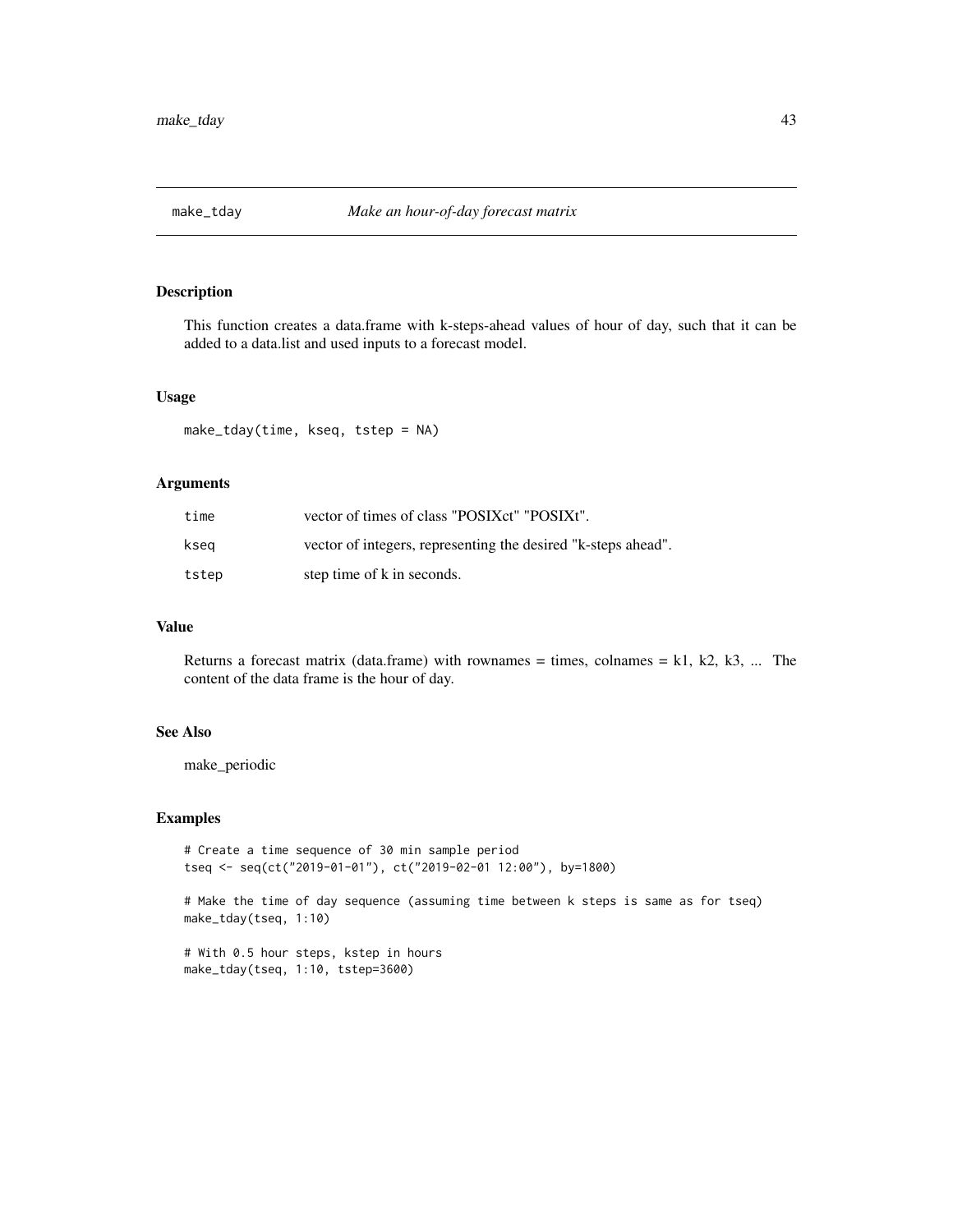Return the column names of a dataframe or a matrix.

## Usage

nams(x)

 $nams(x) < - value$ 

## Arguments

| X     | The matrix or data frame to set the column names for. |
|-------|-------------------------------------------------------|
| value | The names to be given.                                |

# Details

Simply to have a single function for returning the column names, instead of colnames() for a matrix and names() for a data.frame).

# Examples

```
# Generate a matrix
X \leftarrow matrix(1, nrow=2, ncol=3)colnames(X) <- c("c1","c2","c3")
D <- as.data.frame(X)
# Annoyingly this fails (for a matrix)
## Not run: names(X)
# Could use this everywhere
colnames(D)
# but this is shorter
nams(X)
nams(D)
# Also for assignment
nams(D) <- c("x1","x2","x3")
nams(D)
```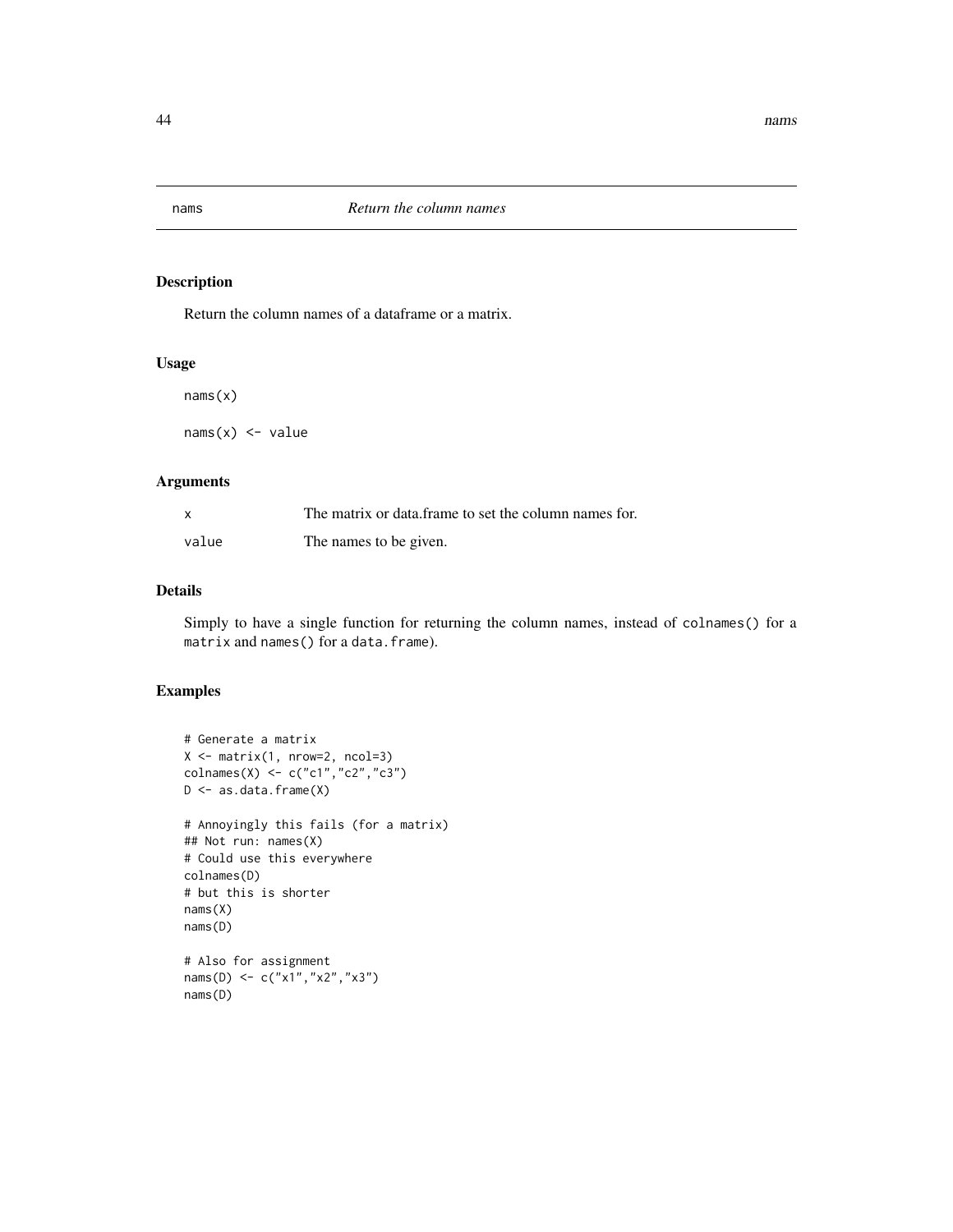Returns a data.frame of ones which can be used in forecast model inputs

#### Usage

one()

#### Details

The function returns ones which can be used to generate ones, e.g. to be used as a intercept for a model.

See vignettes 'setup-data' and 'setup-and-use-model'.

#### Value

A data.frame of ones

#### Examples

```
# A model
model <- forecastmodel$new()
# Use the function in the input definition
model$add_inputs(mu = "one()")
# Set the forecast horizons
model$kseq <- 1:4
# During the transformation stage the one will be generated for the horizons
model$transform_data(subset(Dbuilding, 1:7))
```
onlineforecast *Functions for online forecasting*

# Description

Functions for online forecasting

## Details

This package provides functions to for setting up forecast models which run in an online setting, e.g. like demand, solar and wind power forecasts updated regularly - often hourly, and forecasts up to 48 hours ahead.

See the website <https://onlineforecasting.org> for more information.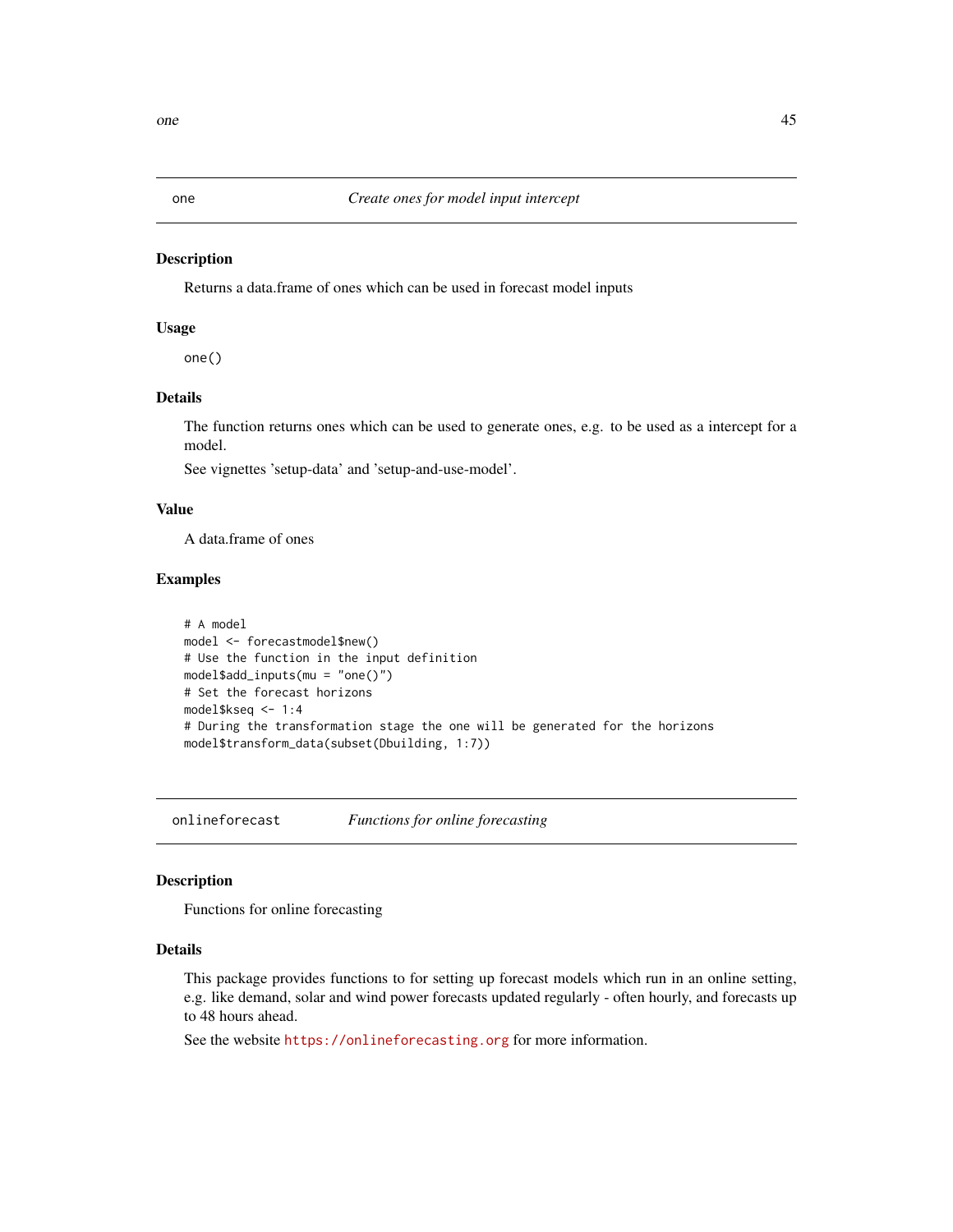Generate a pairs plot for the vectors in the data.list.

# Usage

```
## S3 method for class 'data.list'
pairs(
 x,
 subset = NA,
 nms = NA,
 kseq = NA,
  lagforecasts = TRUE,
 pattern = NA,
  lower.panel = NULL,
 panel = panel.smooth,
 pch = 20,
  cex = 0.7,
  ...
)
```
# Arguments

| x            | The datalist from which to plot.                                                            |
|--------------|---------------------------------------------------------------------------------------------|
| subset       | The subset to be included. Passed to subset. data. list().                                  |
| nms          | The names of the variables to be included. Passed to subset.data.list().                    |
| kseq         | The horizons to be included. Passed to subset. data. list().                                |
| lagforecasts | Lag the forecasts such that they are synced with obervations. Passed to subset.data.list(). |
| pattern      | Regex pattern to select the included variables. Passed to subset. data. list().             |
| lower.panel  | Passed to $pairs()$ .                                                                       |
| panel        | Passed to $pairs()$ .                                                                       |
| pch          | Passed to $pairs()$ .                                                                       |
| cex          | Passed to pairs().                                                                          |
| $\cdots$     | Passed to $pairs()$ .                                                                       |

## Details

A very useful plot for checking what is in the forecasts, how they are synced and match the observations.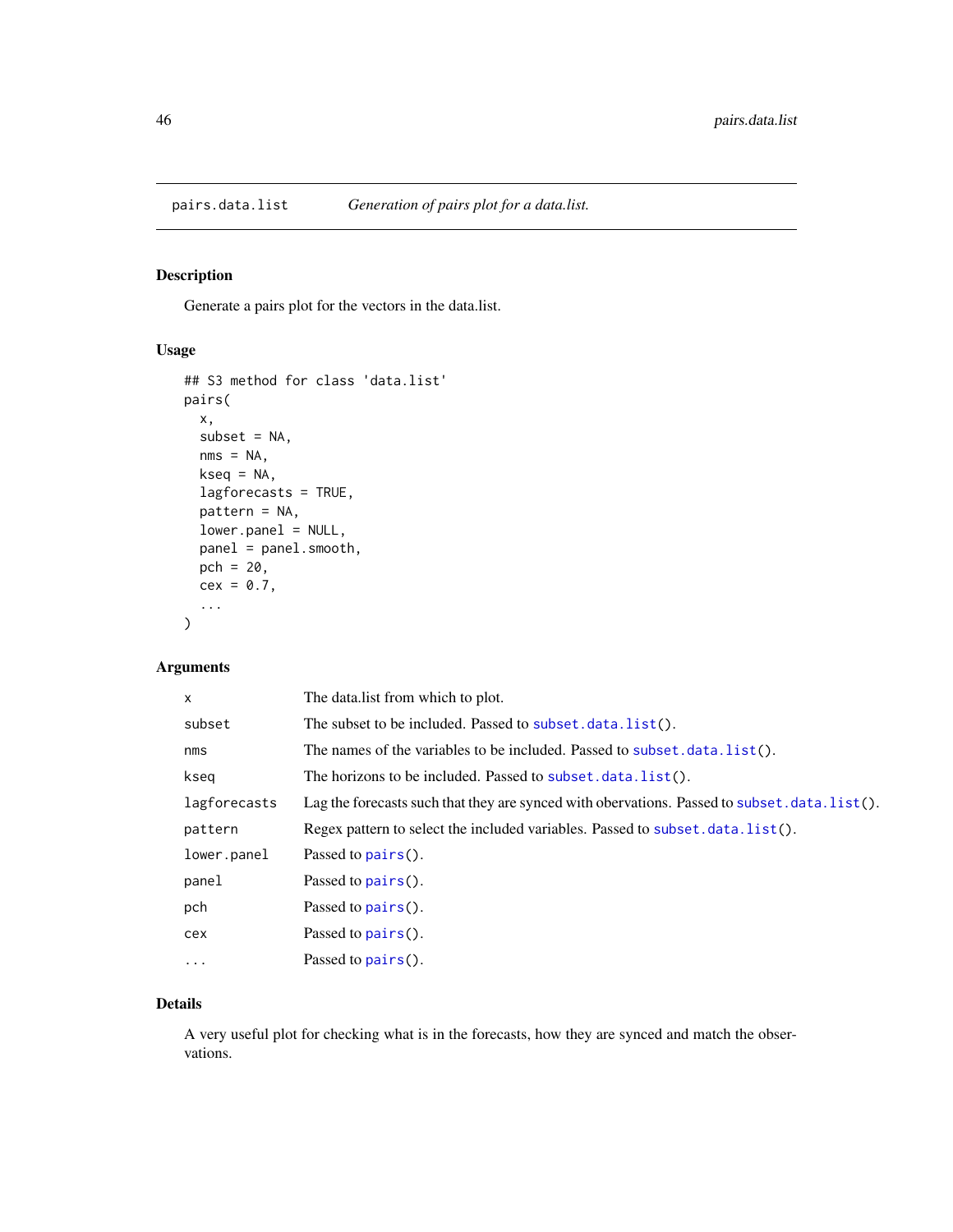#### $par\_ts$  and  $47$

# Examples

```
# Take a subset for the example
D <- subset(Dbuilding, c("2010-12-15","2011-01-15"), pattern="^Ta|^I", kseq=1:3)
pairs(D)
# If the forecasts and the observations are not aligned in time,
# which is easy to see by comparing to the previous plot.
pairs(D, lagforecasts=FALSE)
# Especially for the solar I syncronization is really important!
# Hence if the forecasts were not synced properly, then it can be detected using this type of plot.
# Alternatively, lag when taking the subset
D <- subset(Dbuilding, c("2010-12-15","2011-01-15"), pattern="^Ta|^I", kseq=1:3, lagforecasts=TRUE)
pairs(D, lagforecasts=FALSE)
```
<span id="page-46-0"></span>par\_ts *Set parameters for* [plot\\_ts\(](#page-50-0))

# Description

Set parameters for [plot\\_ts\(](#page-50-0)) globally

## Usage

par\_ts(fromoptions = FALSE, p = NA, ...)

# Arguments

| fromoptions | logical: Read the list of parameters set in options ("par_ts")\$par_ts, then<br>the additional parameters set in $\dots$ are replaced before the list is returned. |
|-------------|--------------------------------------------------------------------------------------------------------------------------------------------------------------------|
| p           | List of the parameters, as returned by the function itself. If given, the additional<br>parameters set in are replaced before the list is returned.                |
| .           | any of the following parameters can be set replacing the default values:                                                                                           |
|             | xnm "t": The name of the time                                                                                                                                      |
|             | legendspace 10: Horizontal space for the lengend in character spaces                                                                                               |
|             | legendcex 1: Scaling of the legend                                                                                                                                 |
|             | legendrangeshow TRUE: Include the range for each variable in the legend                                                                                            |
|             | ylimextend c(lower,upper): Extend the ylim for each plot with a proportion,<br>seperately for the lower and upper limit                                            |
|             | yaxisextend c(lower, upper): Extend the yaxis for each plot with a proportion,<br>seperately for the lower and upper limit                                         |
|             | mainsline (numeric): with the line for the main in the plots.                                                                                                      |
|             | cex (numeric): The cex to use for the plot_ts plots.                                                                                                               |
|             | plotfun: The function used for plotting, as default lines.                                                                                                         |
|             | xaxisformat (character): The format of the xaxis, see strptime().                                                                                                  |
|             | colorramp colorRampPalette: The colorramp used for setting multiple colors                                                                                         |
|             | in each plot                                                                                                                                                       |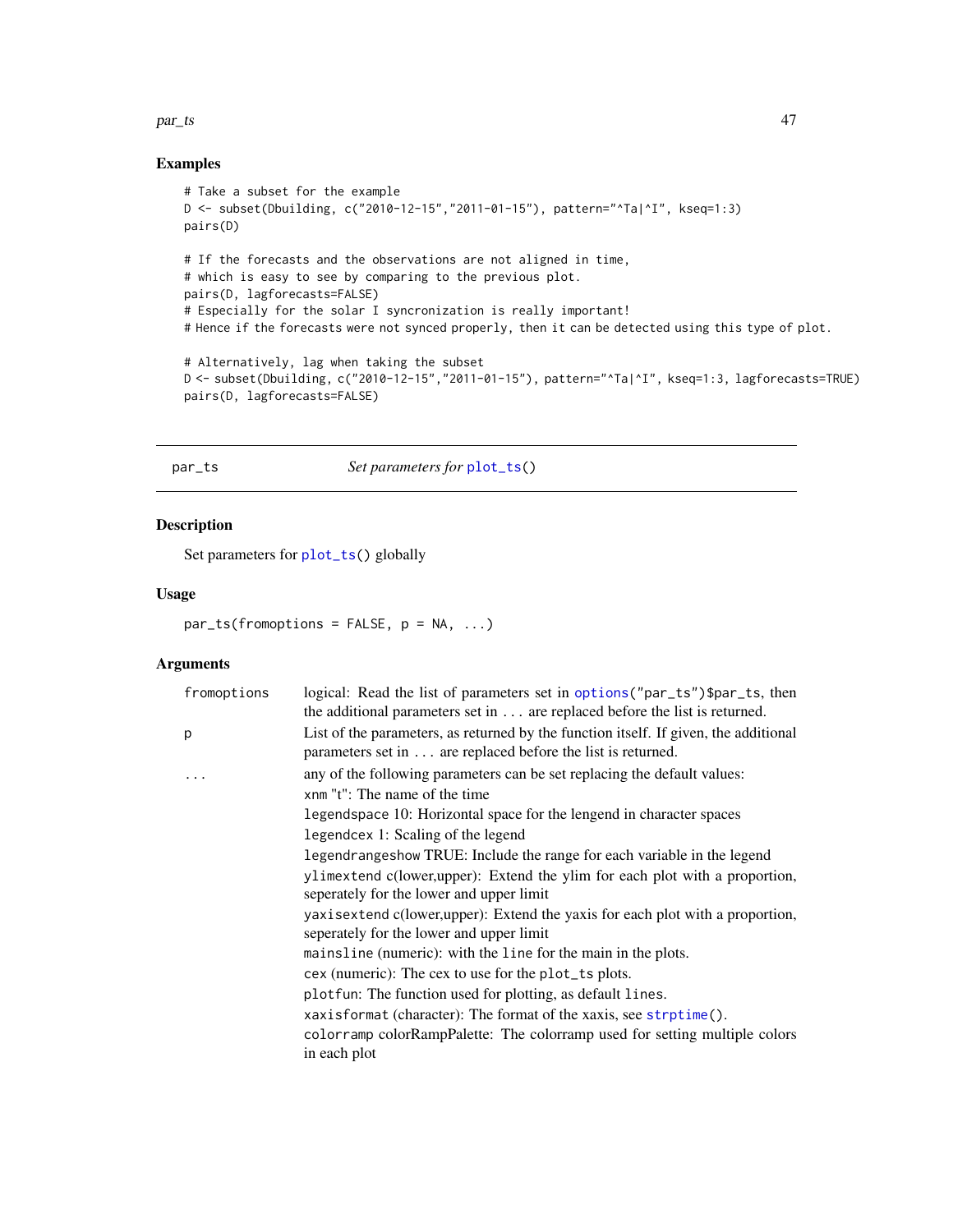# Details

Often in a report some plot parameters must be set for all plots, which is done with [par\(](#page-0-0)).

The parameters which are general for [plot\\_ts\(](#page-50-0)) can be set and saved in [options\(](#page-0-0)), and they will then be applied as default in all calls to plot\_ts(). See the examples how to do this.

If any of these parameters are given to [plot\\_ts\(](#page-50-0)), then it will be used over the default.

## Value

A list of the parameters above, which can be set globally (see examples) or passed to [plot\\_ts](#page-50-0).

## Examples

```
# Data for plots
D <- subset(Dbuilding, 1:192)
# See the parameters which can be set
p \leftarrow par\_ts()names(p)
p$xnm
# Using the default values
plot_ts(D, c("heatload","Ta"), kseq=1:24)
# Set the parameters directly
plot_ts(D, c("heatload","Ta"), kseq=1:24, legendcex=0.8, legendspace=8)
# Set parameters to be given in a list
p \leftarrow par\_ts()p$legendcex <- 0.8
p$legendspace <- 8
# Use those parameters
plot_ts(D, c("heatload","Ta"), kseq=1:24, p=p)
# Set globally (if not set specifed the default values will be used)
options(par_ts=p)
# Now the global parameters will be used
plot_ts(D, c("heatload","Ta"), kseq=1:24)
# Still providing a parameter directly it will used, e.g. change the plotting function
plot_ts(D, c("heatload","Ta"), kseq=1:24, plotfun=points)
# Control more precisely the plotting function
plot_ts(D, c("heatload","Ta"), kseq=1:24, plotfun=function(x, ...){ points(x, type="b", ...)})
# Another colorramp function
p$colorramp <- rainbow
options(par_ts=p)
plot_ts(D, c("heatload","Ta"), kseq=1:24)
```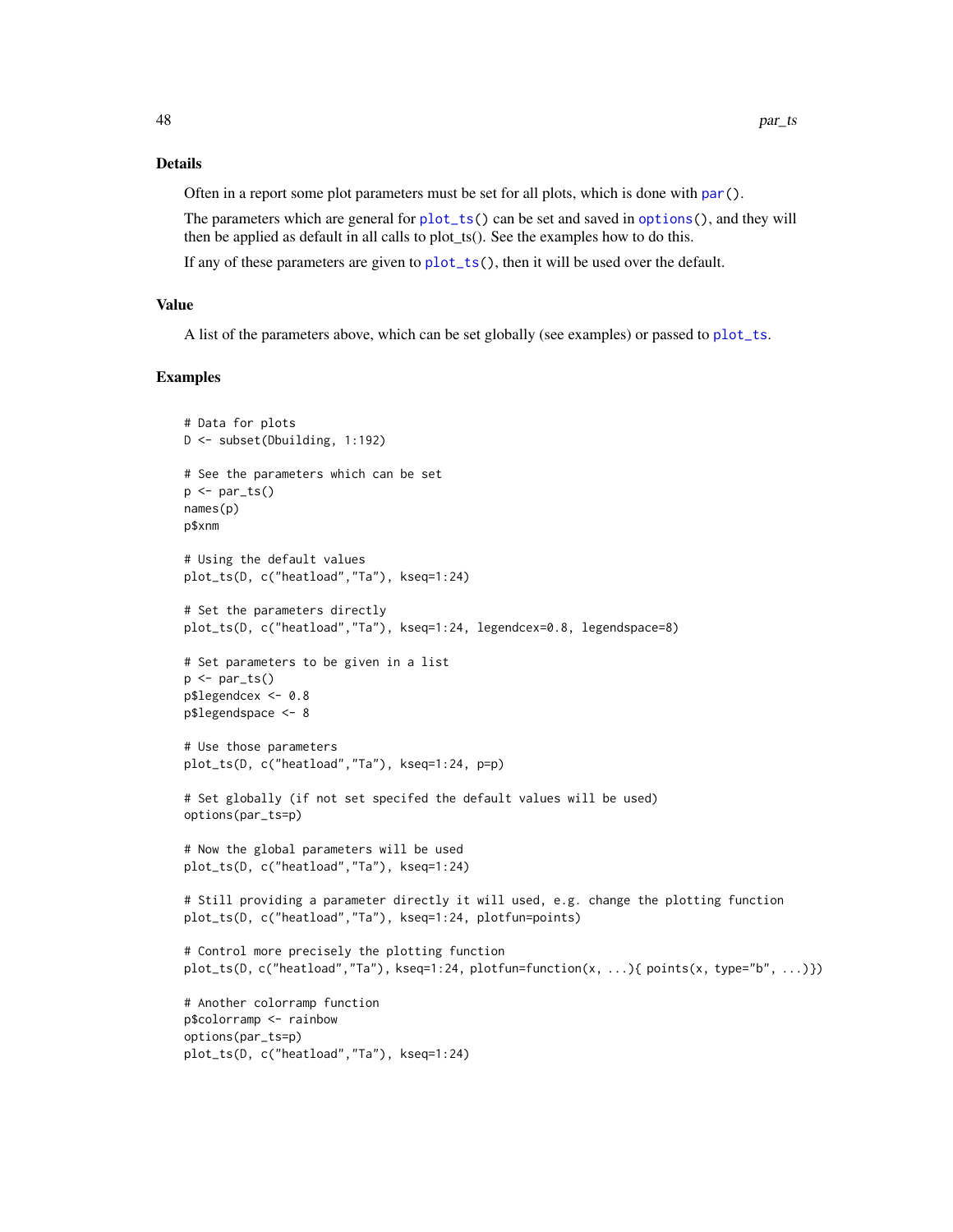# pbspline *Wrapper for* bspline *with* periodic=TRUE

# Description

Wrapper for bspline with periodic=TRUE

# Usage

```
pbspline(
  X,
  Boundary.knots = NA,
  intercept = FALSE,
  df = NULL,knots = NULL,
  degree = 3,
  bknots = NA
\mathcal{L}
```
# Arguments

| χ                          | see ?bspline |
|----------------------------|--------------|
| Boundary.knots see?bspline |              |
| intercept                  | see ?bspline |
| df                         | see ?bspline |
| knots                      | see ?bspline |
| degree                     | see ?bspline |
| bknots                     | see ?bspline |

# Details

Simply a wrapper.

# See Also

Other Transform stage functions: [bspline\(](#page-8-0))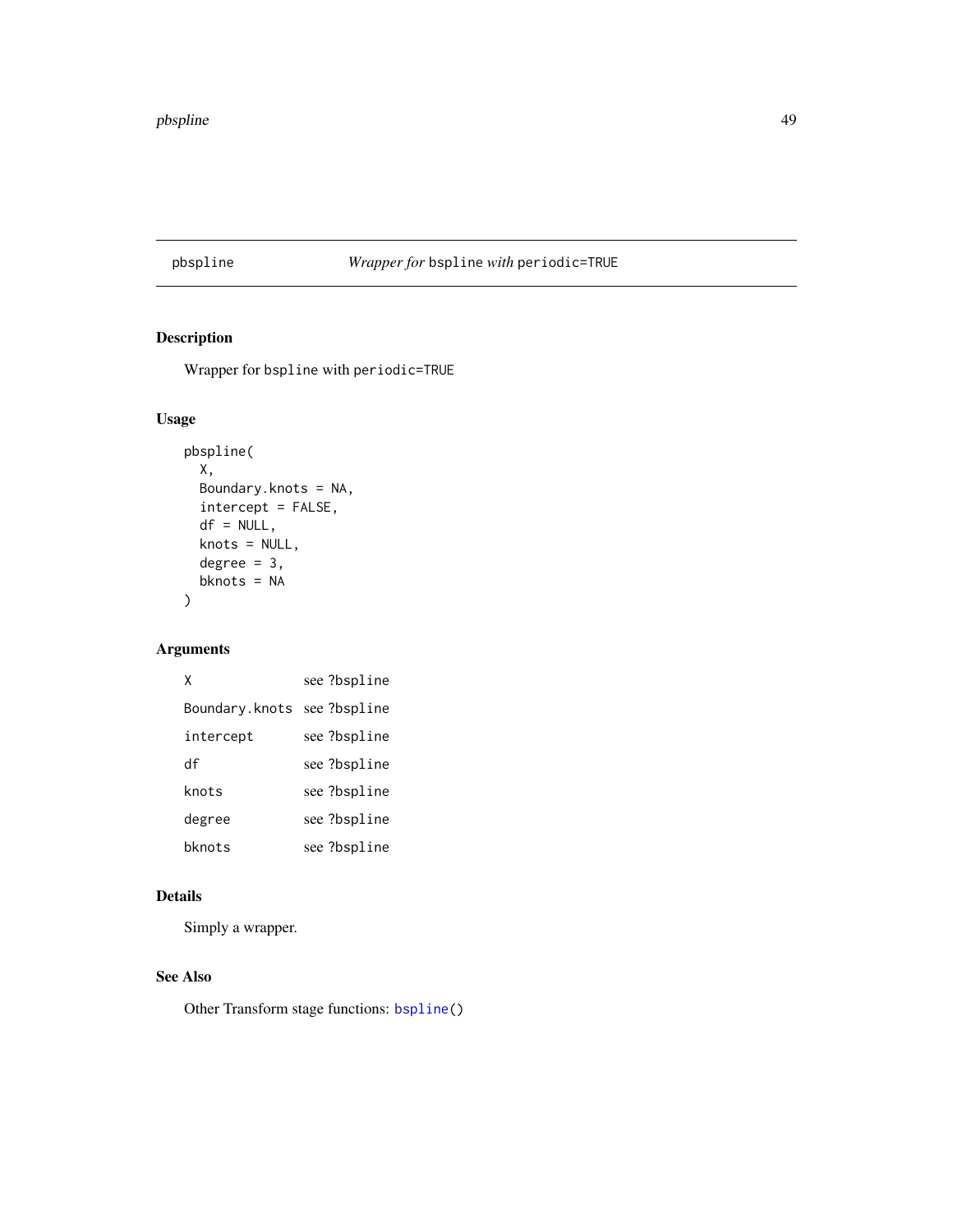Generate persistence and periodic persistence forecasts

#### Usage

persistence(y, kseq, perlen = NA)

#### Arguments

|        | (numeric) The model output to be forecasted.          |
|--------|-------------------------------------------------------|
| ksea   | (integer) The horizons to be forecasted.              |
| perlen | (integer) The period length for seasonal persistence. |

# Details

Generate a forecast matrix using persistence. The simple persistence is with the current value of y, i.e. the value at time t is used as forecast

A seasonal persistence with a specific period can be generated by setting the argument perlen to the length of the period in steps. The value used for the forecast is then the latest available, which is matches the seasonality for time t+k, see the examples.

## Value

Forecast matrix as a data.frame (named Yhat in similar functions)

## Examples

# Simple persistence just copies the current value for the forecasts persistence(1:10, kseq=1:4)

# Seasonal persistence takes the value perlen steps back persistence(1:10, kseq=1:4, perlen=4)

# If the horizons are longer than perlen, then the perlen\*i steps back is taken (i is an integer) persistence(1:10, kseq=1:12, perlen=4)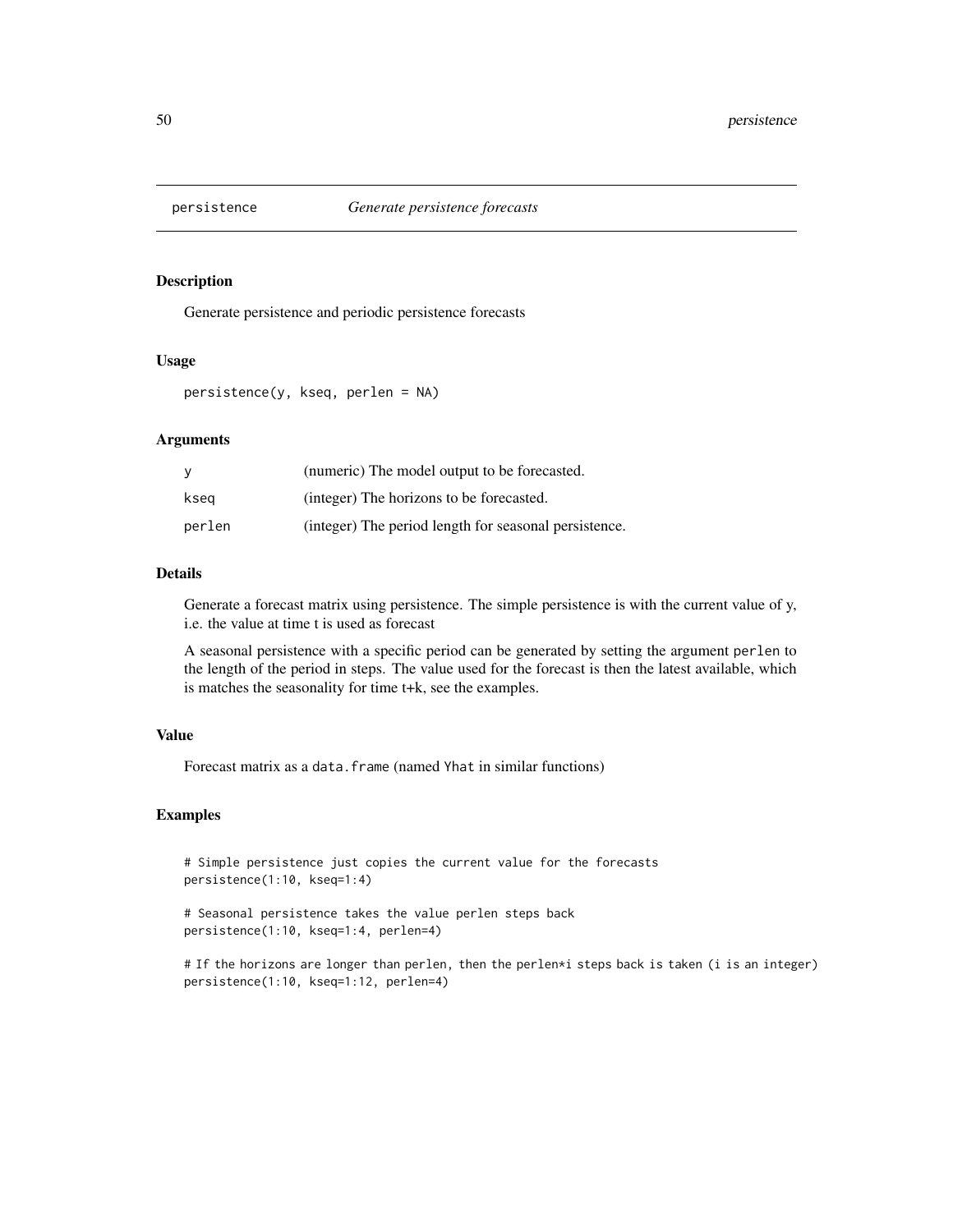<span id="page-50-1"></span><span id="page-50-0"></span>

Plot time series of observations and forecasts (lagged to be aligned in time). Plot forecasts, residuals, cumulated residuals and RLS coefficients Simply the same as [plot\\_ts\(](#page-50-0)) with usely=TRUE, such that plotly is used.

# Usage

```
plot_ts(
 object,
  patterns = ".**",
  xlim = NA,
 ylims = NA,
 xlab = ",
 ylabs = NA,
 mains = "",mainouter = ",
  legendtexts = NA,
  colormaps = NA,
  xat = NA,
 usely = FALSE,
 plotit = TRUE,
 p = NA,
  ...
\mathcal{L}## S3 method for class 'data.list'
plot_ts(
  object,
  patterns = ".**",
 xlim = NA,
 ylims = NA,
 xlab = ",
  ylabs = NA,
 mains = "",mainouter = ",
  legendtexts = NA,
  colormaps = NA,
  xat = NA,
  usely = FALSE,
 plotit = TRUE,
  p = NA,
  kseq = NA,
```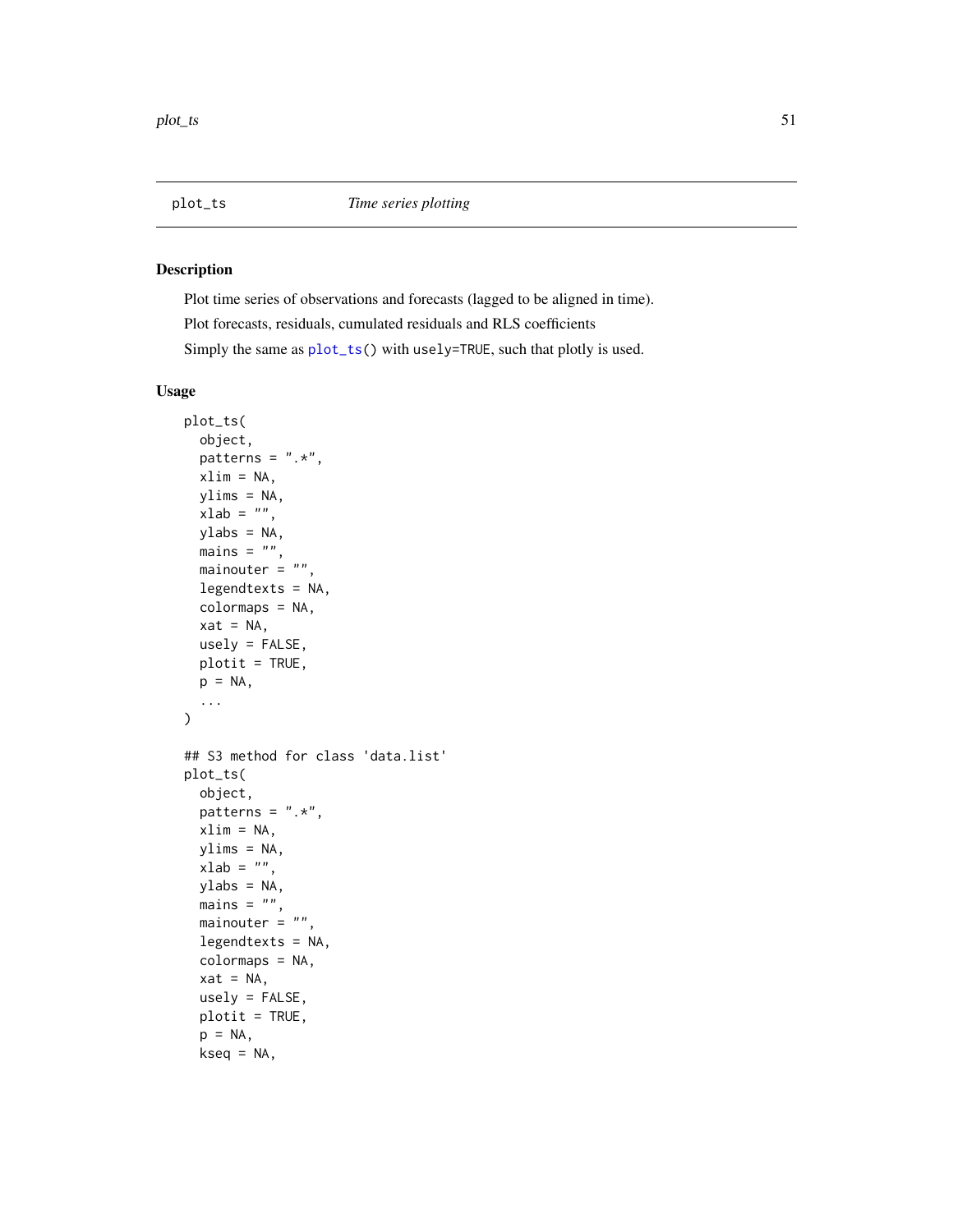```
...
\lambda## S3 method for class 'data.frame'
plot_ts(
 object,
 patterns = ".**",
 xlim = NA,
 ylims = NA,
 xlab = ",
 ylabs = NA,
 mains = NA,
 mainouter = ",
 legendtexts = NA,
 colormaps = NA,
  xat = NA,
 usely = FALSE,
 plotit = TRUE,
 p = NA,
 namesdata = NA,
  ...
\mathcal{L}## S3 method for class 'matrix'
plot_ts(
 object,
 patterns = ".**",
 xlim = NA,
 ylims = NA,
 xlab = "",
 ylabs = NA,
 mains = NA,
 mainouter = ",
 legendtexts = NA,
 colormaps = NA,
 xat = NA,
 usely = FALSE,
 plotit = TRUE,
 p = NA,
 namesdata = NA,
  ...
\mathcal{L}## S3 method for class 'rls_fit'
plot_ts(
 object,
 patterns = c("^y$|^Yhat$", "^Residuals$", "CumAbsResiduals$", pst("^",
    names(fit$Lfitval[[1]]), "$")),
```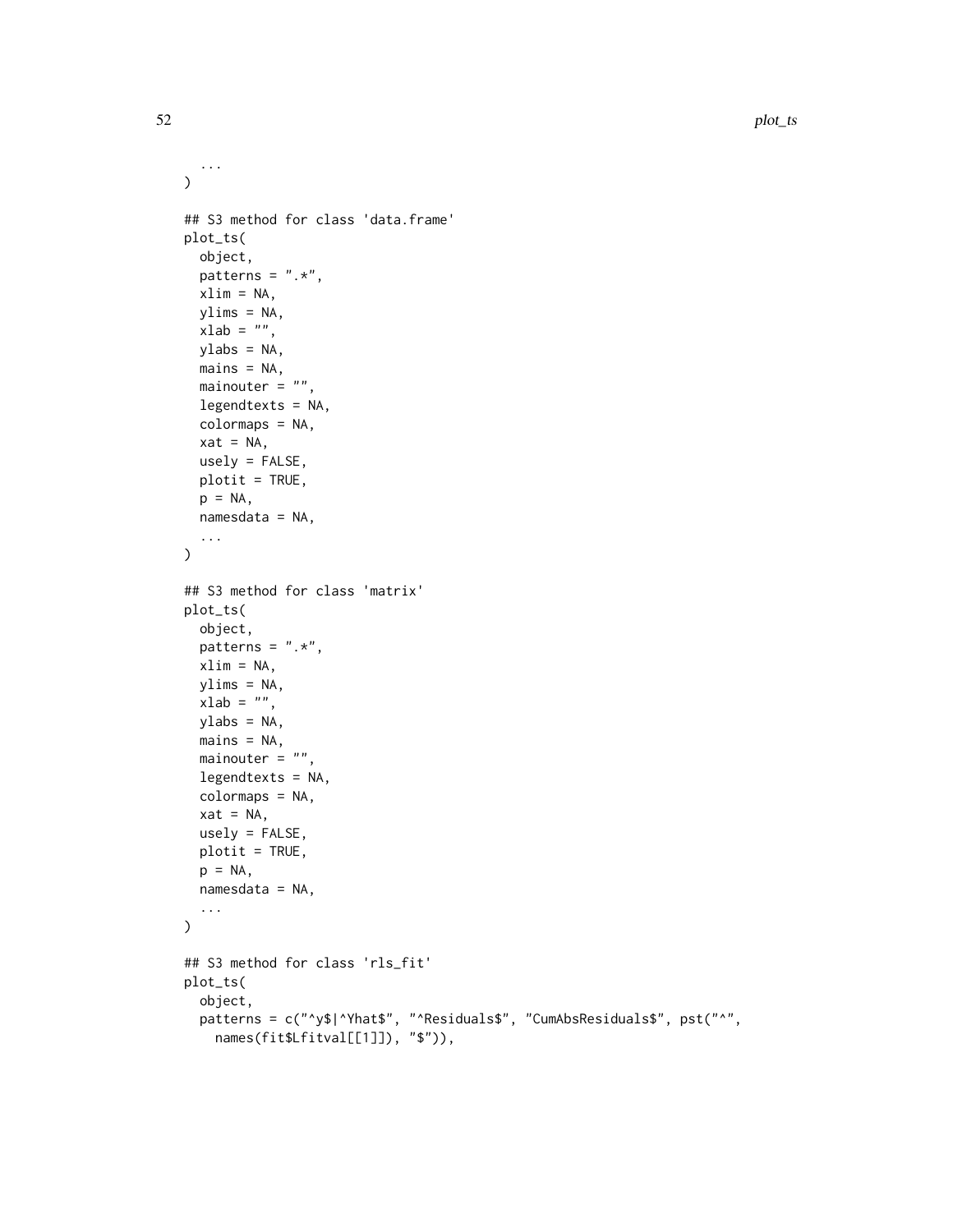plot\_ts 53

```
xlim = NA,
 ylims = NA,
 xlab = "",
 ylabs = NA,
 mains = ",
 mainouter = ",
 legendtexts = NA,
 colormaps = NA,
 xat = NA,
 usely = FALSE,
 plotit = TRUE,
 p = NA,
 kseq = NA,
  ...
\mathcal{L}plotly_ts(
 object,
 patterns = ".*",xlim = NA,
 ylims = NA,
  xlab = "",
 ylabs = NA,
 mains = ",
 mainouter = ",
 legendtexts = NA,
  colormaps = NA,
 xat = NA,usely = FALSE,
 p = NA,
  ...
\mathcal{L}
```
# Arguments

| object    | A data. list or data. frame with observations and forecasts, note diffe                                                                                                          |
|-----------|----------------------------------------------------------------------------------------------------------------------------------------------------------------------------------|
| patterns  | See plot_ts. The default pattern finds the generated series in the function,<br>'!!RLSinputs!!' will be replaced with the names of the RLS inputs (regression)<br>stage inputs). |
| xlim      | The time range as a character of length 2 and form "YYYY-MM-DD" or POSIX.<br>Date to start and end the plot.                                                                     |
| ylims     | The ylim for each plot given in a list.                                                                                                                                          |
| xlab      | A character with the label for the x-axis.                                                                                                                                       |
| ylabs     | A character vector with labels for the y-axes.                                                                                                                                   |
| mains     | A character vector with the main for each plot.                                                                                                                                  |
| mainouter | A character with the main at the top of the plot (can also be added afterwards)<br>with title(main, outer=TRUE)).                                                                |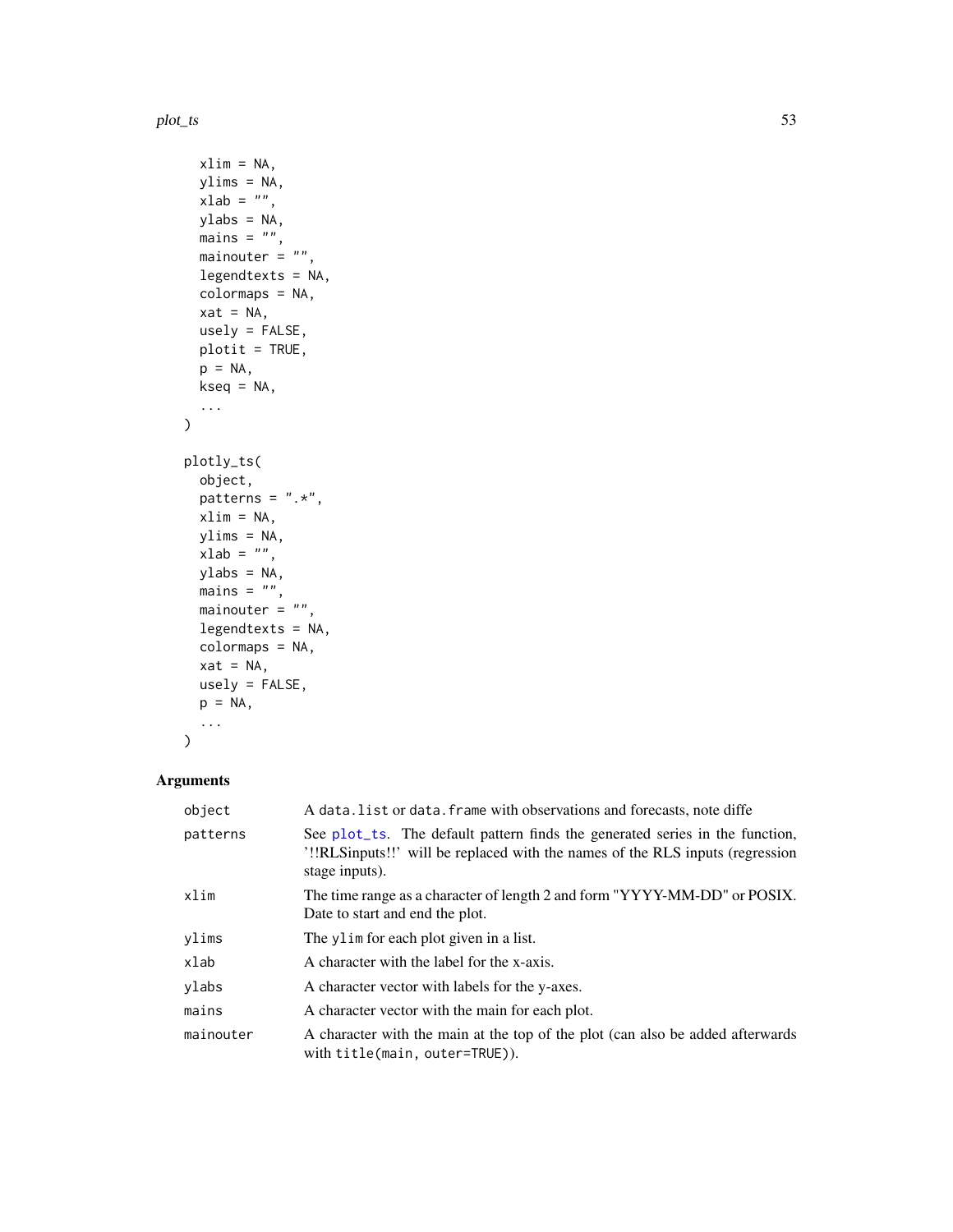| legendtexts | A list with the legend texts for each plot (replaces the names of the variables).                                                                                          |
|-------------|----------------------------------------------------------------------------------------------------------------------------------------------------------------------------|
| colormaps   | A list of colormaps, which will be used in each plot.                                                                                                                      |
| xat         | POSIXt specifying where the ticks on x-axis should be put.                                                                                                                 |
| usely       | If TRUE then plotly will be used.                                                                                                                                          |
| plotit      | If FALSE then the plot will not be generated, only data returned.                                                                                                          |
| p           | The plot_ts parameters in a list, as generated with the function $par\_ts()$ .                                                                                             |
| $\ddots$    | Parameters passed to par_ts, see the list of parameters in ?par_ts.                                                                                                        |
| kseq        | For class(object)=="data.list" an integer vector, default = $NA$ . Control<br>which forecast horizons to include in the plots. If NA all the horizons will be<br>included. |
| namesdata   | For class(object)=="data.frame" a character vector. Names of columns in<br>object to be searched in, instead of names (object).                                            |
| fit         | An rls_fit.                                                                                                                                                                |

# Details

Generates time series plots depending on the variables matched by each regular expression given in the patterns argument.

The forecasts matrices in the data.list given in object will be lagged to be aligned in time (i.e. k-step forecasts will be lagged by k).

Use the plotly package if argument usely is TRUE, see [plotly\\_ts\(](#page-50-1)).

A useful plot for residual analysis and model validation of an RLS fitted forecast model.

All parameters, except those described below, are simply passed to [plot\\_ts\(](#page-50-0)).

The plotly package must be installed and loaded.

Note that the plot parameters set with [par\\_ts\(](#page-46-0)) have no effect on the plotly plots.

See <https://onlineforecasting.org/vignettes/nice-tricks.html>.

# Value

A list with a data.frame with the data for each plot, if usely=TRUE, then a list of the figures (drawn with print(subplot(L, shareX=TRUE, nrows=length(L), titleY = TRUE))).

The plotted data in a data.list.

## See Also

[par\\_ts](#page-46-0) for setting plot control parameters.

[regex](#page-0-0) for regular expressions to select which variables to plot.

[plot\\_ts](#page-50-0).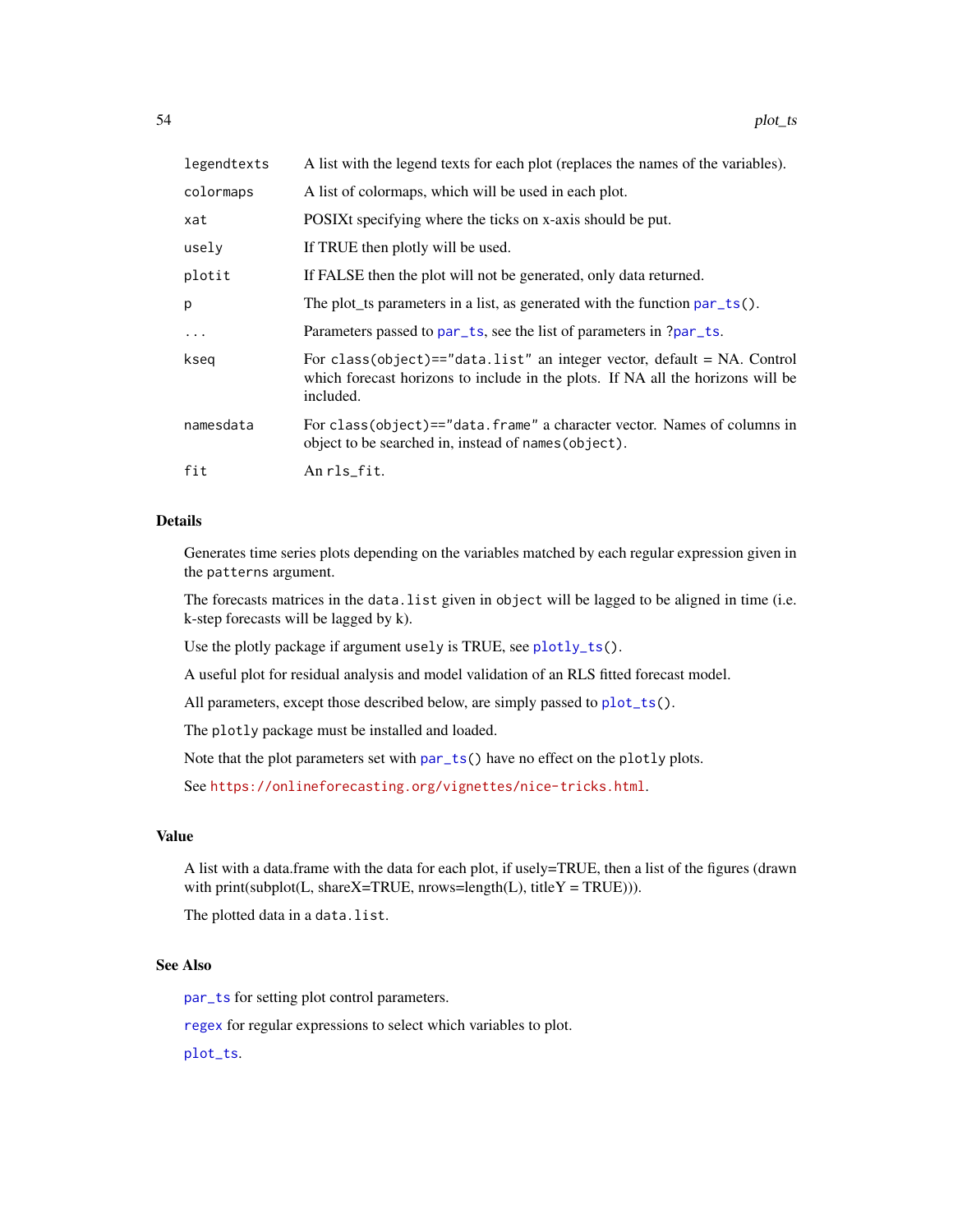# print.forecastmodel 55

#### Examples

```
# Time series plots for \code{data.list}, same as for \code{data.frame} except use of \code{kseq}
D <- Dbuilding
plot_ts(D, c("heatload","Ta"), kseq=c(1,24))
# Make two plots (and set the space for the legend)
plot_ts(D, c("heatload","Ta"), kseq=c(1,24), legendspace=11)
# Only the Ta observations
plot_ts(D, c("heatload","Taobs$"), kseq=c(1,24), legendspace=11)
# Give labels
plot_ts(D, c("heatload","Ta"), kseq=c(1,24), xlab="Time", ylabs=c("Heat (kW)","Temperature (C)"))
# Mains (see mainsline in par_ts())
plot_ts(D, c("heatload","Ta"), kseq=c(1,24), mains=c("Heatload","Temperature"), mainsline=c(-1,-2))
# Format of the xaxis (see par_ts())
plot_ts(D, c("heatload","Ta"), kseq=c(1,24), xaxisformat="%Y-%m-%d %H:%m")
# Return the data, for other plots etc.
L \leq plot_{ts}(D, c("heatload", "Ta"), kseq=c(1, 24))names(L[[1]])
names(L[[2]])
# Fit a model (see vignette 'setup-and-use-model'
D <- Dbuilding
D$scoreperiod <- in_range("2010-12-22", D$t)
model <- forecastmodel$new()
model$output = "heatload"
model$add_inputs(Ta = "Ta",
                 mu = "one()")model$add_regprm("rls_prm(lambda=0.9)")
model$kseq < -c(3,18)$fit1 <- rls_fit(NA, model, D, returnanalysis = TRUE)
# Plot it
plot_ts(fit1)
# Return the data
Dplot <- plot_ts(fit1)
# The RLS coefficients are now in a nice format
head(Dplot$mu)
# See the website link above
```
print.forecastmodel *Print forecast model*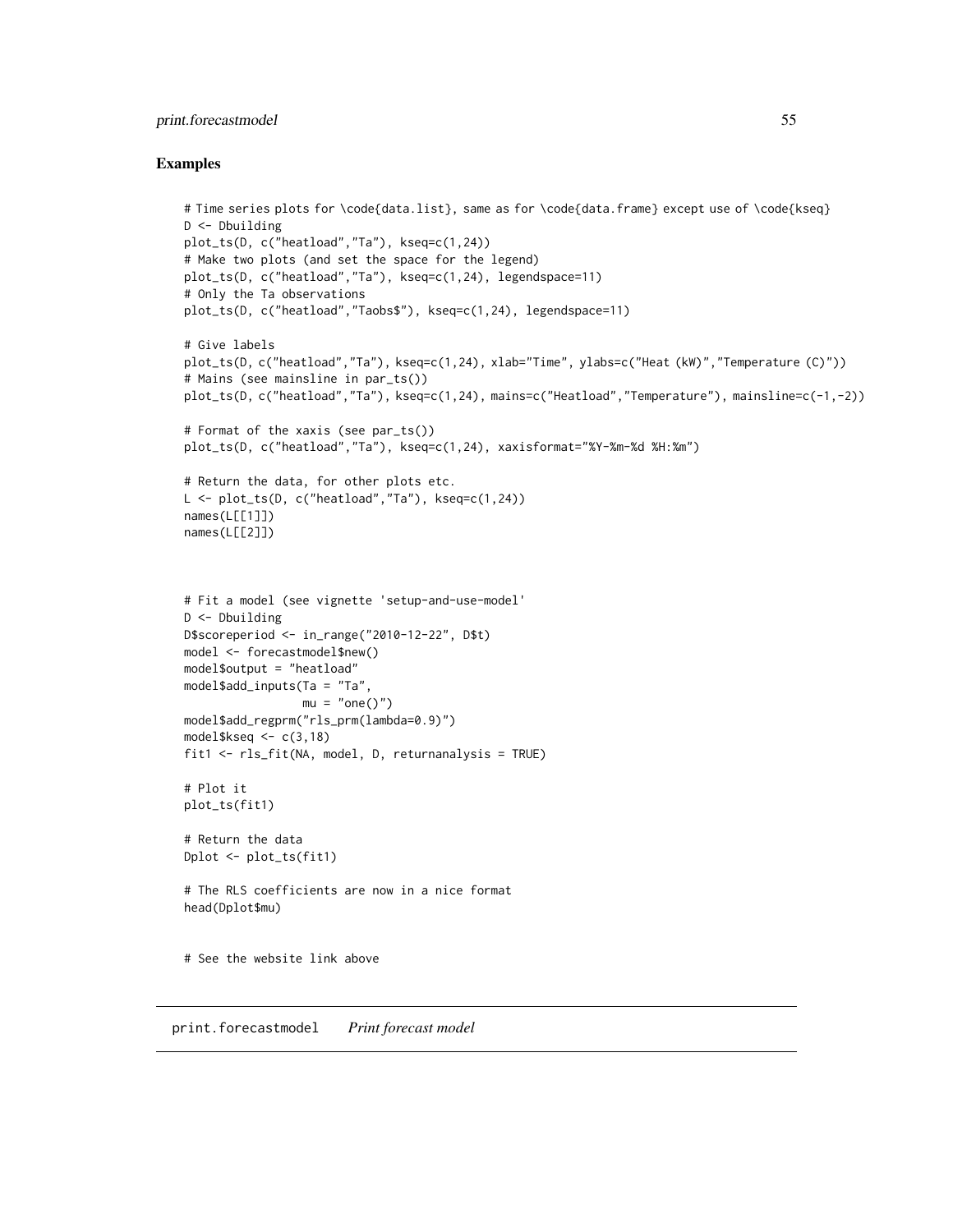Prints a forecast model

# Usage

```
## S3 method for class 'forecastmodel'
print(x, \ldots)
```
# Arguments

| X | A forecast model object |
|---|-------------------------|
| . | Not used.               |

# Details

A simple print out of the model output and inputs

| print_to_message | Simple function for capturing from the print function and send it in a |
|------------------|------------------------------------------------------------------------|
|                  | message().                                                             |

# Description

Simple function for capturing from the print function and send it in a message().

# Usage

```
print_to_message(...)
```
# Arguments

... Passed to print which passed to message.

pst *Simple wrapper for paste0().*

# Description

Simple wrapper for paste0().

## Usage

pst(...)

# Arguments

... Passed to paste0().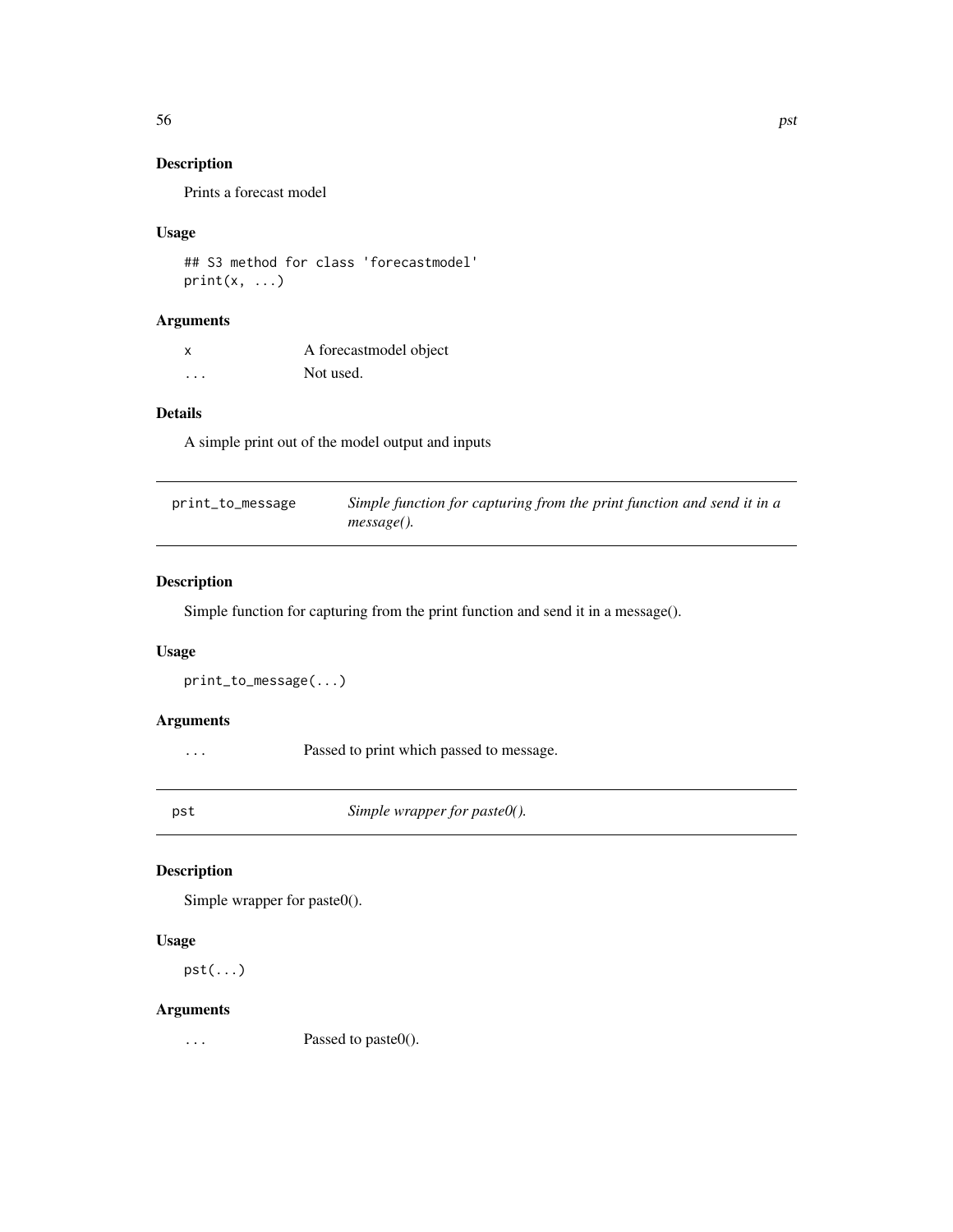Make a downsampling to a lower sampling frequency

#### Usage

```
resample(
  object,
  ts,
  tstart = NA,
  tend = NA,
  timename = "t",fun = mean,quantizetime = TRUE,
  ...
)
```
# Arguments

| object       | Can be data frame                                                                                                                      |
|--------------|----------------------------------------------------------------------------------------------------------------------------------------|
| ts           | (numeric) New sample period in seconds                                                                                                 |
| tstart       | A POSIX xx (or charater or numeric), which indicates the first time point in the<br>series returned                                    |
| tend         | A POSIX <sub>xx</sub> (or charater or numeric), which indicates the last time point in the<br>series returned                          |
| timename     | (character) The name of the time column in object                                                                                      |
| fun          | (function) The function of apply. Default is mean, such that average values are<br>obtained                                            |
| quantizetime | (logical) Should the new time points be set to the end of the time intervals, or<br>should they also be the result of the fun function |
| $\ddotsc$    | Passed on to the fun function                                                                                                          |

#### Details

Given an object with a column indicating the time points of the observations the function returns a similar object, where the function is applied for each new (and longer) interval.

Typically it is used if for example 15 minute values should be made into 1 hour values.

NOTE that it is always assumed that the time point is at the end of the time interval, e.g. if hourly values are returned, then "2019-01-01 01:00" indicates the first hour in 2019.

All time points at the time point (border) of between two intervals is assigned to the first interval of the two.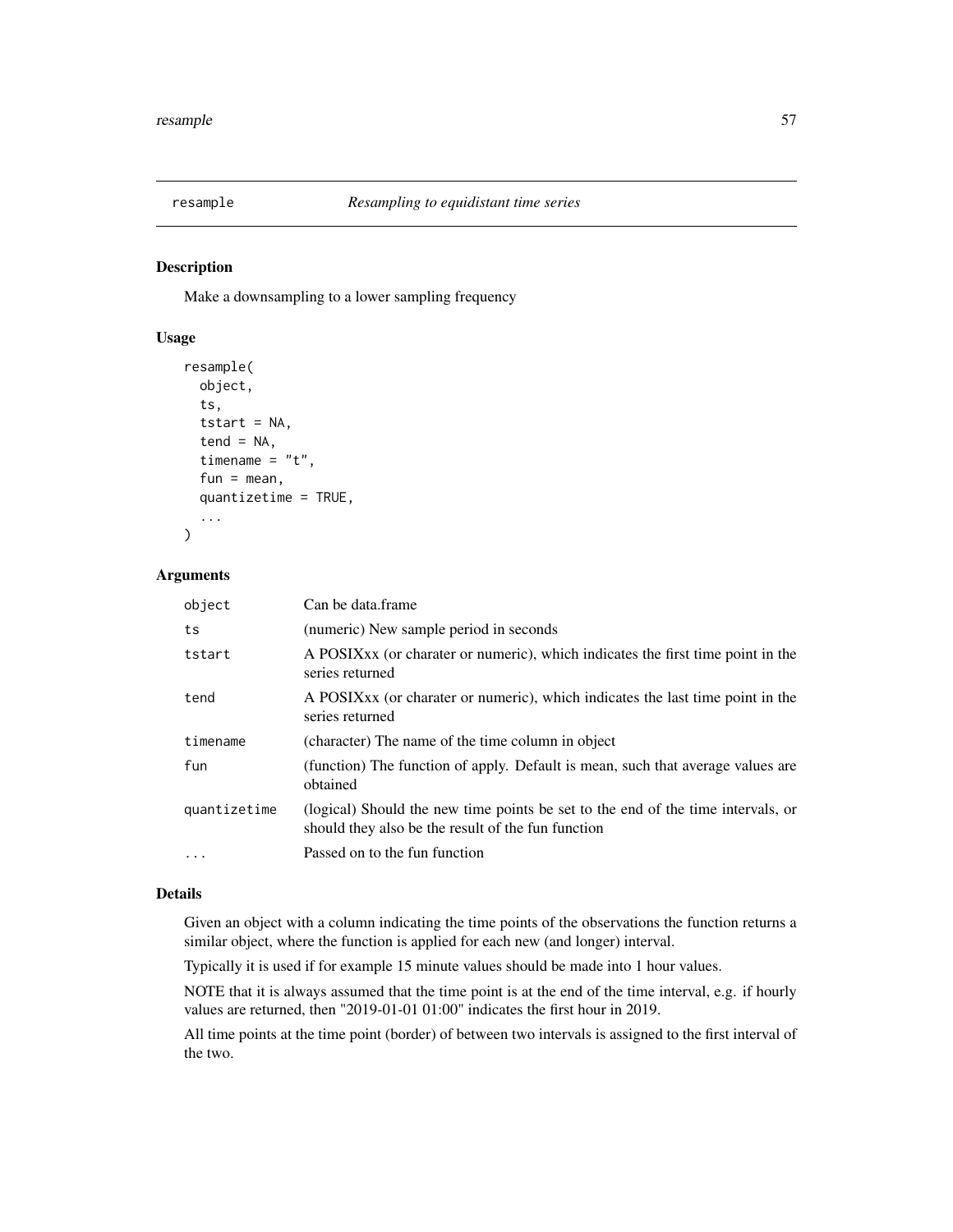# Value

A downsampled data.frame

# Examples

```
# Generate some test data with 10 minutes sampling frequency for one day
X <- data.frame(t=seq(ct("2019-01-01 00:10"),ct("2019-01-02"), by=10*60))
# A single sine over the day
X$val <- sin(as.numeric(X$t)/3600*2*pi/(24))
# Resample to hourly average values
Xre < -resample(X, 3600)plot(X$t, X$val)
lines(Xre$t, Xre$val, type="b", col=2)
# Resample to hourly max values
Xre <- resample(X, 3600, fun=max)
lines(Xre$t, Xre$val, type="b", col=3)
# Another starting time point
Xre <- resample(X, 3600, tstart="2019-01-01 00:30")
lines(Xre$t, Xre$val, type="b", col=4)
```
residuals.data.frame *Calculate the residuals given a forecast matrix and the observations.*

# Description

Calculate the residuals given a forecast matrix and the observations.

# Usage

```
## S3 method for class 'data.frame'
residuals(object, y, ...)
## S3 method for class 'matrix'
residuals(object, y, ...)
## S3 method for class 'list'
residuals(object, y, ...)
## S3 method for class 'forecastmodel_fit'
residuals(object, ...)
```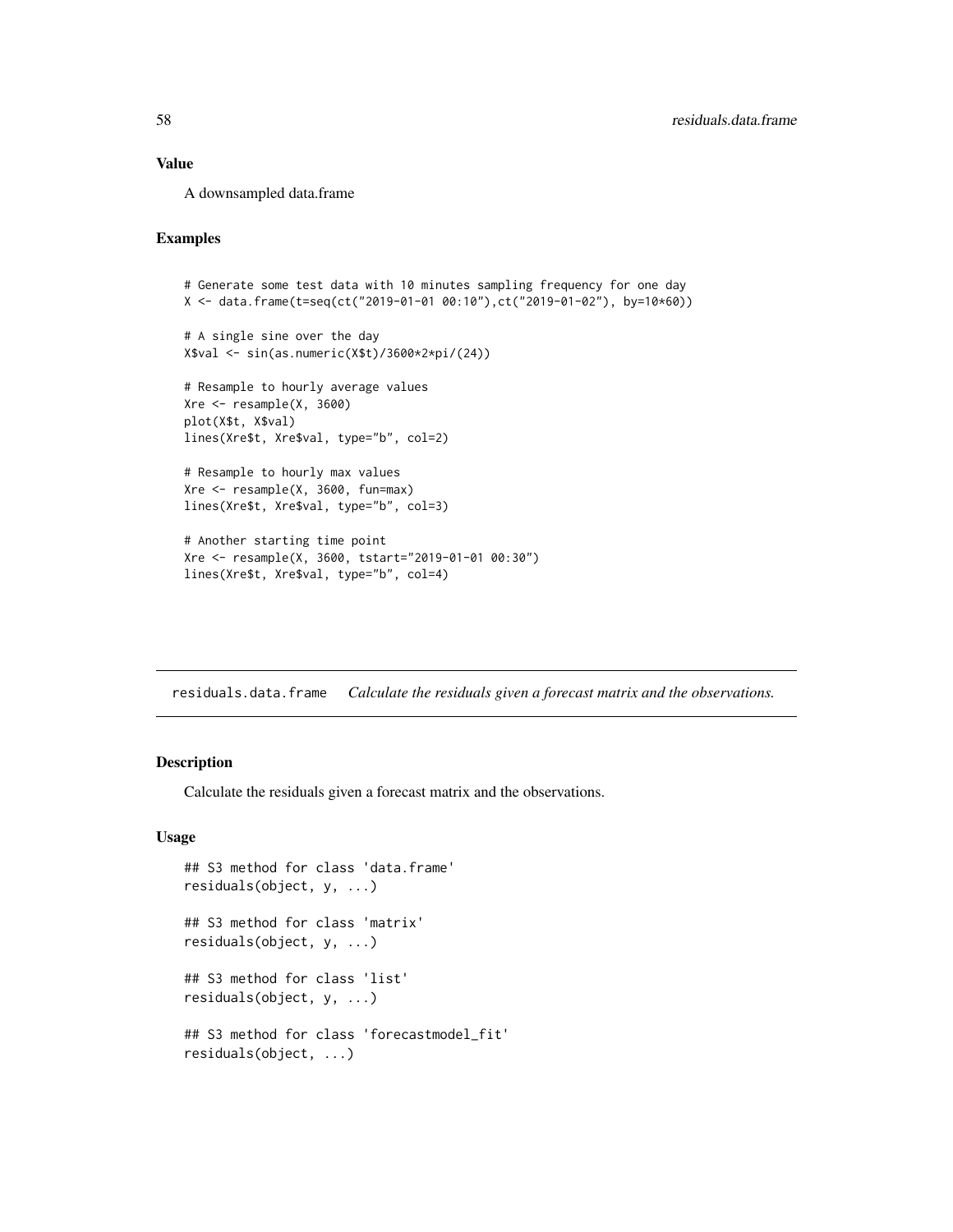#### Arguments

| object   | The forecast matrix (a data frame with kxx as column names, Yhat in returned |
|----------|------------------------------------------------------------------------------|
|          | fits).                                                                       |
|          | The observations vector.                                                     |
| $\cdots$ | Not used.                                                                    |

# Details

Simply give the forecast matrix and the observations to get the residuals for each horizon in the forecast matrix.

The residuals returned are synced with the observations (i.e. k0) and the columns are names "hxx" (not kxx) to indicate this and will not be lagged in [plot\\_ts\(](#page-50-0)).

# Value

If object is a matrix or data.frame: a data.frame with the residuals for each horizon. If object is a list: A list with residuals from each element.

#### Examples

```
# ?? list example
# Just a vector to be forecasted
n < - 100D \leftarrow data,D$t <- 1:n
D$y <- c(filter(rnorm(n), 0.95, "recursive"))
plot(D$y, type="l")
# Generate a forecast matrix with a simple persistence model
D$Yhat <- persistence(D$y, kseq=1:4)
# The residuals for each horizon
D$Resid <- residuals(D$Yhat, D$y)
D$Resid
# Note the names of the columns
names(D$Resid)
# which means that they are aligned with the observations and will not be lagged in the plot
plot_ts(D, c("y|Yhat","Resid"))
# Check that it matches (the forecasts is lagged in the plot_ts
# such that the forecast for t+k is at t+k (and not t))
plot_ts(D, c("y|Yhat","Resid"), xlim=c(1,10), kseq=1,
        plotfun=function(x,...){lines(x,...,type="b")})
# Just for fun, see the auto-correlation function of the persistence
acf(D$Resid$h1, na.action=na.pass)
acf(D$Resid$h4, na.action=na.pass)
```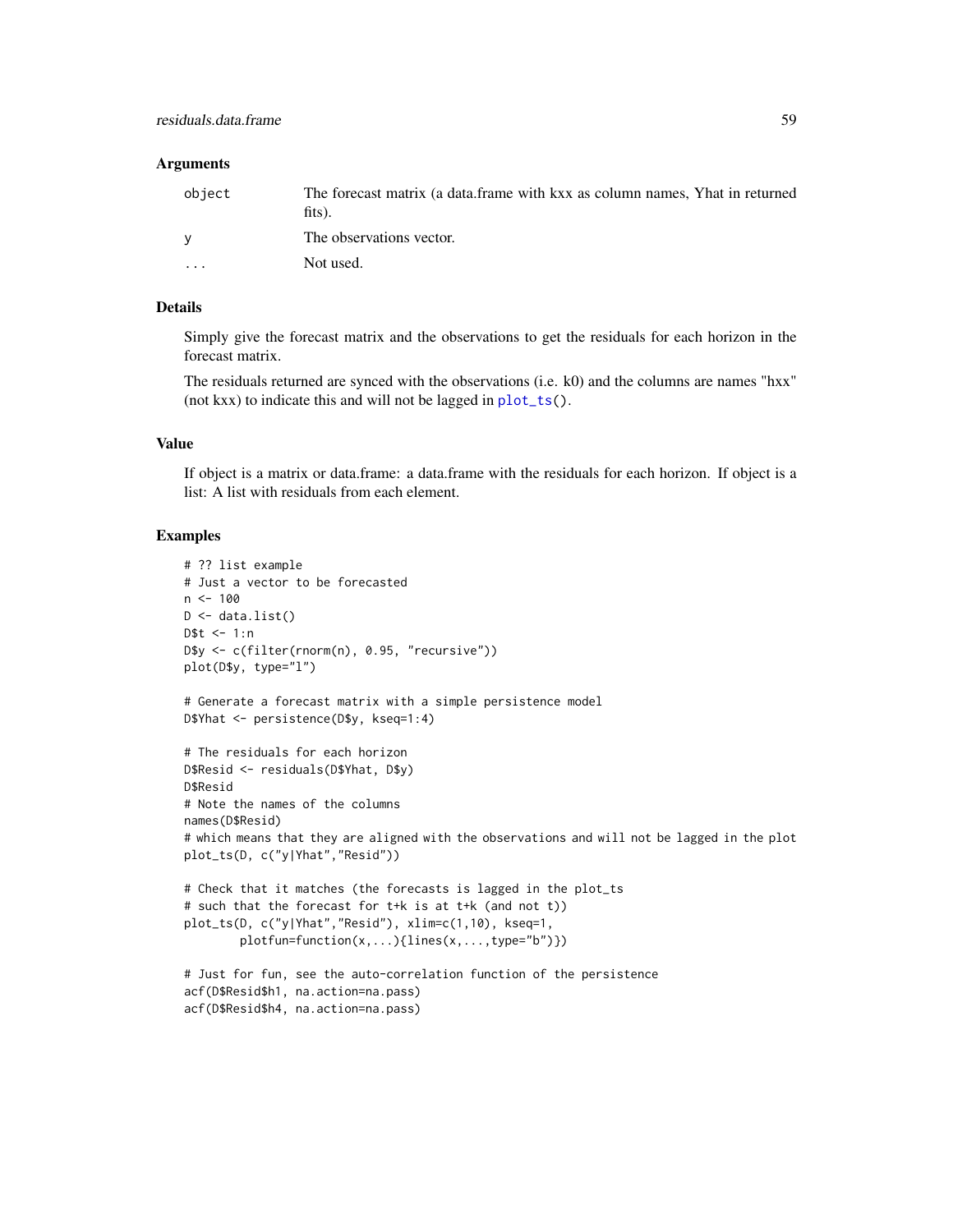<span id="page-59-0"></span>This function fits the onlineforecast model to the data and returns either: model validation data or just the score value.

# Usage

```
rls_fit(
 prm = NA,
 model,
  data,
  scorefun = NA,
  returnanalysis = TRUE,
  runcpp = TRUE,
  printout = TRUE
\lambda
```
#### Arguments

| prm            | vector with the parameters for fitting. Deliberately as the first element to be able<br>to use optim or other optimizer. If NA then the model will be fitted with the  |
|----------------|------------------------------------------------------------------------------------------------------------------------------------------------------------------------|
|                | current values in the input expressions, see examples.                                                                                                                 |
| model          | as an object of class forecast model: The model to be fitted.                                                                                                          |
| data           | as a data list with the data to fit the model on.                                                                                                                      |
| scorefun       | as a function (optional), default is rmse. If the score function is given it will be<br>applied to the residuals of each horizon (only data\$scoreperiod is included). |
| returnanalysis | as a logical. If FALSE then the sum of the scoreval on all horizons are returned,<br>if TRUE a list with values for analysis.                                          |
| runcpp         | logical: If true the $c++$ implementation of RLS is run, if false the R implemen-<br>tation is run (slower).                                                           |
| printout       | logical: If TRUE the offline parameters and the score function value are printed.                                                                                      |

# Details

This function has three main purposes (in the examples these three are demonstrated in the examples):

- Returning model validation data, such as residuals and recursive estimated parameters.

- For optimizing the parameters using an R optimizer function. The parameters to optimize for is given in prm

- Fitting a model to data and saving the final state in the model object (such that from that point the model can be updated recursively as new data is received).

Note, if the scorefun is given the data\$scoreperiod must be set to (int or logical) define which points to be evaluated in the scorefun.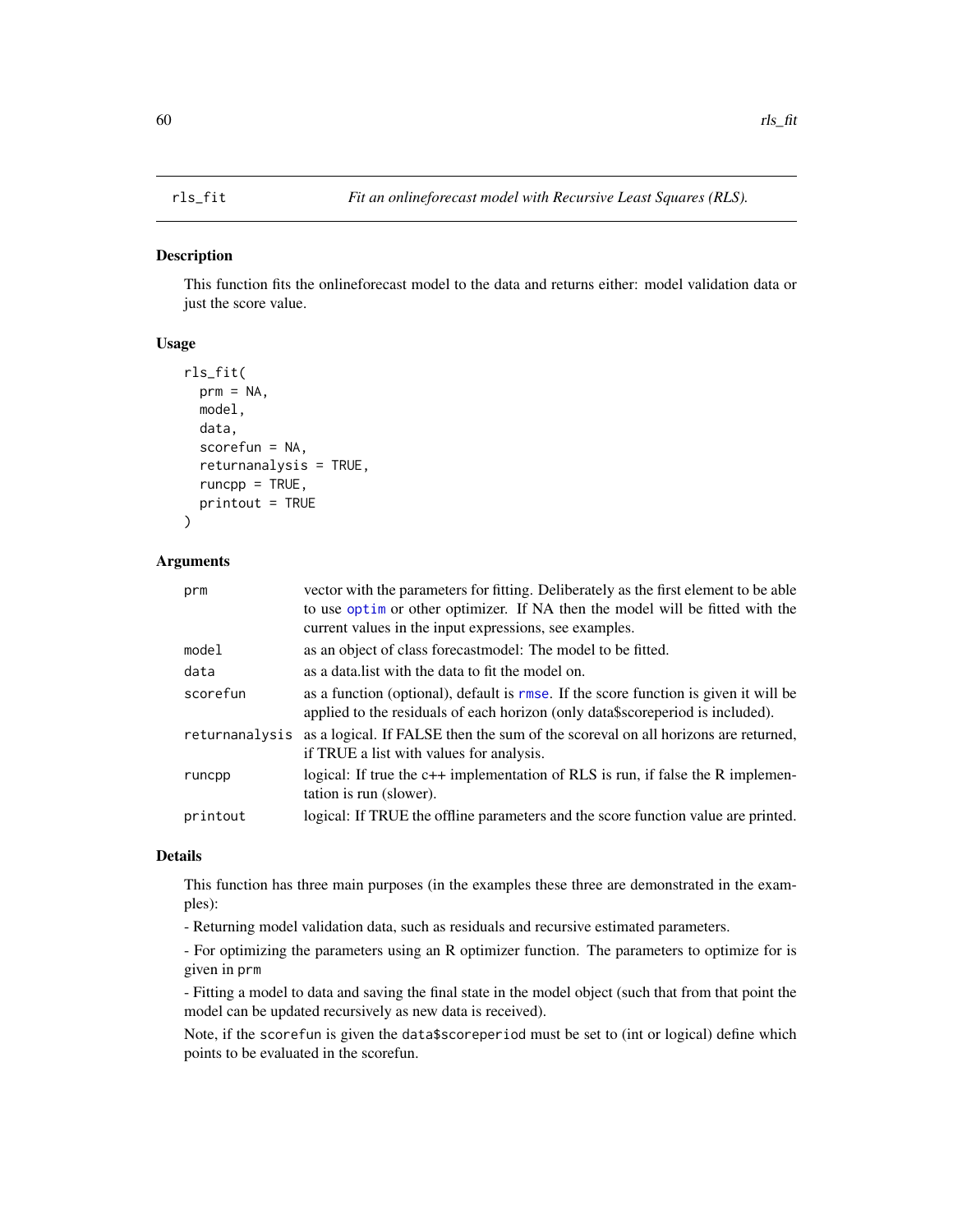$rls\_fit$  61

# Value

Depends on:

- If returnanalysis is TRUE a list containing:

\* Yhat: data.frame with forecasts for model\$kseq horizons.

\* model: The forecastmodel object cloned deep, so can be modified without changing the original object.

\* data: data.list with the data used, see examples on how to obtain the transformed data.

\* Lfitval: list with RLS coefficients in a data.frame for each horizon, use [plot\\_ts.rls\\_fit](#page-50-1) to plot them and to obtain them as a data.frame for each coefficient.

\* scoreval: data.frame with the scorefun result on each horizon (only scoreperiod is included).

- If returnanalysis is FALSE (and scorefun is given): The sum of the score function on all horizons (specified with model\$kseq).

## See Also

For optimizing parameters [rls\\_optim\(](#page-61-0)), for summary summary.rls\_fit, for plotting [plot\\_ts.rls\\_fit\(](#page-50-1)), and the other functions starting with 'rls\_'.

# Examples

```
# Take data
D <- subset(Dbuilding, c("2010-12-15", "2011-01-01"))
D$y <- D$heatload
# Define a simple model
model <- forecastmodel$new()
model$output <- "y"
model$add_inputs(Ta = "Ta",
   mu = "one()")model$add_regprm("rls_prm(lambda=0.99)")
```

```
# Before fitting the model, define which points to include in the evaluation of the score function
D$scoreperiod <- in_range("2010-12-20", D$t)
# And the sequence of horizons to fit for
model$kseq <- 1:6
```

```
# Now we can fit the model with RLS and get the model validation analysis data
fit \leq rls_fit(model = model, data = D)
# What did we get back?
names(fit)
# The one-step forecast
plot(D$y, type="l")
lines(fit$Yhat$k1, col=2)
# The one-step RLS coefficients over time (Lfitval is a list of the fits for each horizon)
plot(fit$Lfitval$k1$Ta, type="l")
```
# A summary summary(fit)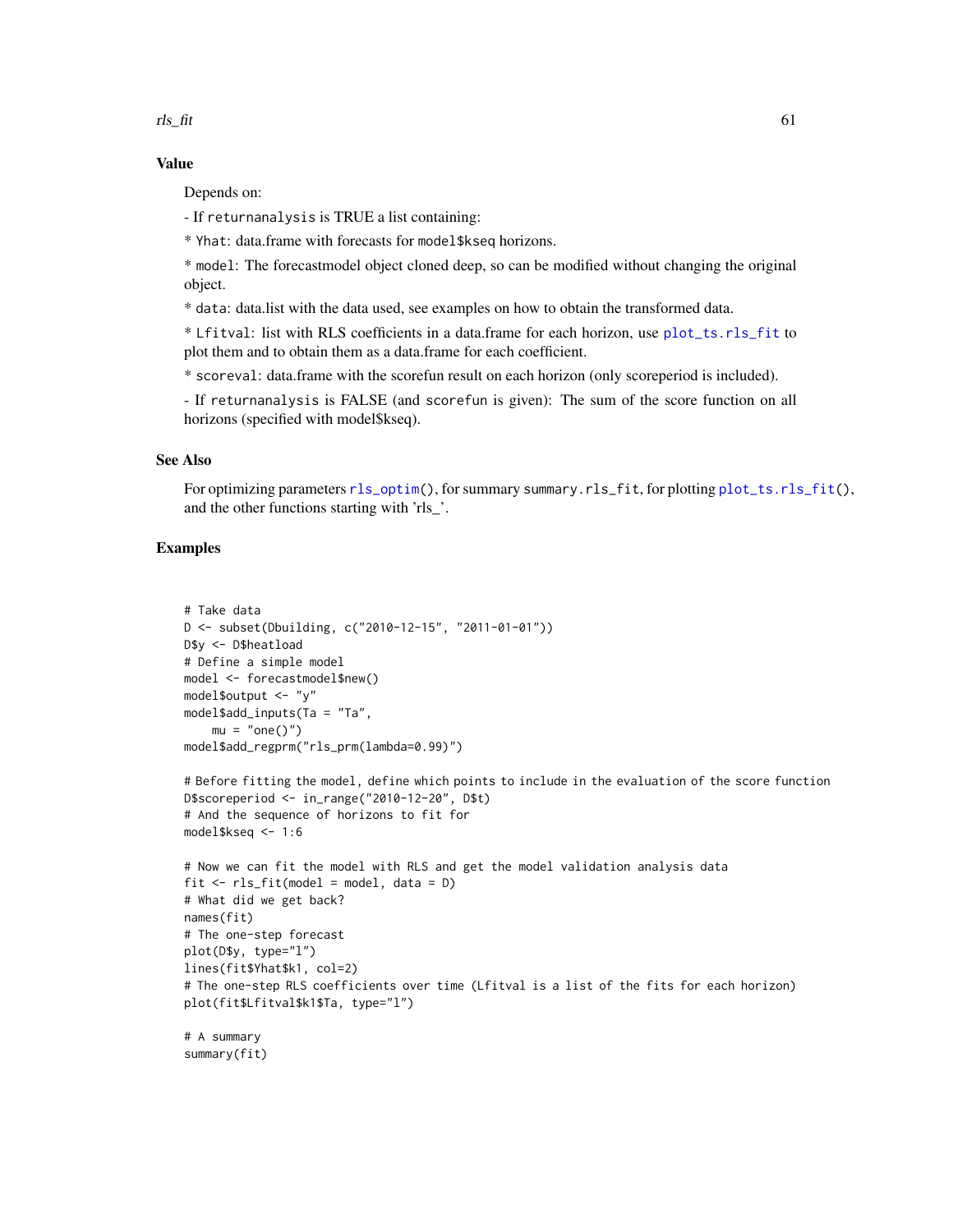```
# Plot the fit
plot_ts(fit, kseq=1)
# Fitting with lower lambda makes the RLS coefficients change faster
fit2 <- rls_fit(prm = c(lambda=0.9), model, D)plot_ts(fit2, kseq=1)
# It can return a score
rls_fit(c(lambda=0.9), model, D, scorefun=rmse, returnanalysis=FALSE)
# Such that it can be passed to an optimzer (see ?rls_optim for a nice wrapper of optim)
val <- optim(c(lambda=0.99), rls_fit, model = model, data = D, scorefun = rmse,
             returnanalysis=FALSE)
val$par
# Which can then simply be applied
rls_fit(val$par, model, D, scorefun=rmse, returnanalysis=FALSE)
# see ?rls_optim, how optim is wrapped for a little easiere use
# See rmse as a function of horizon
fit <- rls_fit(val$par, model, D, scorefun = rmse)
plot(fit$scoreval, xlab="Horizon k", ylab="RMSE")
# See ?score for a little more consistent way of calculating this
# Try adding a low-pass filter to Ta
model$add_inputs(Ta = "lp(Ta, a1=0.92)")
# To obtain the transformed data, i.e. the data which is used as input to the RLS
model$reset_state()
# Generate the the transformed data
datatr <- model$transform_data(D)
# What did we get?
str(datatr)
# See the effect of low-pass filtering
plot(D$Ta$k1, type="l")
lines(datatr$Ta$k1, col=2)
# Try changing the 'a1' coefficient and rerun
# ?rls_optim for how to optimize also this coefficient
```
<span id="page-61-0"></span>rls\_optim *Optimize parameters for onlineforecast model fitted with RLS*

#### **Description**

Optimize parameters (transformation stage) of RLS model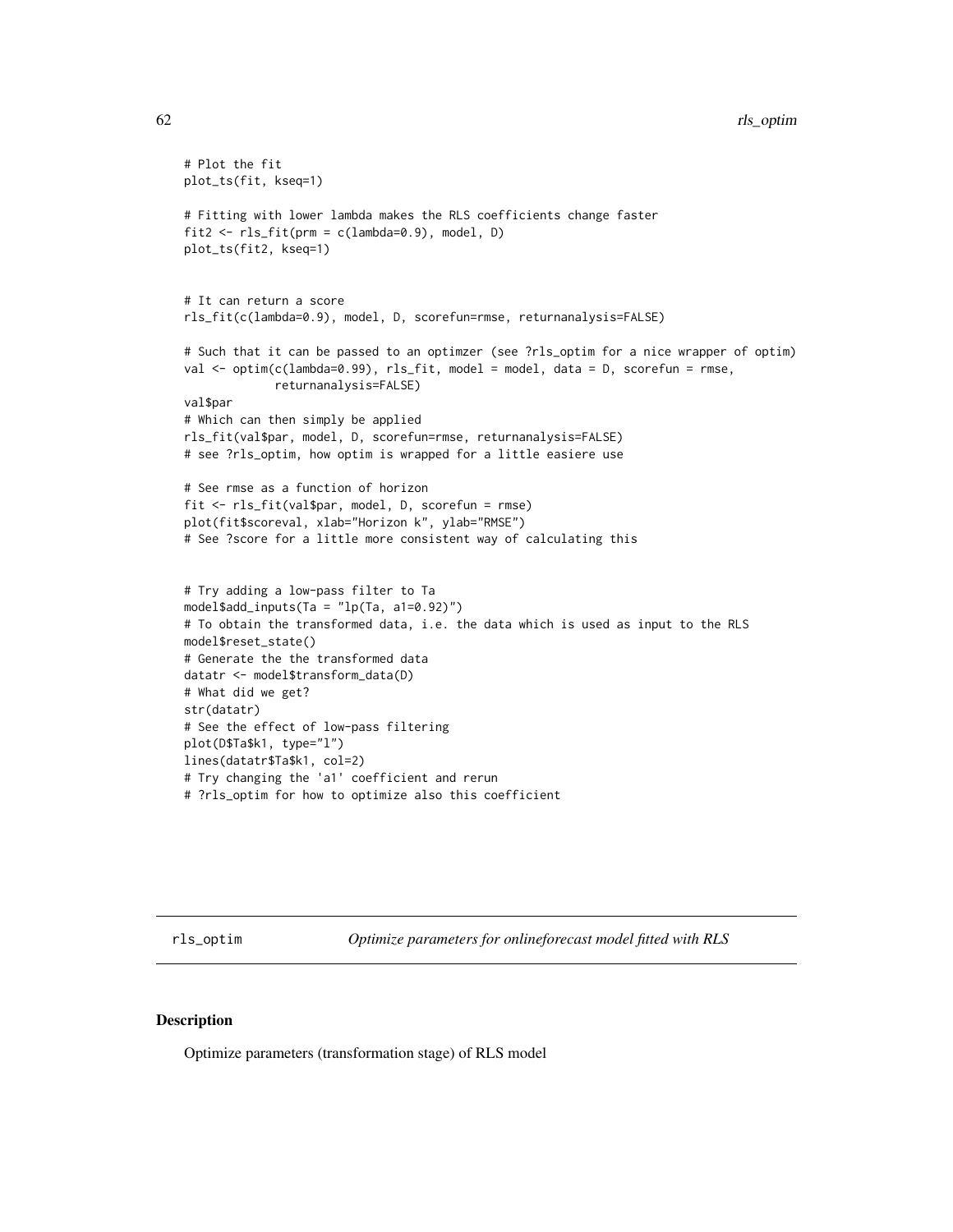#### rls\_optim 63

#### Usage

```
rls_optim(
 model,
  data,
 kseq = NA,
  scorefun = rmse,
  cachedir = ",
  cachererun = FALSE,
 printout = TRUE,
 method = "L-BFGS-B",
  ...
)
```
#### Arguments

| model      | The onlineforecast model, including inputs, output, kseq, p                                                                                                                                                   |
|------------|---------------------------------------------------------------------------------------------------------------------------------------------------------------------------------------------------------------|
| data       | The data list which holds the data on which the model is fitted.                                                                                                                                              |
| kseg       | The horizons to fit for (if not set, then model \$kseq is used)                                                                                                                                               |
| scorefun   | The function to be score used for calculating the score to be optimized.                                                                                                                                      |
| cachedir   | A character specifying the path (and prefix) of the cache file name. If set to "",<br>then no cache will be loaded or written. See https://onlineforecasting.<br>org/vignettes/nice-tricks.html for examples. |
| cachererun | A logical controlling whether to run the optimization even if the cache exists.                                                                                                                               |
| printout   | A logical determining if the score function is printed out in each iteration of the<br>optimization.                                                                                                          |
| method     | The method argument for optim.                                                                                                                                                                                |
| $\cdot$    | Additional parameters to optim                                                                                                                                                                                |

# Details

This is a wrapper for [optim](#page-0-0) to enable easy use of bounds and caching in the optimization.

One smart trick, is to cache the optimization results. Caching can be done by providing a path to the cachedir argument (relative to the current working directory). E.g. rls\_optim(model, D, cachedir="cache") will write a file in the folder 'cache', such that next time the same call is carried out, then the file is read instead of running the optimization again. See the example in <https://onlineforecasting.org/vignettes/nice-tricks.html>.

# Value

Result object of optim(). Parameters resulting from the optimization can be found from result\$par

## See Also

link{optim} for how to control the optimization.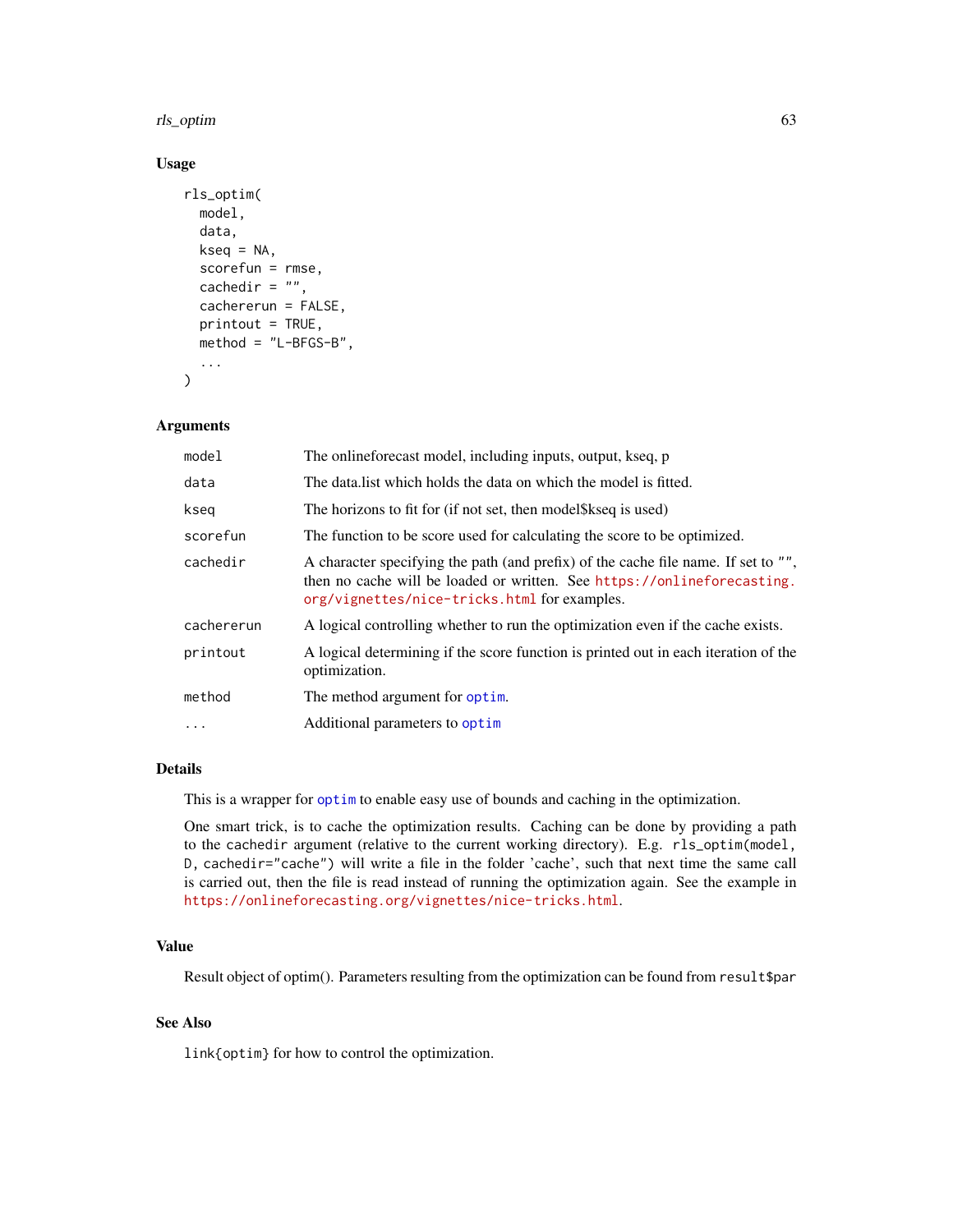## Examples

```
# Take data
D <- subset(Dbuilding, c("2010-12-15", "2011-01-01"))
D$y <- D$heatload
# Define a simple model
model <- forecastmodel$new()
model$add_inputs(Ta = "Ta", mu = "one()")
model$add_regprm("rls_prm(lambda=0.99)")
# Before fitting the model, define which points to include in the evaluation of the score function
D$scoreperiod <- in_range("2010-12-20", D$t)
# And the sequence of horizons to fit for
model$kseq <- 1:6
# Now we can fit the model and get the score, as it is
rls_fit(model=model, data=D, scorefun=rmse, returnanalysis=FALSE)
# Or we can change the lambda
rls_fit(c(lambda=0.9), model, D, rmse, returnanalysis=FALSE)
# This could be passed to optim() (or any optimizer, see forecastmodel$insert_prm()).
optim(c(lambda=0.98), rls_fit, model=model, data=D, scorefun=rmse, returnanalysis=FALSE,
      lower=c(lambda=0.9), upper=c(lambda=0.999), method="L-BFGS-B")
# rls_optim is simply a helper, it's makes using bounds easiere and enables caching of the results
# First add bounds for lambda (lower, init, upper)
model$add_prmbounds(lambda = c(0.9, 0.98, 0.999))
# Now the same optimization as above can be done by
val <- rls_optim(model, D)
val
```
<span id="page-63-0"></span>rls\_predict *Prediction with an rls model.*

#### **Description**

Use a fitted forecast model to predict its output variable with transformed data.

# Usage

```
rls_predict(model, datatr = NA)
```
#### Arguments

| model  | Onlineforecast model object which has been fitted. |
|--------|----------------------------------------------------|
| datatr | Transformed data.                                  |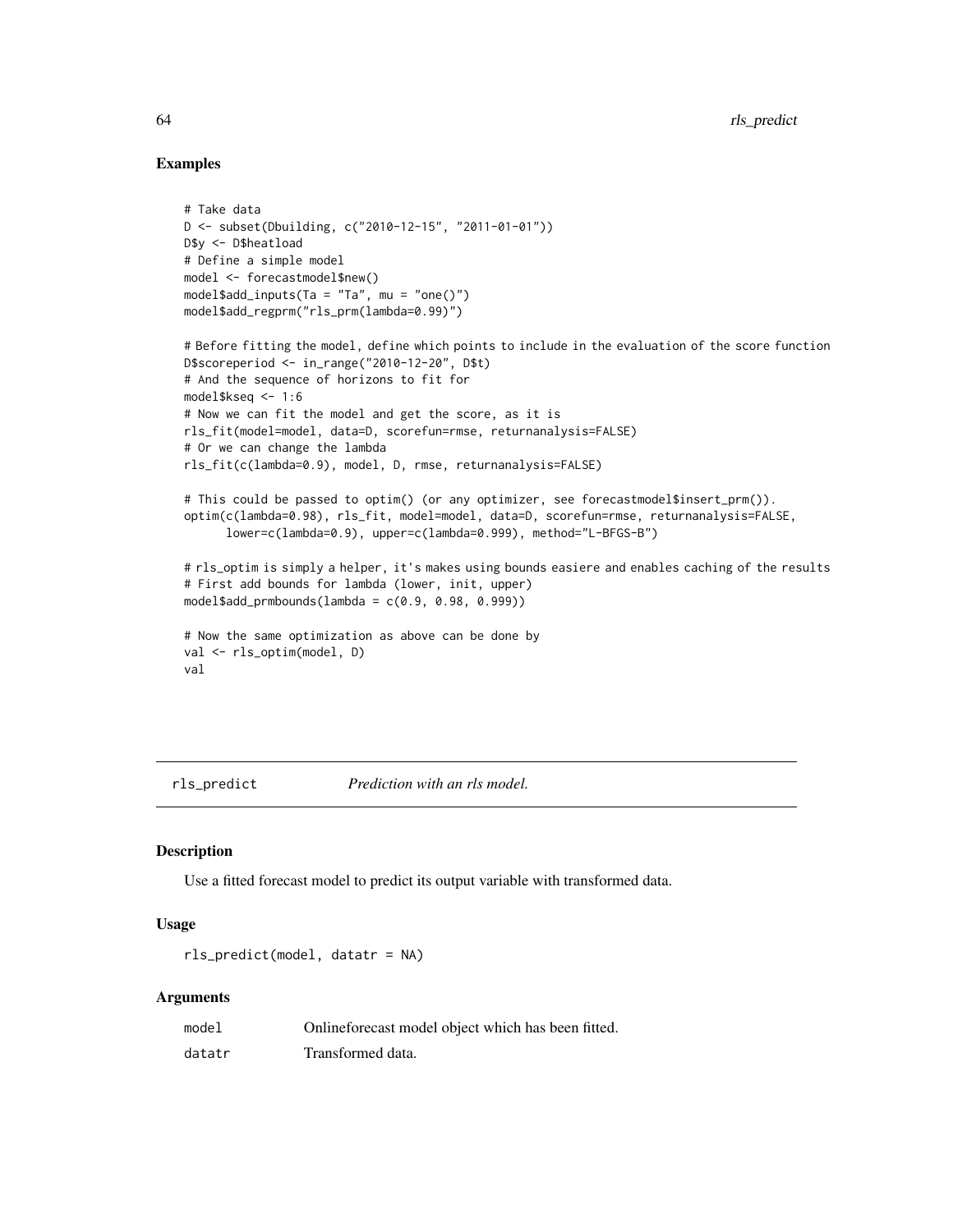# rls\_predict 65

# Details

See the ??ref(recursive updating vignette, not yet available).

## Value

The Yhat forecast matrix with a forecast for each model\$kseq and for each time point in datatr\$t.

# Examples

```
# Take data
D <- subset(Dbuilding, c("2010-12-15", "2011-01-01"))
D$y <- D$heatload
# Define a simple model
model <- forecastmodel$new()
model$add_inputs(Ta = "Ta", mu = "one()")model$add_regprm("rls_prm(lambda=0.99)")
# Before fitting the model, define which points to include in the evaluation of the score function
D$scoreperiod <- in_range("2010-12-20", D$t)
# And the sequence of horizons to fit for
model$kseq <- 1:6
# Transform using the mdoel
datatr <- model$transform_data(D)
# See the transformed data
str(datatr)
# The model has not been fitted
model$Lfits
# To fit
rls_fit(model=model, data=D)
# Now the fits for each horizon are there (the latest update)
# For example the current parameter estimates
model$Lfits$k1$theta
# Use the current values for prediction
D$Yhat <- rls_predict(model, datatr)
# Plot it
plot_ts(D, c("y|Yhat"), kseq=1)
# Recursive updating and prediction
Dnew <- subset(Dbuilding, c("2011-01-01", "2011-01-02"))
for(i in 1:length(Dnew$t)){
    # New data arrives
   Dt <- subset(Dnew, i)
    # Remember that the transformation must only be done once if some transformation
```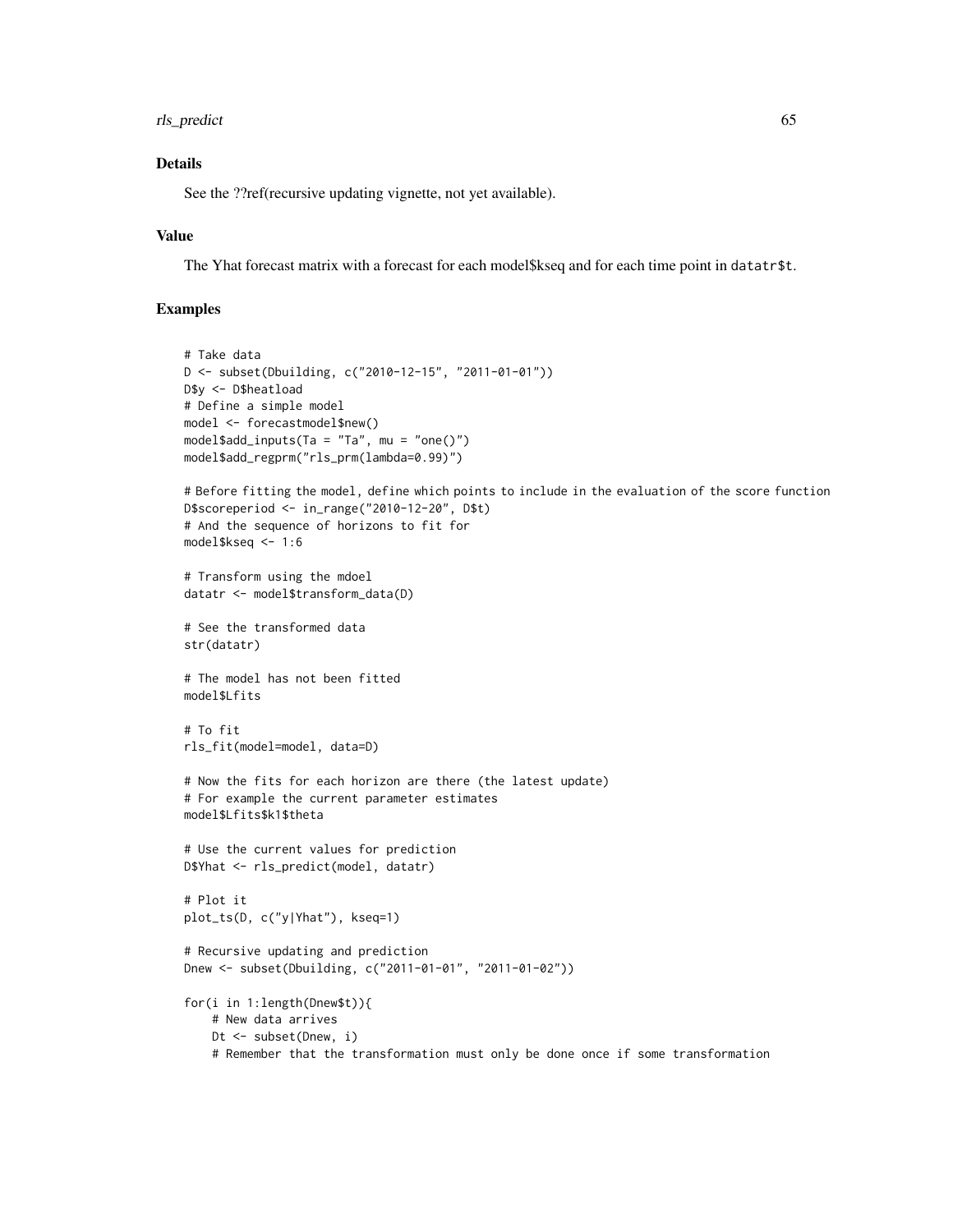```
# which is has a state, e.g. lp(), is used
datatr <- model$transform_data(Dt)
# Update, remember that this must only be once for each new point
# (it updates the parameter estimates, i.e. model$Lfits)
rls_update(model, datatr, Dt$heatload)
# Now predict to generate the new forecast
print(rls_predict(model, datatr))
```
}

rls\_prm *Function for generating the parameters for RLS regression*

# Description

Function for generating the parameters for RLS regression

# Usage

rls\_prm(lambda)

#### Arguments

lambda The forgetting factor

#### Details

The RLS needs only a forgetting factor parameter.

# Value

A list of the parameters

#### Examples

```
# Take data
D <- subset(Dbuilding, c("2010-12-15", "2011-01-01"))
D$y <- D$heatload
D$scoreperiod <- in_range("2010-12-20", D$t)
# Define a simple model
model <- forecastmodel$new()
model$add_inputs(Ta = "Ta", mu = "one()")model$kseq <- 1:6
# Here the expression which sets the parameters is defined
model$add_regprm("rls_prm(lambda=0.99)")
model$regprmexpr
```
# These will fit with lambda=0.99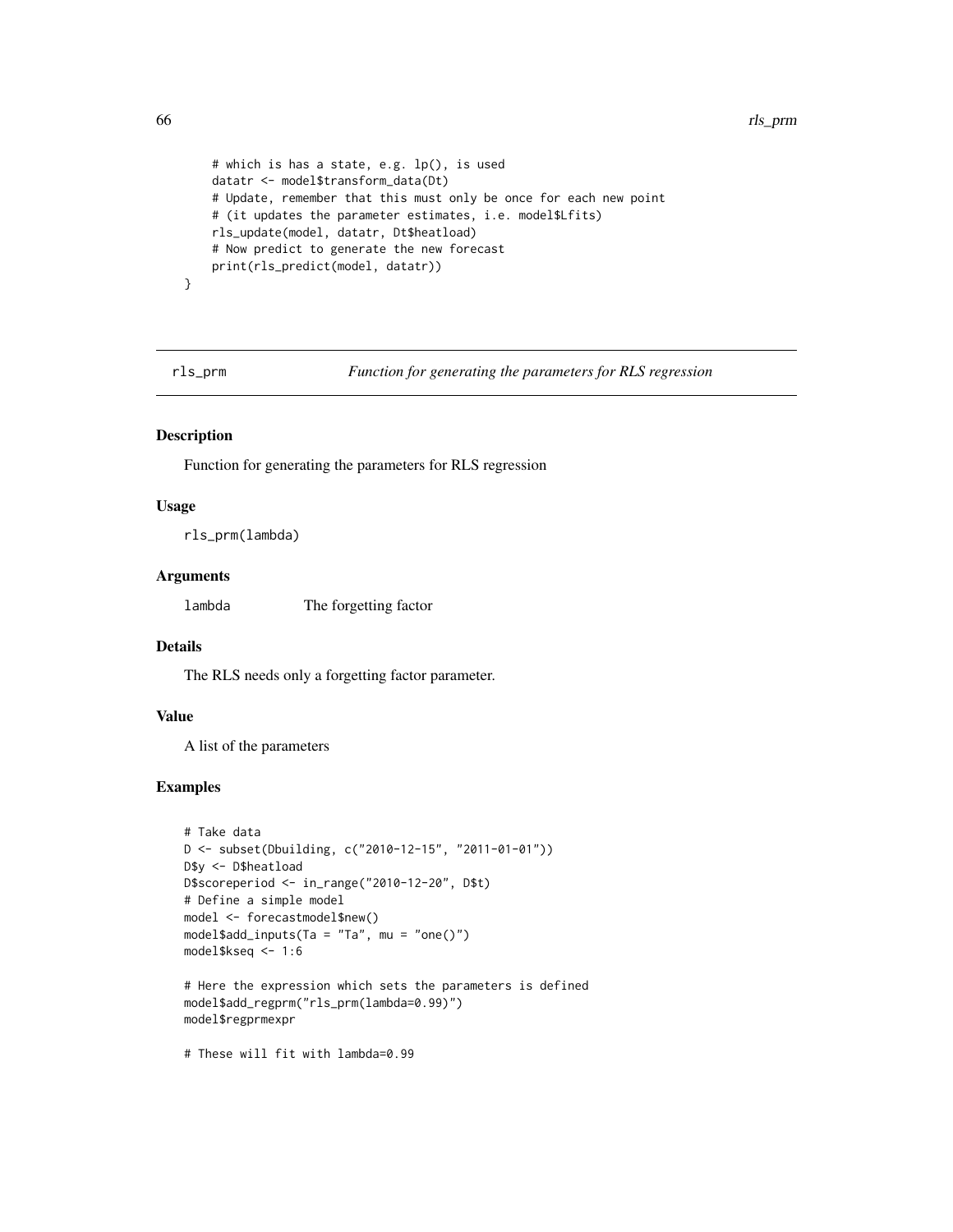# rls\_summary 67

```
rls_fit(prm=NA, model, D)
rls_fit(prm=c(lambda=0.99), model, D)
# The expression is evaluated when the model is fitted
rls_fit(prm=c(lambda=0.85), model, D)
# What happens is simply that the expression was manipulated
model$regprmexpr
model$regprm
# Same change could be done by
model$regprm <- list(lambda=0.3)
model$regprm
val <- rls_fit(prm=NA, model, D)
```
rls\_summary *Print summary of an onlineforecast model fitted with RLS*

# Description

The summary of an onlineforecast model fitted with RLS with simple stats providing a simple overview.

#### Usage

```
rls_summary(object, scoreperiod = NA, scorefun = rmse, printit = TRUE, ...)
```
## Arguments

| object      | of class rls_fit, so a fit calculated by rls_fit.                                                  |
|-------------|----------------------------------------------------------------------------------------------------|
| scoreperiod | logical (or index). If this scoreperiod is given, then it will be used over the one<br>in the fit. |
| scorefun    | The score function to be applied on each horizon.                                                  |
| printit     | Print the result.                                                                                  |
| $\cdots$    | Not used.                                                                                          |

# Details

The following is printed:

\* The model.

\* Number of observations included in the scoreperiod.

\* RLS coefficients summary statistics for the estimated coefficient time series (since observations are correlated, then usual statistics cannot be applied directly):

- mean: the sample mean of the series.
- sd: sample standard deviation of the series.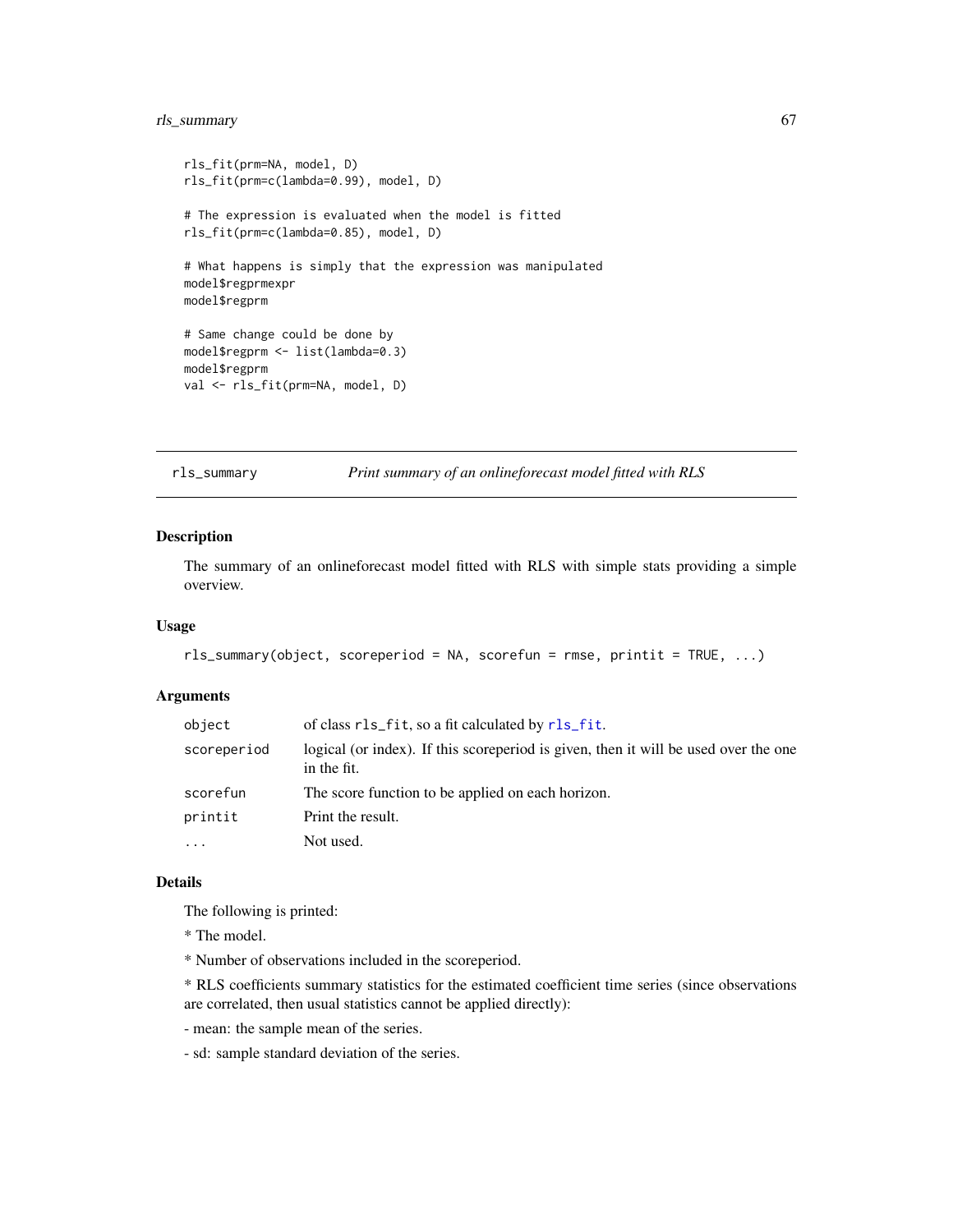- min: minimum of the series.
- max: maximum of the series.
- \* Scorefunction applied for each horizon, per default the RMSE.

#### Value

A list of:

- scorefun.
- scoreval (value of the scorefun for each horizon).
- scoreperiod is the scoreperiod used.

#### Examples

```
# Take data
D <- subset(Dbuilding, c("2010-12-15", "2011-01-01"))
D$y <- D$heatload
D$scoreperiod <- in_range("2010-12-20", D$t)
# Define a model
model <- forecastmodel$new()
model$add_inputs(Ta = "Ta",
                mu = "one()")model$add_regprm("rls_prm(lambda=0.99)")
model$kseq <- 1:6
# Fit it
fit <- rls_fit(prm=c(lambda=0.99), model, D)
# Print the summary
summary(fit)
# We see:
# - The model (output, inputs, lambda)
# - The Ta coefficient is around -0.12 in average (for all horizons) with a standard dev. of 0.03,
# so not varying extremely (between -0.18 and -0.027).
# - The intercept mu is around 5.5 and varying very little.
# - The RMSE is around 0.9 for all horizons.
# The residuals and coefficient series can be seen by
plot_ts(fit)
```
rls\_update *Updates the model fits*

#### Description

Calculates the RLS update of the model coefficients with the provived data.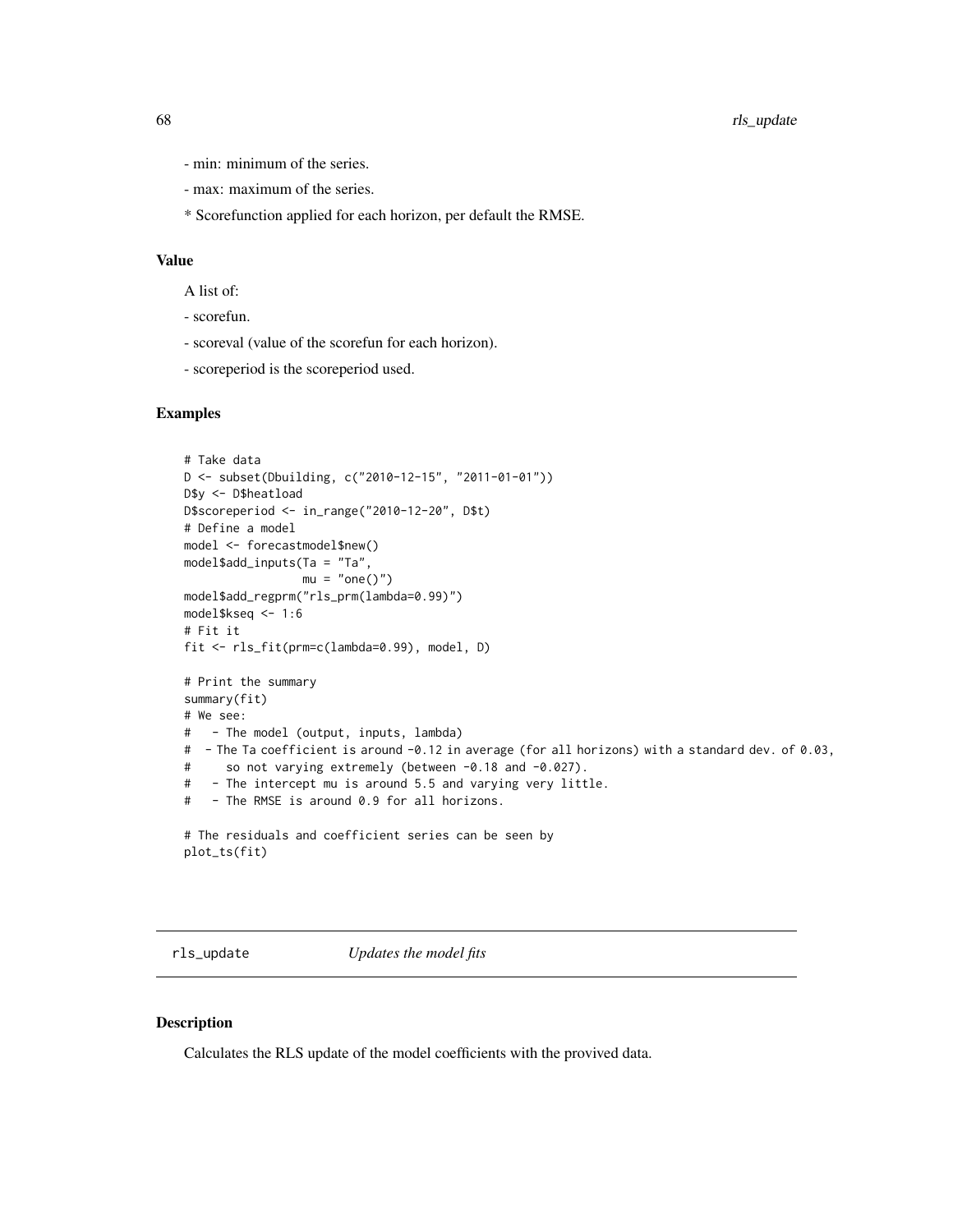# rls\_update\_cpp 69

# Usage

rls\_update(model, datatr = NA, y = NA, runcpp = TRUE)

# Arguments

| model  | A model object                                                                                                                  |
|--------|---------------------------------------------------------------------------------------------------------------------------------|
| datatr | a data. I ist with transformed data (from model $\frac{1}{\pi}$ and $\frac{1}{\pi}$ data $(D)$ )                                |
| y      | A vector of the model output for the corresponding time steps in datatr                                                         |
| runcpp | Optional, default = TRUE. If TRUE, a $c++$ implementation of the update is run,<br>otherwise a slower R implementation is used. |

## Details

See vignette ??ref(recursive updating, not yet finished) on how to use the function.

# Value

Returns a named list for each horizon (model\$kseq) containing the variables needed for the RLS fit (for each horizon, which is saved in model\$Lfits):

It will update variables in the forecast model object.

# See Also

See [rls\\_predict](#page-63-0).

# Examples

# See rls\_predict examples

rls\_update\_cpp *Calculating k-step recursive least squares estimates*

# Description

This function applies the k-step recursive least squares scheme to estimate parameters in a linear regression model.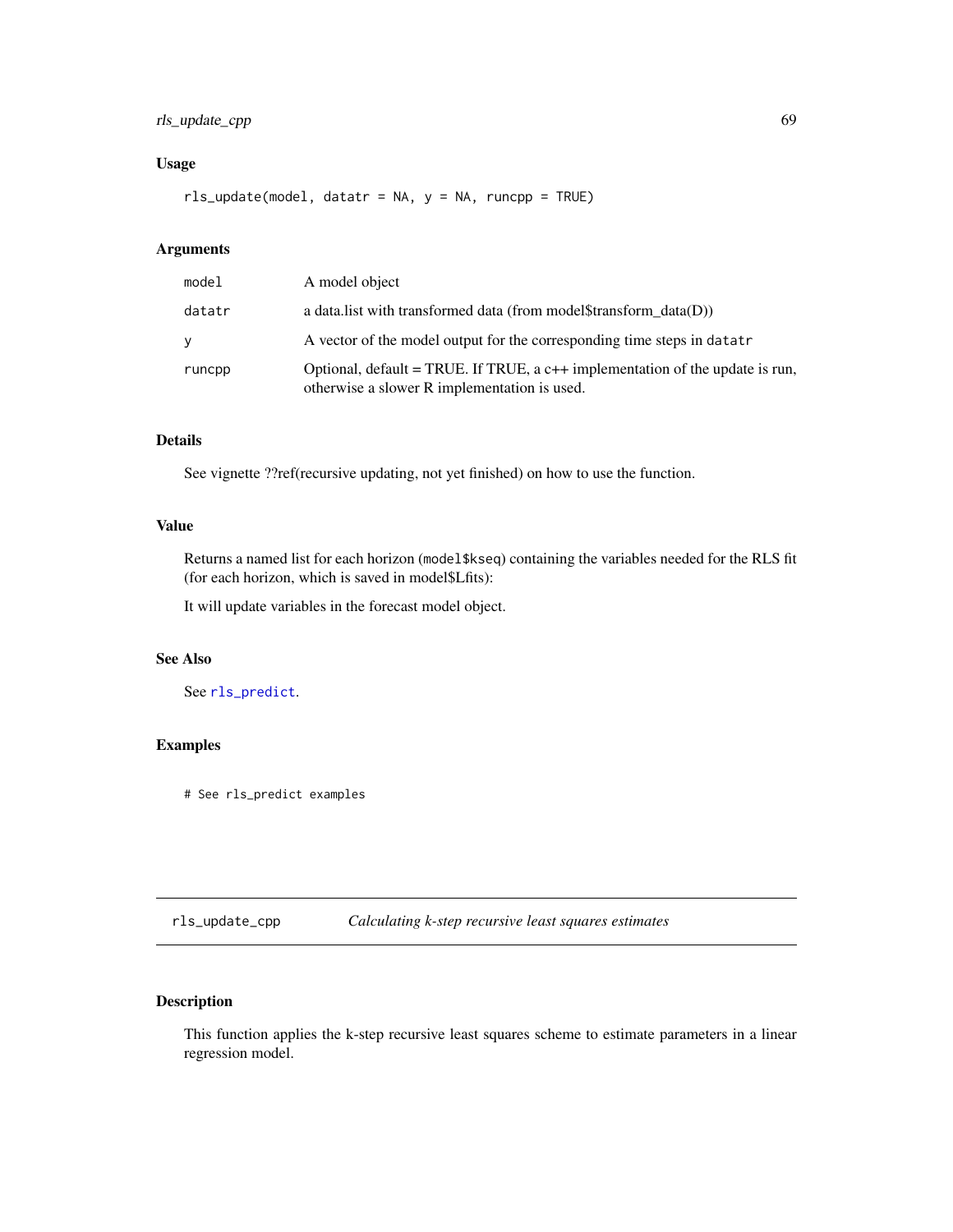# Arguments

| у      | Vector of observation                      |
|--------|--------------------------------------------|
| Χ      | Matrix of input variables (design matrix)  |
| theta  | Vector of parameters (initial value)       |
| P      | Covariance matrix (initial value)          |
| lambda | Forgetting factor                          |
| k      | Forecast horizon                           |
| n      | Length of the input                        |
| np     | Dimension of $P$ (np x np)                 |
| istart | Start index                                |
| kmax   | Keep only the last kmax rows for next time |

<span id="page-69-0"></span>

# rmse *Computes the RMSE score.*

# Description

Returns the RMSE.

# Usage

rmse(x)

# Arguments

x a numerical vector of residuals.

# Details

Used for forecast evaluation evaluation and optimization of parameters in model fitting. Note that NAs are ignored (i.e. mean is called with na.rm=TRUE).

# Value

The RMSE score.

# See Also

[score\(](#page-70-0)) for calculation of a score for the k'th horizon

70 rmse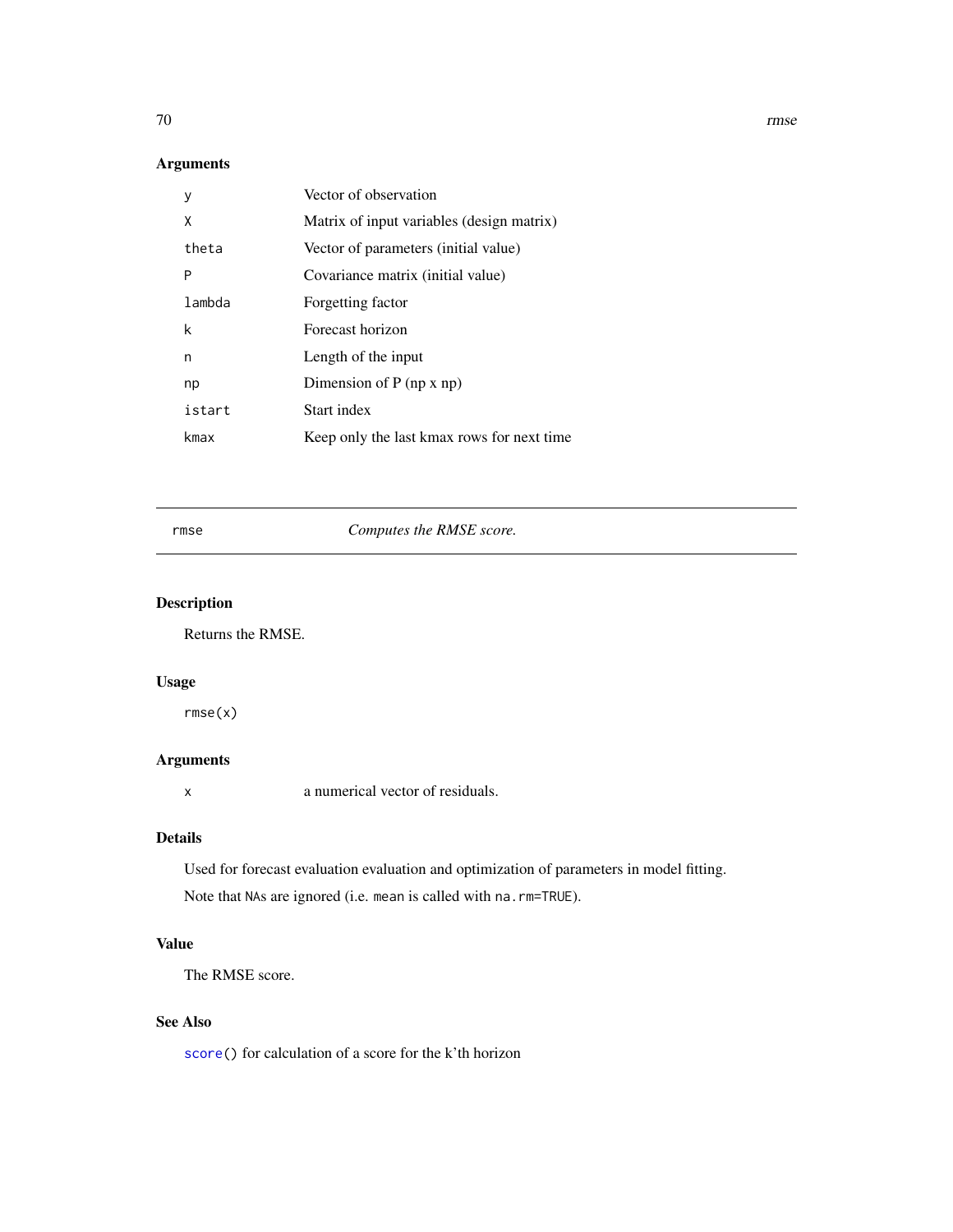#### score  $\frac{71}{2}$

# Examples

```
# Just a vector to be forecasted
y <- c(filter(rnorm(100), 0.95, "recursive"))
# Generate a forecast matrix with a simple persistence model
Yhat <- persistence(y, kseq=1:4)
# The residuals for each horizon
Resid <- residuals(Yhat, y)
# Calculate the score for the k1 horizon
rmse(Resid$h1)
# For all horizons
apply(Resid, 2, rmse)
```
<span id="page-70-0"></span>score *Calculate the score for each horizon.*

# Description

Calculates the score for each horizon for a matrix with residuals for each horizon.

#### Usage

```
score(object, scoreperiod = NA, usecomplete = TRUE, scorefun = rmse, ...)
## S3 method for class 'list'
score(object, scoreperiod = NA, usecomplete = TRUE, scorefun = rmse, ...)
## S3 method for class 'data.frame'
score(object, scoreperiod = NA, usecomplete = TRUE, scorefun = rmse, ...)
```
# Arguments

| object      | ??list or A matrix with residuals (columns named hxx) for which to calculate<br>the score for each horizon.                                                                                                           |
|-------------|-----------------------------------------------------------------------------------------------------------------------------------------------------------------------------------------------------------------------|
| scoreperiod | as a logical vector controlling which points to be included in the score calcula-<br>tion. If NA then all values are included (depeding on 'complete').                                                               |
| usecomplete | TRUE then only the values available for all horizons are included ( <i>i.e.</i> if at one<br>time point there is a missing value, then values for this time point is removed for<br>all horizons in the calculation). |
| scorefun    | The score function.                                                                                                                                                                                                   |
| $\cdot$     | is passed on to the score function.                                                                                                                                                                                   |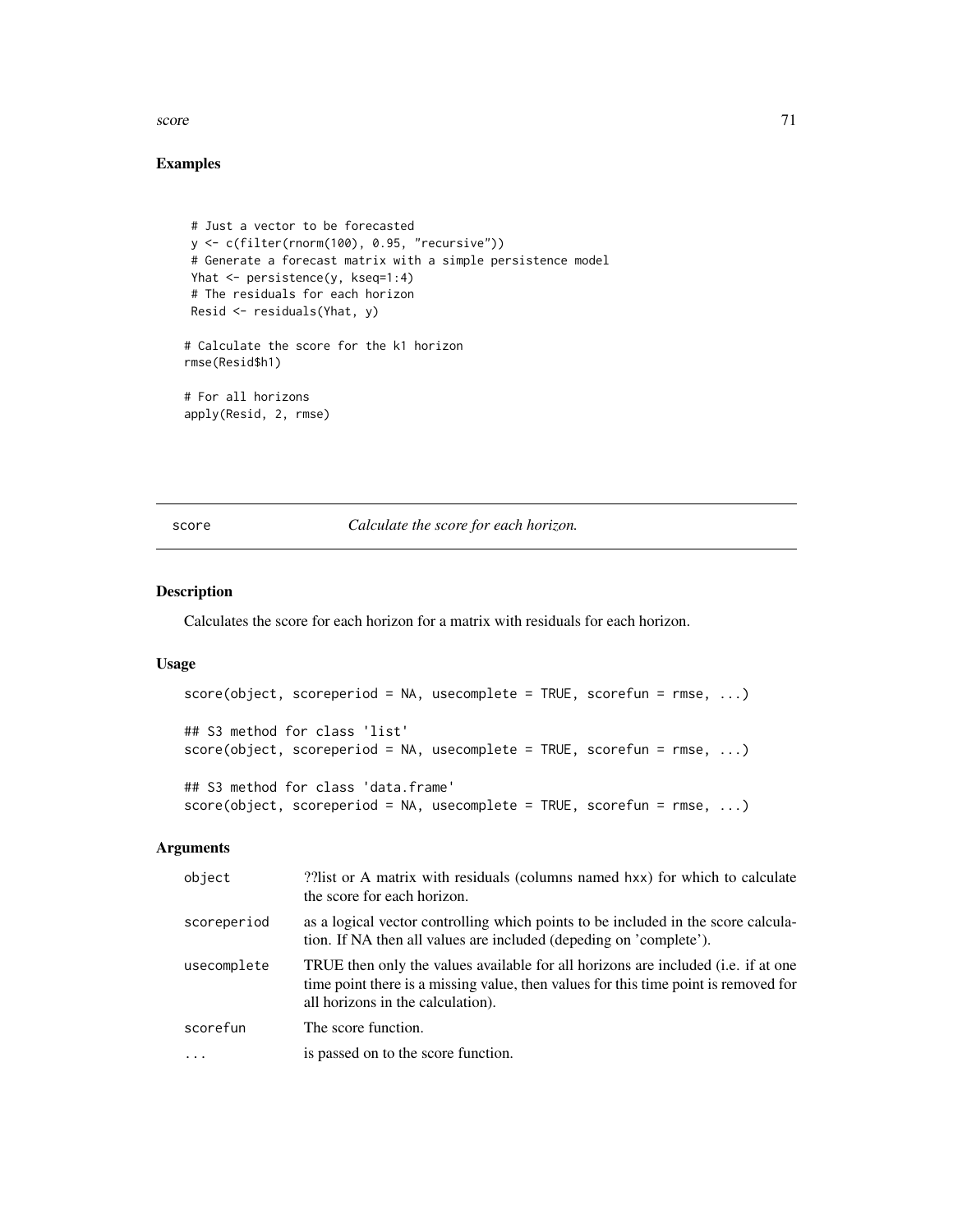# Details

Applies the scorefun on all horizons (each column) of the residuals matrix. See the description of each parameter for more details.

#### Value

A list with the a numeric vector with the score value for each horizon and the applied scoreperiod (note can be different from the given scoreperiod, if only complete observations are used (as per default)).

# Examples

```
# Just a vector to be forecasted
y <- c(filter(rnorm(100), 0.95, "recursive"))
# Generate a forecast matrix with a simple persistence model
Yhat <- persistence(y, kseq=1:4)
# The residuals for each horizon
Resid <- residuals(Yhat, y)
```
# Calculate the score for the k1 horizon score(Resid)

```
# In the beginning the horizons have NAs
head(Resid)
# Default is that only complete cases over all horizons are included
score(Resid)
# So including all cases for each horizon will give different values
score(Resid, usecomplete=FALSE)
# Given a list
# The residuals for each horizon
```

```
Resid2 <- residuals(persistence(y,kseq=1:4)+rnorm(100), y)
```

```
score(list(Resid,Resid2))
```
setpar *Setting* [par\(](#page-0-0)) *plotting parameters*

#### Description

Setting [par\(](#page-0-0)) plotting parameters to a set of default values

#### Usage

 $setpar(tmpl = "ts", mfrom = c(1, 1), ...)$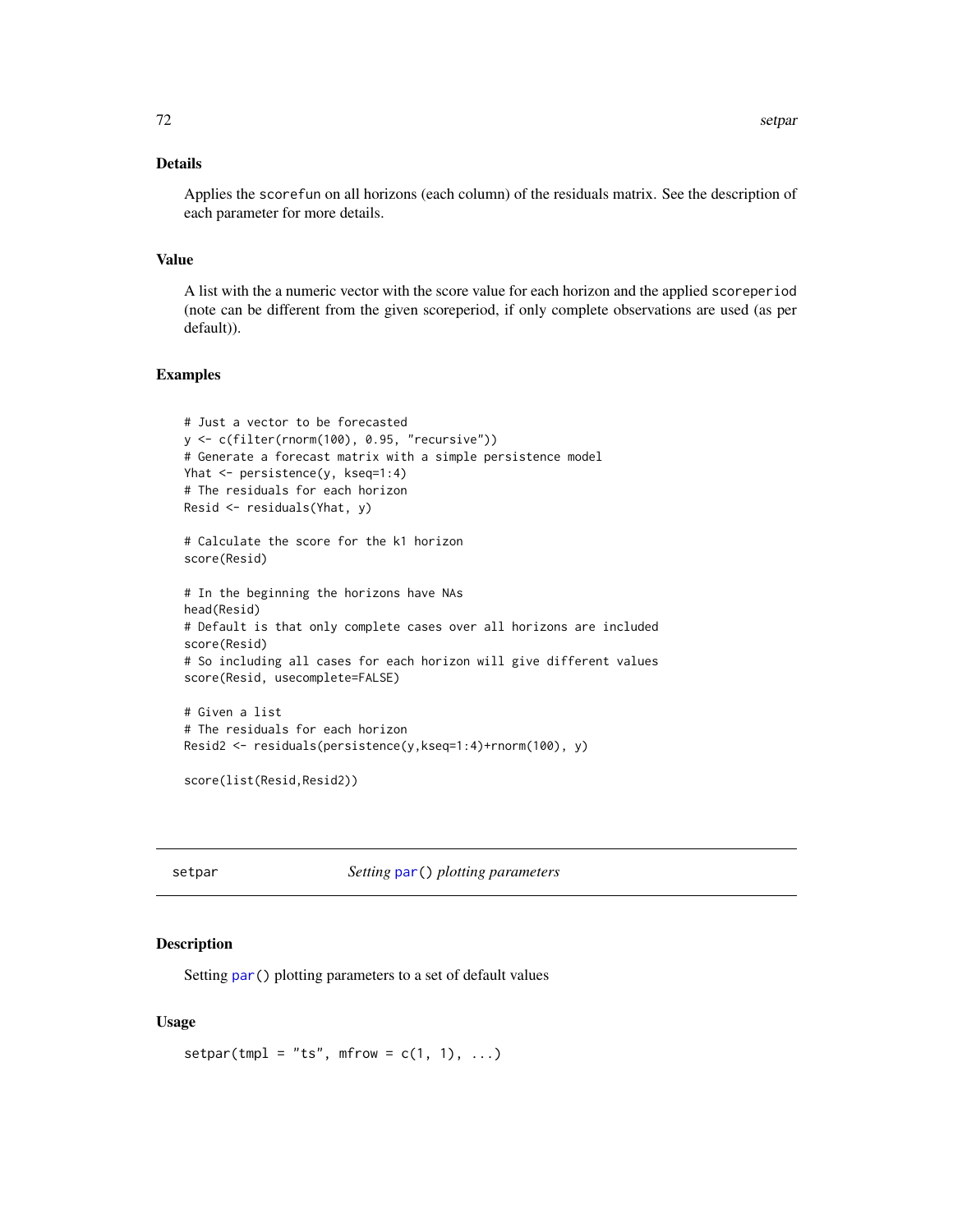#### <span id="page-72-0"></span>stairs 73

#### Arguments

| tmpl    | The name of the parameter template, give "ts" as default |
|---------|----------------------------------------------------------|
| mfrow   | The mfrow for par.                                       |
| $\cdot$ | More parameters for par.                                 |

# Details

A simple function, which sets the [par\(](#page-0-0)) plotting parameters to a default set of values.

Actually, only really used for setting useful par values for multiple time series plots with same x-axis. Give tmpl="ts" and mfrow= $c(x,1)$ , where x is the number of plots.

# Value

Return the original set of parameters, such that they can be reset after plotting.

#### Examples

```
# Make some data
D <- data.frame(t=seq(ct("2020-01-01"),ct("2020-01-10"),len=100), x=rnorm(100), y=runif(100))
# Remember the currect par values
oldpar <- setpar()
# Generate two stacked plots with same x-axis
setpar("ts", mfrow=c(2,1))
plot(D$t, D$x, type="l")
plot(D$t, D$y, type="l")
# Note xaxt="s" must be set
axis.POSIXct(1, D$t, xaxt="s", format="%Y-%m-%d")
# Set back the par to the previous
par(oldpar)
# In a function, where this is used and a plot is generated,
# then do like this in order to automatically reset on exit
oldpar <- setpar(mfrow=c(2,1))
on.exit(par(oldpar))
```
stairs *Plotting stairs with time point at end of interval.*

# Description

Plotting steps with time point at end of interval

#### Usage

```
stairs(x, y, type = "b", preline = FALSE, pch = 19, ...)
```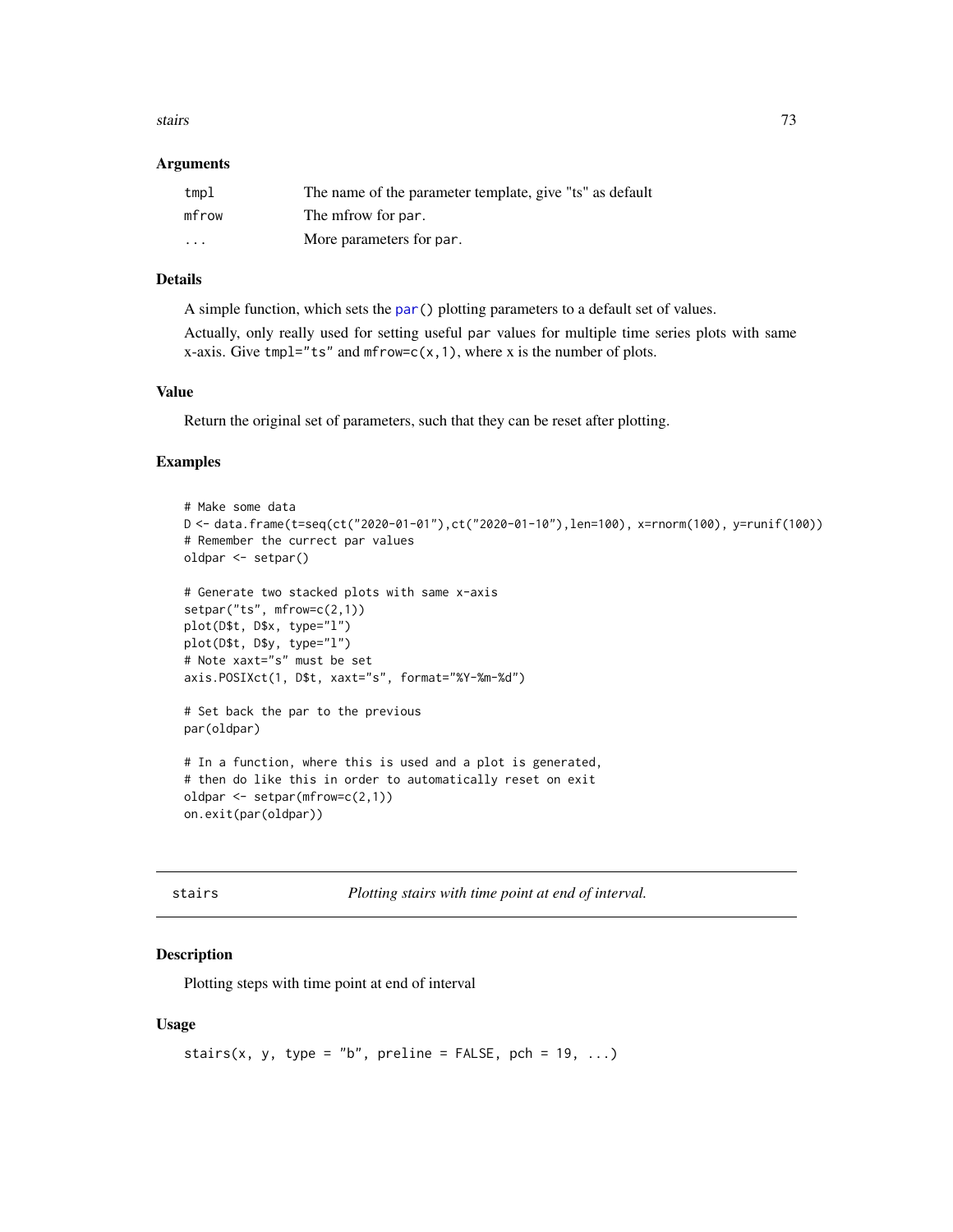#### <span id="page-73-0"></span>Arguments

| X        | x values for plot.                                                     |  |
|----------|------------------------------------------------------------------------|--|
| У        | y values for plot.                                                     |  |
| type     | if 'b' then include points.                                            |  |
| preline  | if TRUE, then a line backwards from the first point is added.          |  |
| pch      | Passed to $points()$ .                                                 |  |
| $\cdots$ | Passed to lines () and points () when they are called in the function. |  |

#### Details

It's easy to plot stairs with  $plot(x, y, type="s")$ , however that makes the steps forward from x, for time series this works if the time points are at the beginning of the intervals.

Often with time series the time points are in the end of the intervals, so the steps should go backaward, this is achieved with this function.

## Examples

```
# Usual stairs plot has steps forward from x
x \le - rnorm(10)
plot(1:10, x, type="s")
# Stairs with step backward from x
plot(1:10, x, type="n")
stairs(1:10, x)
# Use for time series plotting
plot_ts(Dbuilding, "heatload", c("2010-12-15","2010-12-16"), plotfun=stairs)
# Set it globally for all plot_ts
p \leftarrow par\_ts()p$plotfun <- stairs
options(par_ts=p)
plot_ts(Dbuilding, "heatload", c("2010-12-15","2010-12-16"))
# Modify it to only lines
plot_ts(Dbuilding, "heatload", c("2010-12-15","2010-12-16"),
        plotfun=function(x,y,...){stairs(x,y, type="l")})
```
state\_getval *Get the state value kept in last call.*

## Description

Get the state value kept in last call to the transformation function.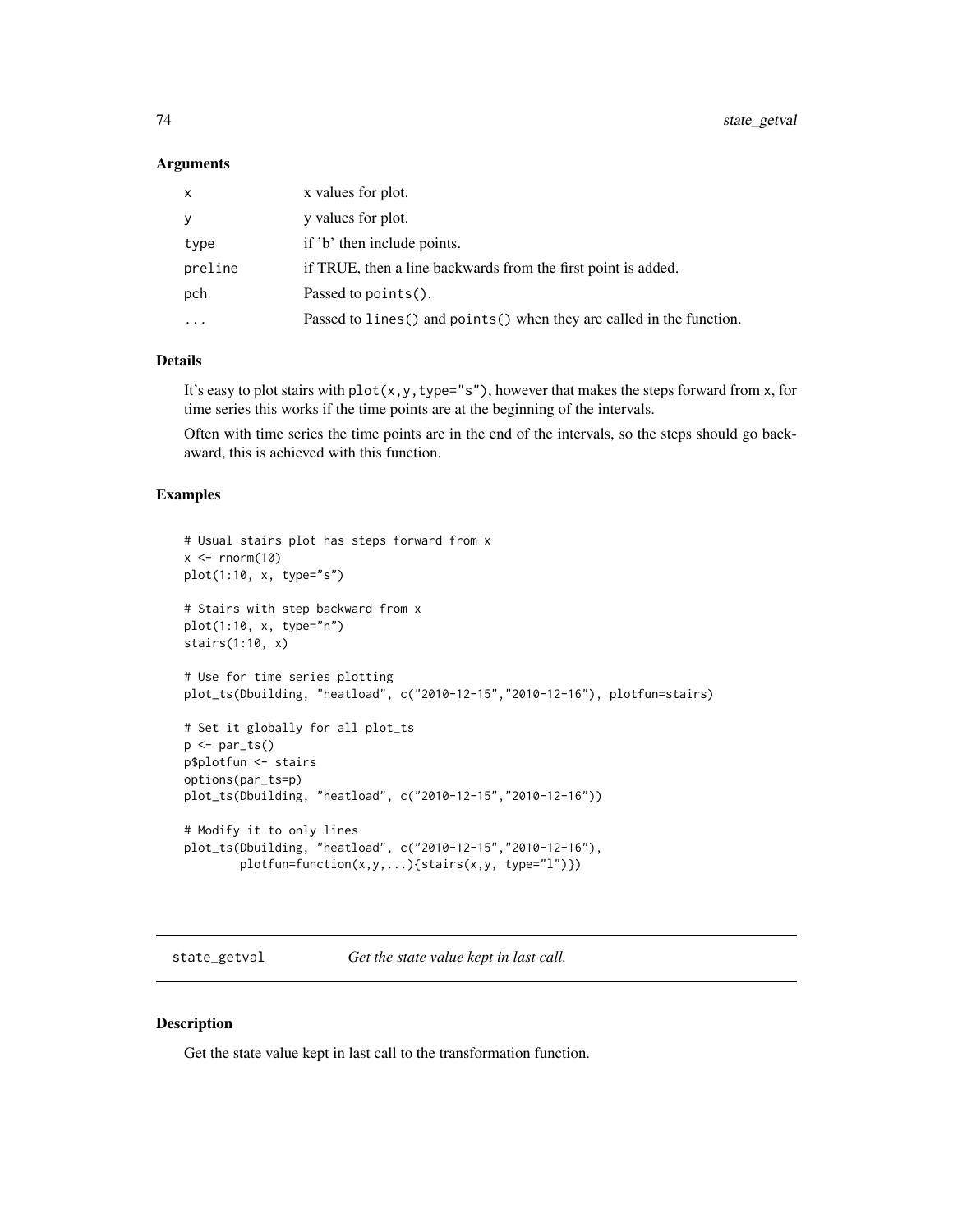# <span id="page-74-1"></span>state\_setval 75

#### Usage

state\_getval(initval)

# Arguments

initval If no state was kept, then this init value is returned.

# Details

Transformation functions (e.g. [lp](#page-38-0), [fs](#page-22-0), [bspline](#page-8-0)) can need to keep a state value between calls, e.g. when new data arrives and must be transformed. This function is used to getting the state values set in last call to the function.

Uses the input\_class\$state\_getval().

# Value

The state value, but if not found, then the initval.

# See Also

[state\\_setval\(](#page-74-0)) for setting the state value and [input\\_class](#page-25-0).

# Examples

# See how it can be used in lp, which needs to save the state of the filter # Note how it is not needed to do anything else than getting and setting the state # in transformations (model\$transform\_data()), then multiple transformation functions can be called, # but they are always in the same order, so the state (set,get) functions keep a counter internally # to make sure that the correct values are set and returned when called again. lp

<span id="page-74-0"></span>state\_setval *Set a state value to be kept for next the transformation function is called.*

#### Description

Set a state value to be kept for next the transformation function is called.

# Usage

```
state_setval(val)
```
#### Arguments

val The value to set and kept for next call.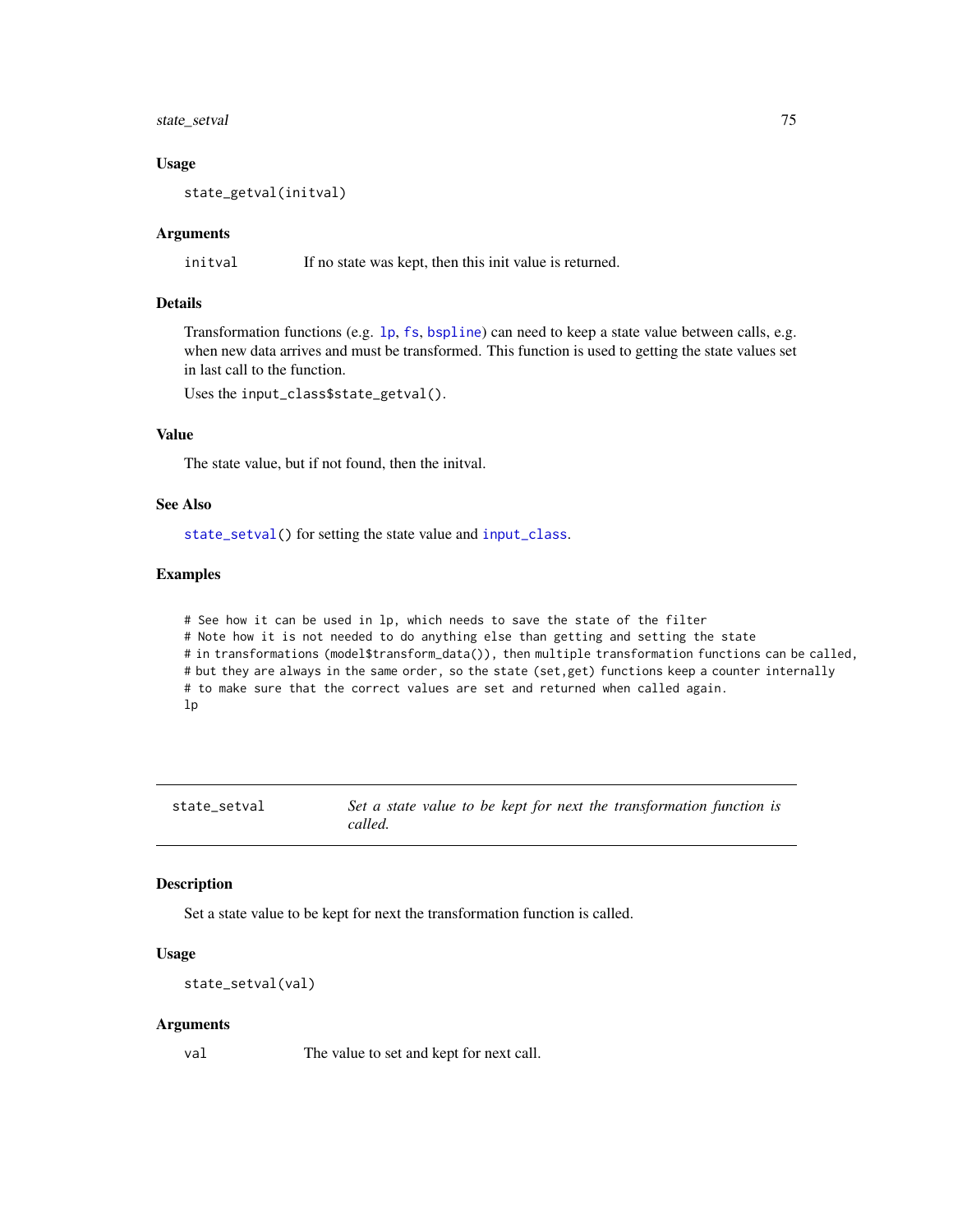# <span id="page-75-0"></span>Details

Transformation functions (e.g. [lp](#page-38-0), [fs](#page-22-0), [bspline](#page-8-0)) can need to keep a state value between calls, e.g. when new data arrives and must be transformed. This function is used to setting the state values set in last call to the function.

Uses the input\_class\$state\_getval().

# See Also

[state\\_setval\(](#page-74-0)) for setting the state value and [input\\_class](#page-25-0).

#### Examples

# See how it can be used in lp, which needs to save the state of the filter # Note how it is not needed to do anything else than getting and setting the state # in transformations (model\$transform\_data()), then multiple transformation functions can be called, # but they are always in the same order, so the state (set,get) functions keep a counter internally # to make sure that the correct values are set and returned when called again. lp

# step\_optim *Forward and backward model selection*

#### Description

Forward and backward model selection

#### Usage

```
step_optim(
 modelfull,
  data,
  prm = list(NA),direction = c("both", "backward", "forward", "backwardboth", "forwardboth"),
  modelstart = NA,
  keepinputs = FALSE,optimfun = rls_optim,
  fitfun = NA,
  scorefun = rmse,
 printout = FALSE,
 mc.cores = getOption("mc.cores", 2L),
  ...
)
```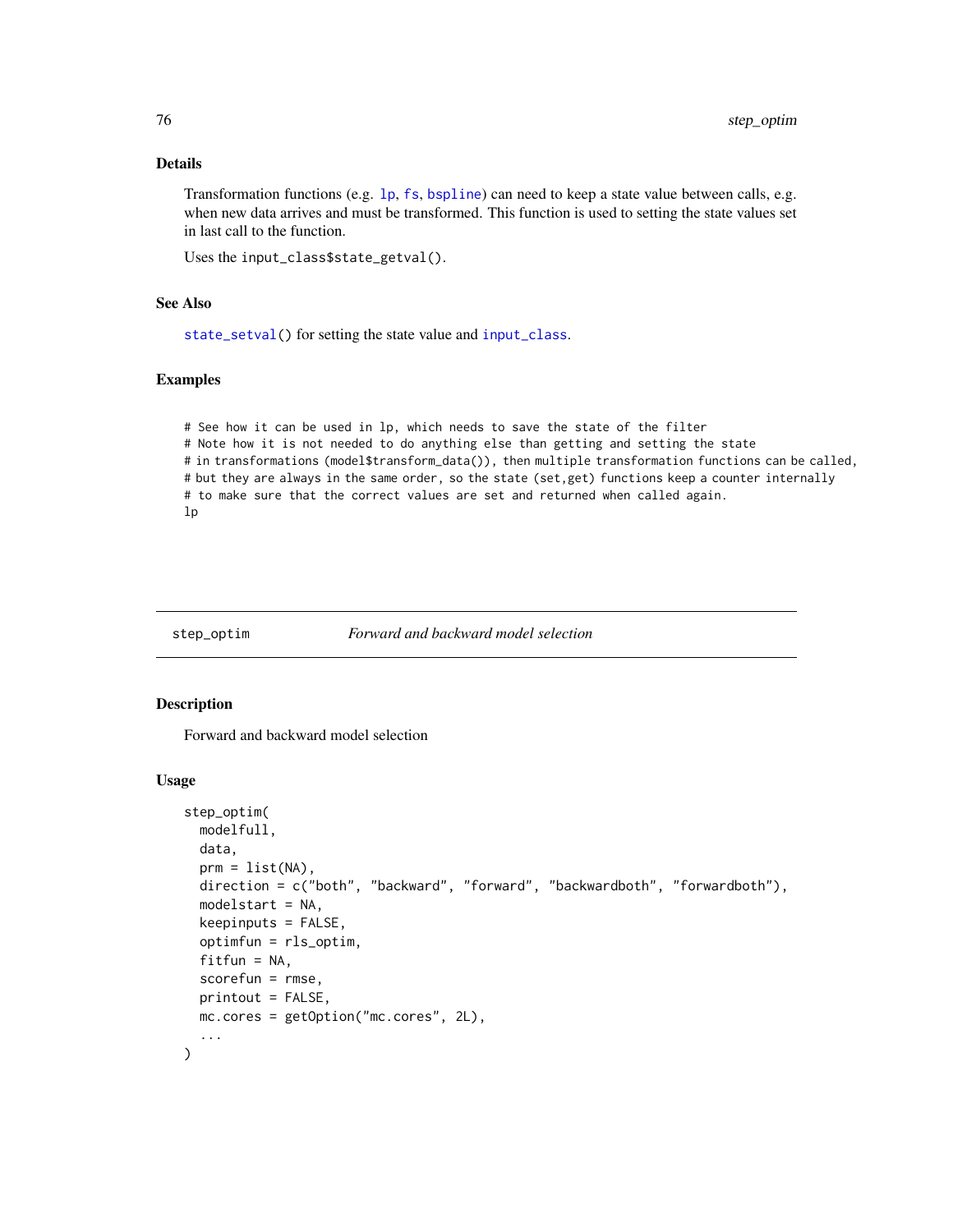# step\_optim 77

#### Arguments

| modelfull  | The full forecastmodel containing all inputs which will be can be included in<br>the selection.                                                                                                                                                                                                                  |
|------------|------------------------------------------------------------------------------------------------------------------------------------------------------------------------------------------------------------------------------------------------------------------------------------------------------------------|
| data       | The data list which holds the data on which the model is fitted.                                                                                                                                                                                                                                                 |
| prm        | A list of integer parameters to be stepped. Given using the same syntax as<br>parameters for optimization, e.g. 'list( $I$ degree = c(min=3, max=7))' will step<br>the "degree" for input "I".                                                                                                                   |
| direction  | The direction to be used in the selection process.                                                                                                                                                                                                                                                               |
| modelstart | A forecastmodel. If it's set then it will be used as the selected model from the<br>first step of the stepping. It should be a sub model of the full model.                                                                                                                                                      |
| keepinputs | If TRUE no inputs can be removed in a step, if FALSE then any input can be<br>removed. If given as a character vector with names of inputs, then they cannot<br>be removed in any step.                                                                                                                          |
| optimfun   | The function which will carry out the optimization in each step.                                                                                                                                                                                                                                                 |
| fitfun     | A fit function, should be the same as used in optimfun(). If provided, then the<br>score is caculated with this function (instead of the one called in optimfun(),<br>hence the default is rls_fit(), which is called in rls_optim()). Furthermore, infor-<br>mation on complete cases are printed and returned. |
| scorefun   | The score function used.                                                                                                                                                                                                                                                                                         |
| printout   | Logical. Passed on to fitting functions.                                                                                                                                                                                                                                                                         |
| mc.cores   | The mc.cores argument of mclapply. If debugging it can be necessary to set it to<br>1 to stop execution.                                                                                                                                                                                                         |
| $\cdots$   | Additional arguments which will be passed on to optimfun. For example control<br>how many steps                                                                                                                                                                                                                  |

# Details

This function takes a model and carry out a model selection by stepping backward, forward or in both directions.

Note that mclapply is used. In order to control the number of cores to use, then set it, e.g. to one core 'options(mc.cores=1)', which is needed for debugging to work.

The full model containing all inputs must be given. In each step new models are generated, with either one removed input or one added input, and then all the generated models are optimized and their scores compared. If any new model have an improved score compared to the currently selected model, then the new is selected and the process is repeated until no new improvement is obtained.

In addition to selecting inputs, then integer parameters can also be stepped through, e.g. the order of basis splined or the number of harmonics in Fourier series.

The stepping process is different depending on the direction. In addition to the full model, a starting model can be given, then the selection process will start from that model.

If the direction is "both", which is default (same as "backwardboth") then the stepping is: - In first step inputs are removed one-by-one - In following steps, inputs still in the model are removed one-by-one, and inputs not in the model are added one-by-one

If the direction is "backwards": - Inputs are only removed in each step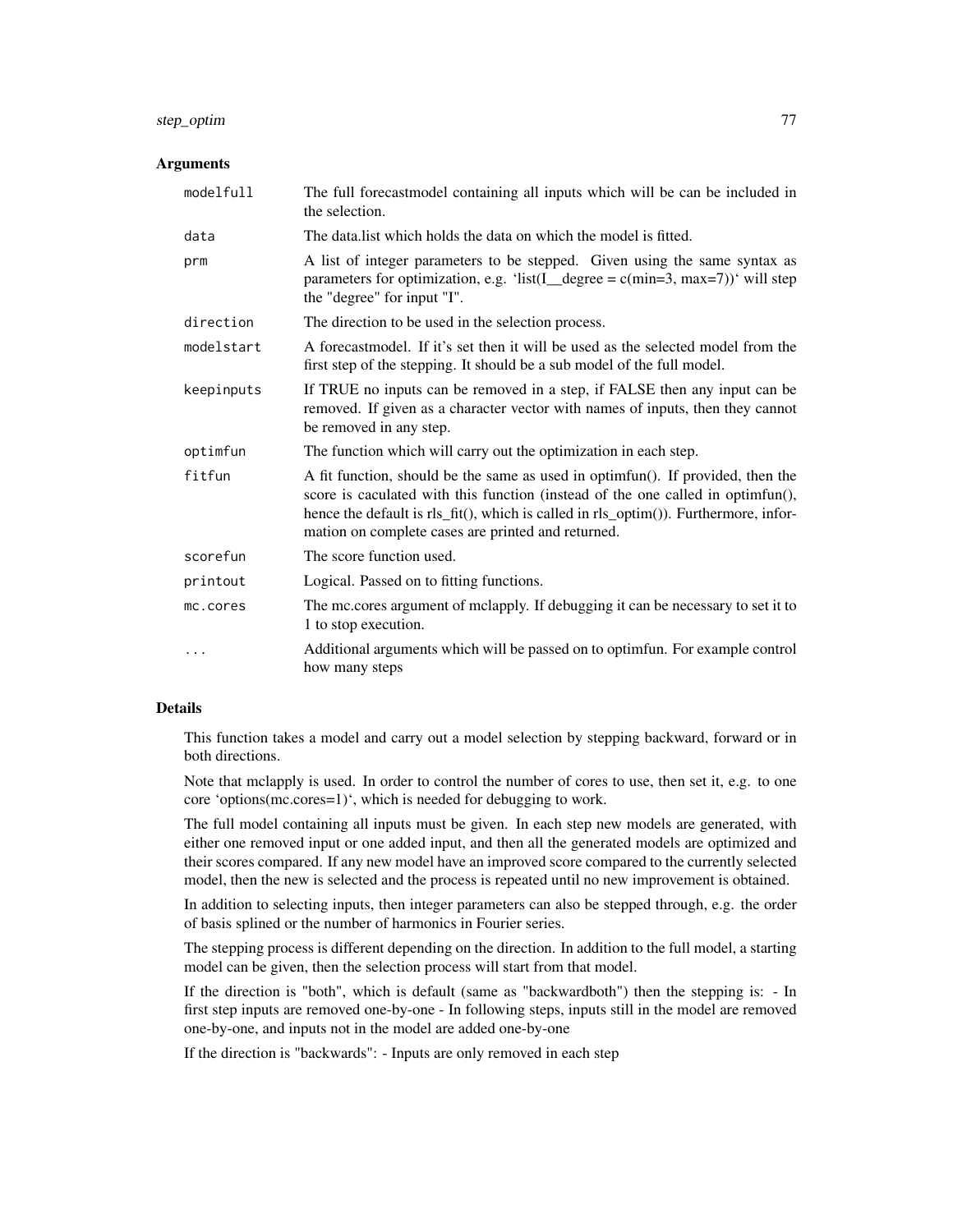If the direction is "forwardboth": - In the first step all inputs are removed - In following steps (same as "both")

If the direction is "forward": - In the first step all inputs are removed and from there inputs are only added

For stepping through integer variables in the transformation stage, then these have to be set in the "prm" argument. The stepping process will follow the input selection described above.

In case of missing values, especially in combination with auto-regressive models, it can be very important to make sure that only complete cases are included when calculating the score. By providing the 'fitfun' argument then the score will be calculated using only the complete cases across horizons and models in each step, see the last examples.

Note, that either kseq or kseqopt must be set on the modelfull object. If kseqopt is set, then it is used no matter the value of kseq.

# Value

A list with the result of each step: - '\$model' is the model selected in each step - '\$score' is the score for the model selected in each step - '\$optimresult' the result return by the the optimfun - '\$completecases' a logical vector (NA if fitfun argument is not given) indicating which time points were complete across all horizons and models for the particular step.

# Examples

```
# The data, just a rather short period to keep running times short
D <- subset(Dbuilding, c("2010-12-15", "2011-02-01"))
# Set the score period
D$scoreperiod <- in_range("2010-12-22", D$t)
#
D$tday <- make_tday(D$t, 1:36)
# Generate an input which is just random noise, i.e. should be removed in the selection
set.seed(83792)
D$noise <- make_input(rnorm(length(D$t)), 1:36)
# The full model
model <- forecastmodel$new()
# Set the model output
model$output = "heatload"
# Inputs (transformation step)
model$add_inputs(Ta = "Ta",
                 noise = "noise",
                 mu_tday = "fs(tday/24, nharmonics=5)",
                 mu = "one()")# Regression step parameters
model$add_regprm("rls_prm(lambda=0.9)")
# Optimization bounds for parameters
model$add_prmbounds(lambda = c(0.9, 0.99, 0.9999))
# Select a model, in the optimization just run it for a single horizon
```
<sup>#</sup> Note that kseqopt could also be set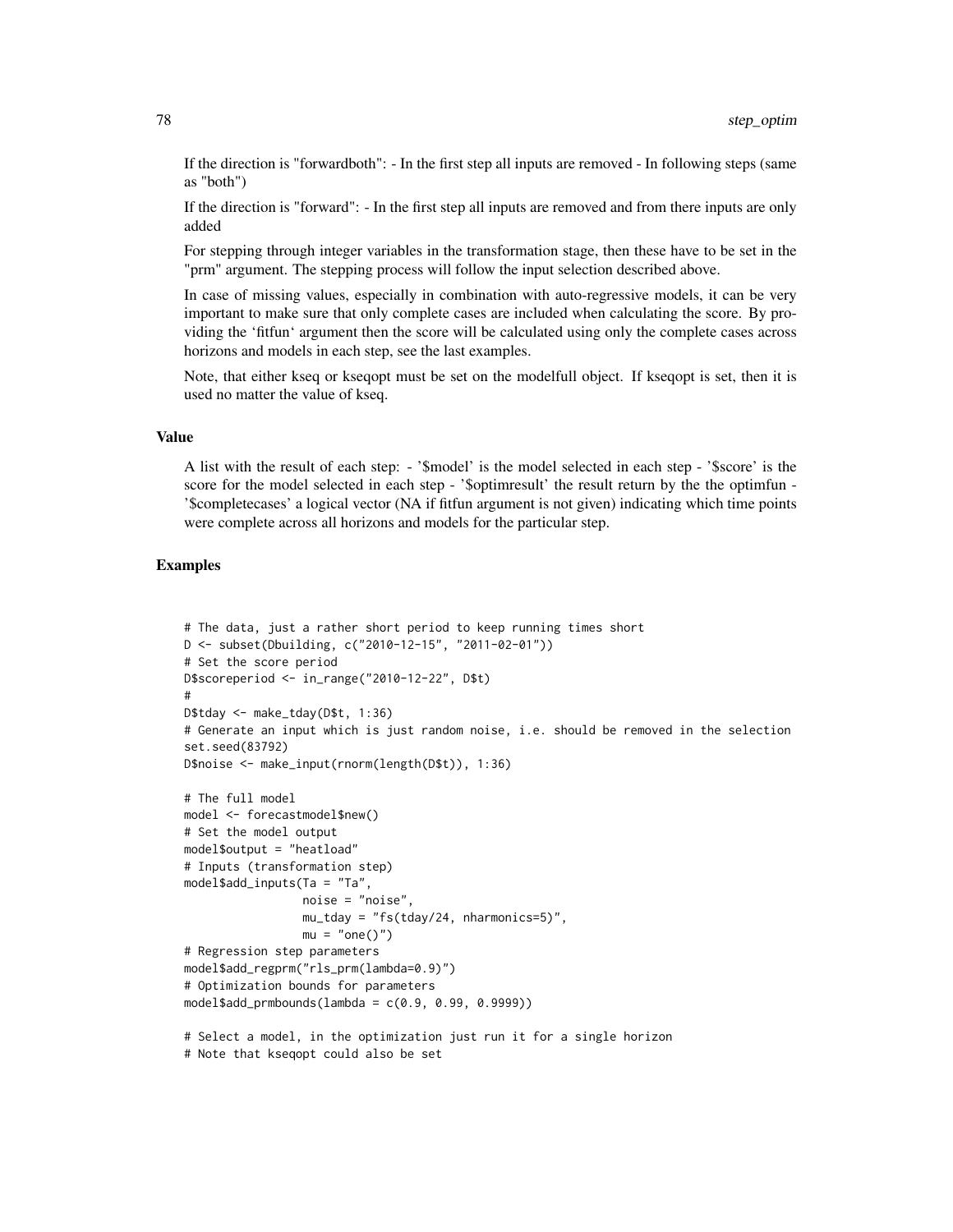# step\_optim 79

```
model$kseq <- 5
# Set the parameters to step on, note the
prm <- list(mu_tday__nharmonics = c(min=3, max=7))
# Note the control argument, which is passed to optim, it's now set to few
# iterations in the offline parameter optimization (MUST be increased in real applications)
control <- list(maxit=1)
# On Windows multi cores are not supported, so for the examples use only one core
mc.cores <- 1
# Run the default selection scheme, which is "both"
# (same as "backwardboth" if no start model is given)
L <- step_optim(model, D, prm, control=control, mc.cores=mc.cores)
# The optim value from each step is returned
getse(L, "optimresult")
getse(L,"score")
# The final model
L$final$model
# Other selection schemes
Lforward <- step_optim(model, D, prm, "forward", control=control, mc.cores=mc.cores)
Lbackward <- step_optim(model, D, prm, "backward", control=control, mc.cores=mc.cores)
Lbackwardboth <- step_optim(model, D, prm, "backwardboth", control=control, mc.cores=mc.cores)
Lforwardboth <- step_optim(model, D, prm, "forwardboth", control=control, mc.cores=mc.cores)
# It's possible avoid removing specified inputs
L <- step_optim(model, D, prm, keepinputs=c("mu","mu_tday"), control=control, mc.cores=mc.cores)
# Give a starting model
modelstart <- model$clone_deep()
modelstart$inputs[2:3] <- NULL
L <- step_optim(model, D, prm, modelstart=modelstart, control=control, mc.cores=mc.cores)
# If a fitting function is given, then it will be used for calculating the forecasts.
# Below it's the rls_fit function, so the same as used internally in rls_fit, so only
# difference is that now ONLY on the complete cases for all models in each step are used
# when calculating the score in each step
L1 <- step_optim(model, D, prm, fitfun=rls_fit, control=control, mc.cores=mc.cores)
# The easiest way to conclude if missing values have an influence is to
# compare the selection result running with and without
L2 <- step_optim(model, D, prm, control=control, mc.cores=mc.cores)
# Compare the selected models
tmp1 <- capture.output(getse(L1, "model"))
tmp2 <- capture.output(getse(L2, "model"))
identical(tmp1, tmp2)
```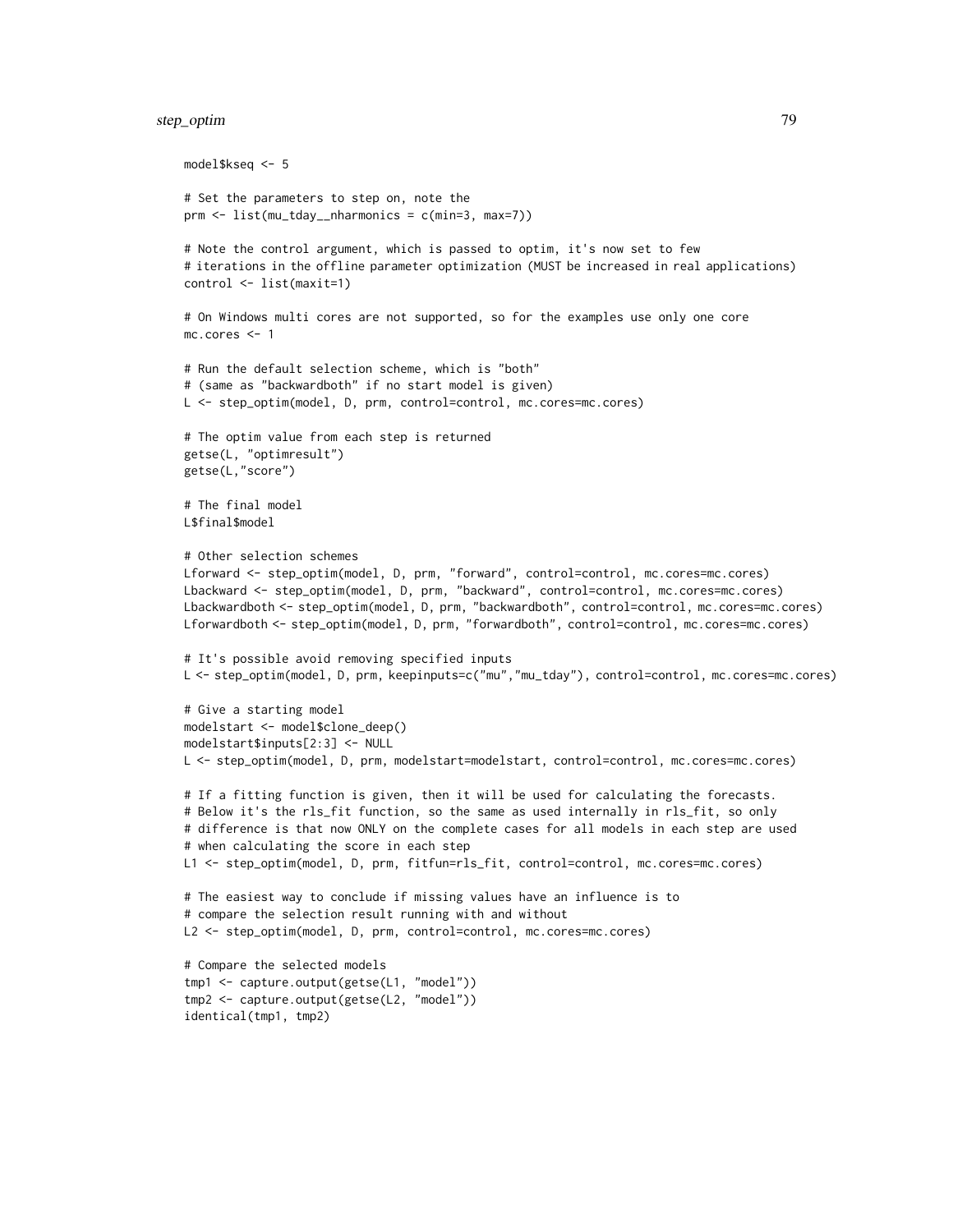```
# Note that caching can be really smart (the cache files are located in the
# cachedir folder (folder in current working directory, can be removed with
# unlink(foldername)) See e.g. `?rls_optim` for how the caching works
# L <- step_optim(model, D, prm, "forward", cachedir="cache", cachererun=FALSE, mc.cores=mc.cores)
```
subset.data.list *Take a subset of a data.list.*

# Description

Take a subset of a data.list.

# Usage

```
## S3 method for class 'data.list'
subset(
  x,
  subset = NA,
 nms = NA,
 kseq = NA,
  lagforecasts = FALSE,
 pattern = NA,
  ...
)
```
# Arguments

| $\mathsf{x}$ | The data. list to take a subset of.                                                                                                             |  |
|--------------|-------------------------------------------------------------------------------------------------------------------------------------------------|--|
| subset       | Given as the integer indexes or a logical vector, or alternatively c(tstart, tend),<br>where tstart and tend are either as POSIX or characters. |  |
| nms          | The names of the variables in x to be included.                                                                                                 |  |
| kseg         | The k horizons of forecasts to be included.                                                                                                     |  |
| lagforecasts | Should the forecasts be lagged k steps (thus useful for plotting etc.).                                                                         |  |
| pattern      | Regex pattern applied to select the variables in x to be included.                                                                              |  |
|              | Not implemented.                                                                                                                                |  |

# Details

Different arguments can be given to select the subset. See the examples.

#### Value

a data.list with the subset.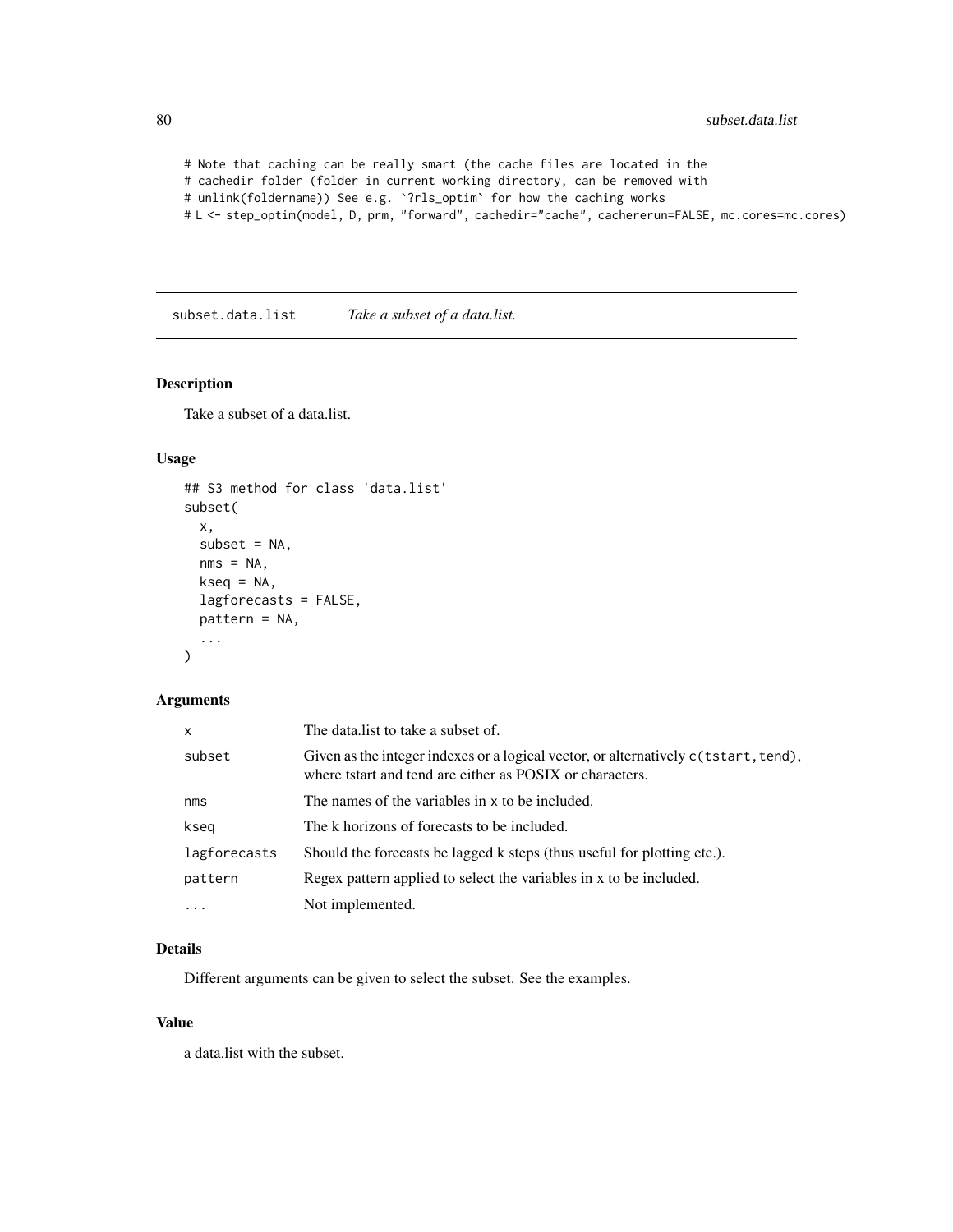# <span id="page-80-0"></span>summary.data.list 81

#### Examples

```
# Use the data.list with building heat load
D <- Dbuilding
# Take a subset for the example
D \le - subset(D, 1:10, nms=c("t","Taobs","Ta","Iobs","I"), kseq=1:3)
# Take subset index 2:4
subset(D, 2:4)
# Take subset for a period
subset(D, c("2010-12-15 02:00","2010-12-15 04:00"))
# Cannot request a variable not there
try(subset(D, nms=c("x","Ta")))
# Take specific horizons
subset(D, nms=c("I", "Ta"), kseq = 1:2)
subset(D, nms=c("I", "Ta"), kseq = 1)
# Lag the forecasts such that they are aligned in time with observations
subset(D, nms=c("Taobs","Ta"), kseq = 2:3, lagforecasts = TRUE)
# The order follows the order in nms
subset(D, nms=c("Ta","I"), kseq = 2)
# Return variables mathing a regex
subset(D, kseq=2, pattern="^I")
# Take data for Ta and lag the forecasts (good for plotting and fitting a model)
X <- subset(Dbuilding, 1:1000, pattern="^Ta", kseq = 10, lagforecasts = TRUE)
# A scatter plot between the forecast and the observations
# (try lagforecasts = FALSE and see the difference)
plot(X$Ta$k10, X$Taobs)
# Fit a model for the 10-step horizon
abline(lm(Taobs ~ Ta.k10, as.data frame(X)), col=2)
```
summary.data.list *Summary with checks of the data.list for appropriate form.*

# Description

Summary including checks of the data.list for appropriate form.

## Usage

## S3 method for class 'data.list'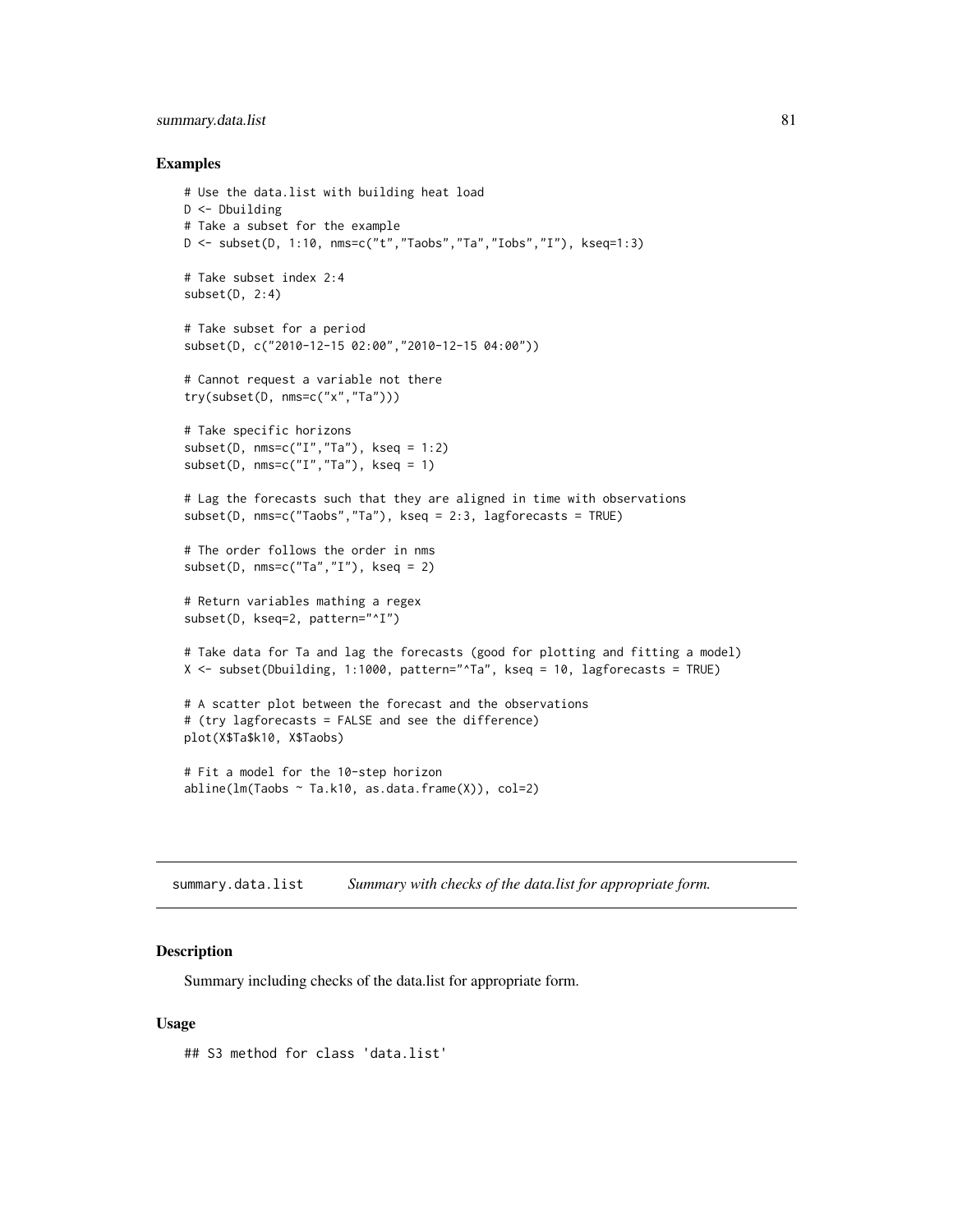```
summary(
 object,
 print_i = TRUE,
 stopit = TRUE,nms = names(object),
 msgextra = ",
  ...
)
```
# Arguments

| object    | The object to be summarized and checked                                                          |
|-----------|--------------------------------------------------------------------------------------------------|
| printit   | A boolean deciding if check results tables are printed                                           |
| stopit    | A boolean deciding if the function stop with an error if the check is not ok                     |
| nms       | A character vector. If given specifies the variables (vectors or matrices) in object<br>to check |
| msgextra  | A character which is added in the printout of an (potential) error message                       |
| $\ddotsc$ | Not used                                                                                         |

# Details

Prints on table form the result of the checks.

# Value

The tables generated.

Checking the data.list for appropriate form:

A check of the time vector t, which must have equidistant time points and no NAs.

Then the results of checks of vectors (observations):

- NAs: Proportion of NAs
- length: Same length as the 't' vector?
- class: The class of the vector

Then the results of checking data.frames and matrices (forecasts):

- maxHorizonNAs: The proportion of NAs for the horizon (i.e. column) with the highest proportion of NAs

- meanNAs: The proportion of NAs of the entire matrix
- nrow: Same length as the 't' vector?
- colnames: Columns must be names 'kx', where 'x' is the horizon (e.g. k12 is 12-step horizon)
- sameclass: Error if not all columns are the same class
- class: Prints the class of the columns if they are all the same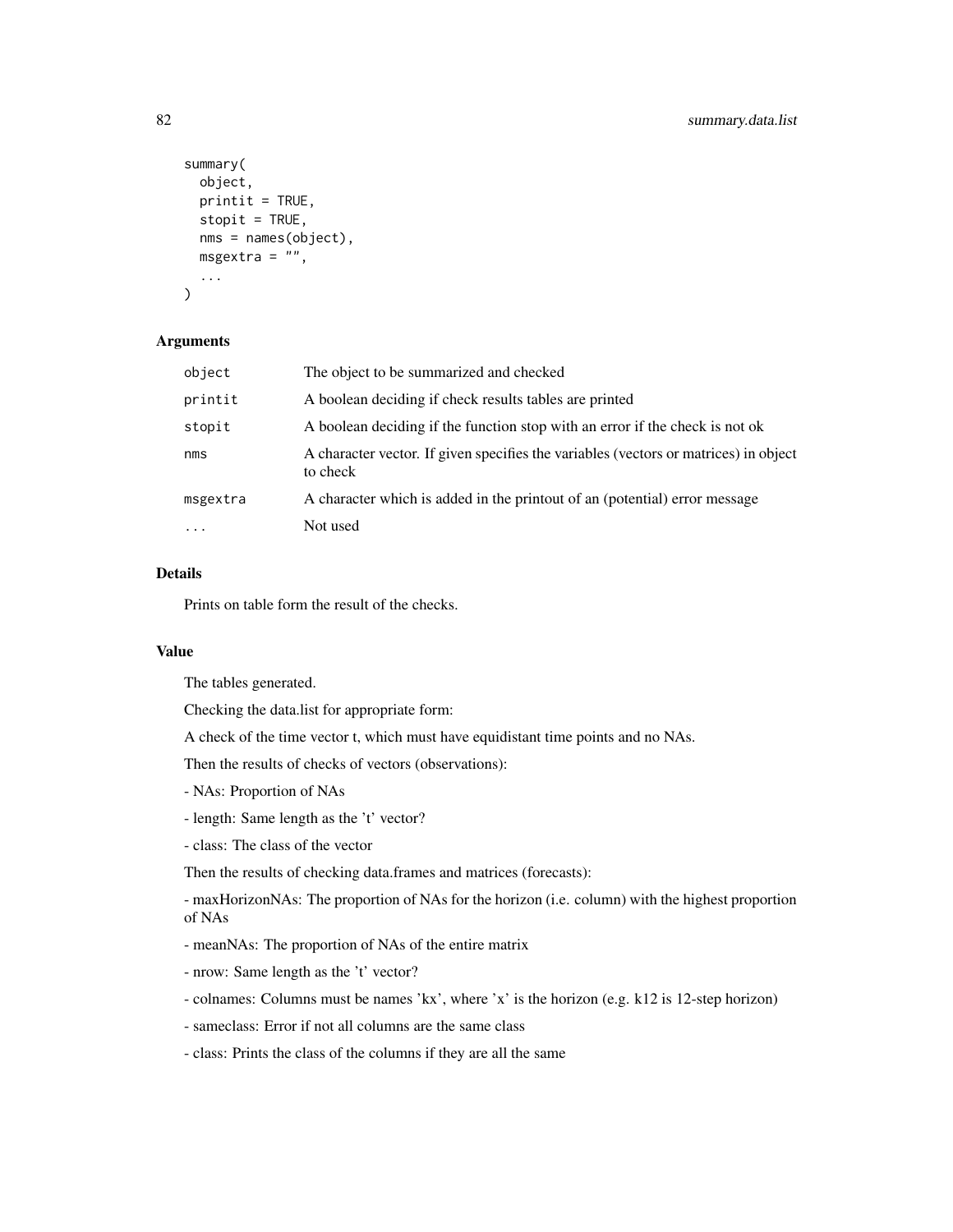<span id="page-82-0"></span> $\%^{**}\%$  83

# Examples

```
summary(Dbuilding)
# Some NAs in k1 forecast
D <- Dbuilding
D$Ta$k1[1:1500] <- NA
summary(D)
# Vector with observations not same length as t throws error
D <- Dbuilding
D$heatload <- D$heatload[1:10]
try(summary(D))
# Forecasts wrong count
D <- Dbuilding
D$Ta <- D$Ta[1:10, ]
try(summary(D))
# Wrong column names
D <- Dbuilding
names(D$Ta)[4] <- "xk"
names(D$Ta)[2] <- "x2"
try(summary(D))
# No column names
D <- Dbuilding
names(D$Ta) <- NULL
try(summary(D))
# Don't stop or only print if stopped
onlineforecast:::summary.data.list(D, stopit=FALSE)
try(onlineforecast:::summary.data.list(D, printit=FALSE))
# Only check for specified variables
# (e.g. do like this in model functions to check only variables used in model)
onlineforecast:::summary.data.list(D, nms=c("heatload","I"))
```
%\*\*% *Multiplication of list with y, elementwise*

# Description

Multiplication of each element in a list  $(x)$  with y

## Usage

x %\*\*% y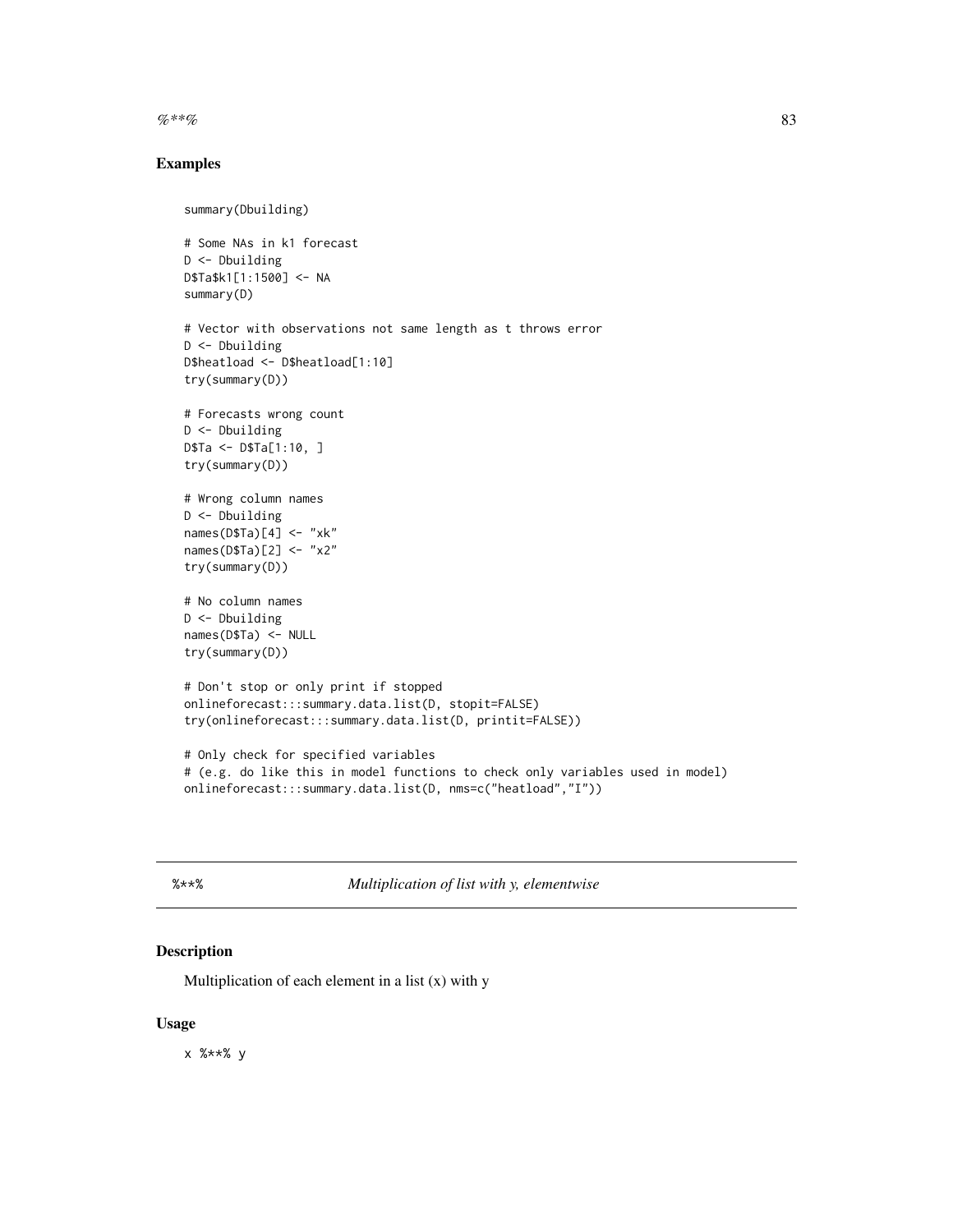#### <span id="page-83-0"></span>Arguments

| X | a list of matrices, data frames, etc. |
|---|---------------------------------------|
|   | a vector, data frame or matrix        |

# Details

Each element of x is multiplied with y using the usual elementwise '\*' operator.

Typical use is when a function, e.g. [bspline\(](#page-8-0)), returns a list of matrices (e.g. one for each base spline) and they should individually be multiplied with y (a vector, matrix, etc.).

Since this is intended to be used for forecast models in the transformation stage then there are some percularities:

If the number of columns or the names of the columns are not equal for one element in x and y, then only the columns with same names are used, hence the resulting matrices can be of lower dimensions.

See the example <https://onlineforecasting.org/examples/solar-power-forecasting.html> where the operator is used.

# Value

A list of same length of x

# Examples

```
x \leftarrow list(matrix(1:9,3), matrix(9:1,3))
x
y \leftarrow matrix(2,3,3)
y
x %**% y
y \le -1:3x %**% y
# Naming percularity
nams(x[[1]]) <- c("k1","k2","k3")
nams(x[[2]]) <- c("k2","k3","k4")
y \leftarrow matrix(2,3,3)nams(y) <- c("k1","k3","k7")
# Now the only the horizons matching will be used
x %**% y
```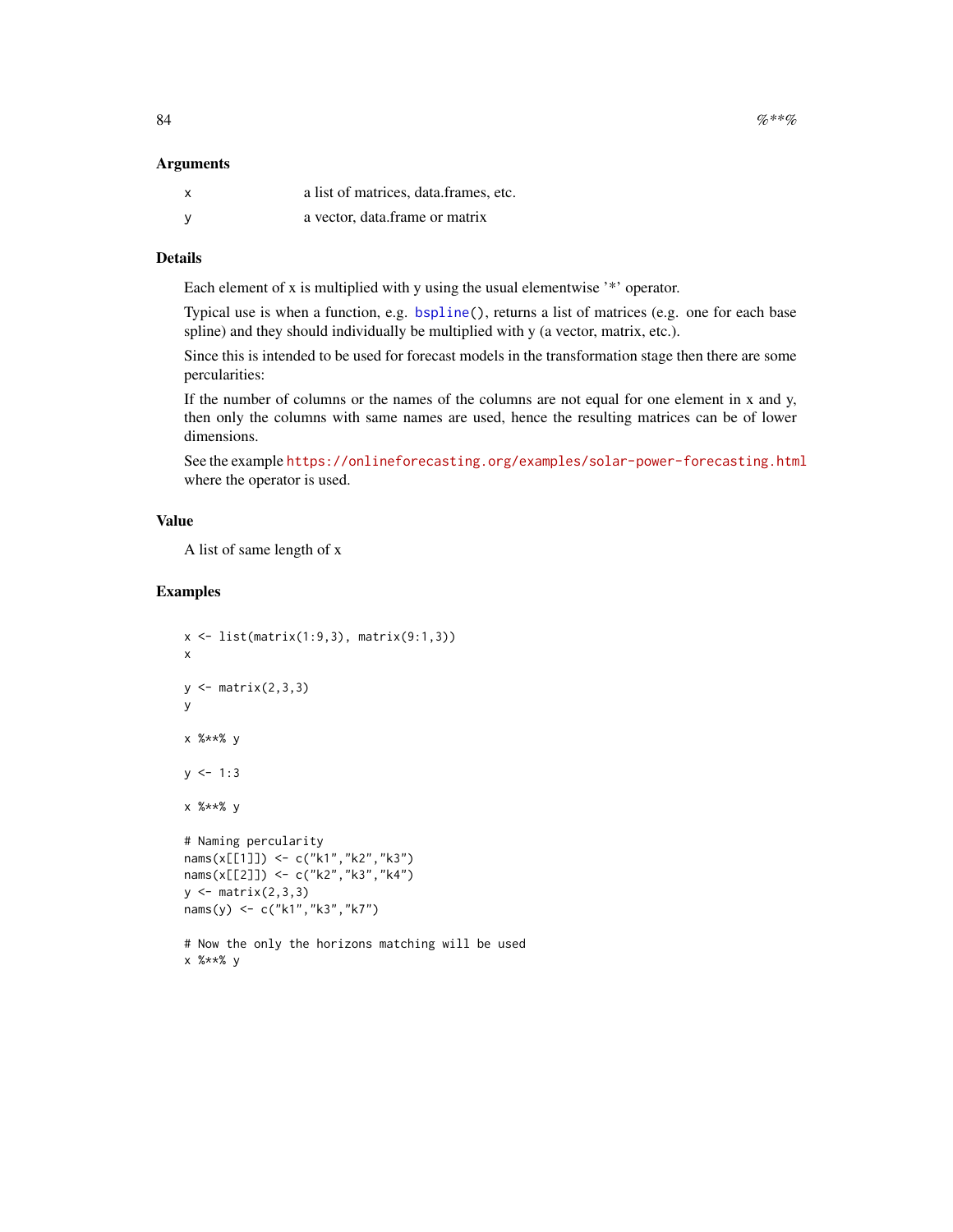# Index

∗ Transform stage functions bspline , [9](#page-8-1) pbspline , [49](#page-48-0) ∗ data.frame make\_periodic, [42](#page-41-0) make\_tday , [43](#page-42-0) ∗ datasets Dbuilding , [18](#page-17-0) ∗ hourofday make\_tday , [43](#page-42-0) ∗ lags make\_periodic , [42](#page-41-0) make\_tday , [43](#page-42-0) ∗ periodic make\_periodic, [42](#page-41-0)  $==$ .data.list,  $3$ %\*\*% , [83](#page-82-0)

# AR , [4](#page-3-0)

as.data.frame.data.list , [5](#page-4-0) as.data.list , [6](#page-5-0) as.data.list.data.frame , *[7](#page-6-0)* as.POSIXct , *[15](#page-14-0)* aslt , [7](#page-6-0)

bspline , [9](#page-8-1) , *[49](#page-48-0)* , *[75](#page-74-1) , [76](#page-75-0)* , *[84](#page-83-0)*

cache\_name , [11](#page-10-0) , *[13](#page-12-0)* cache\_save , *[11](#page-10-0)* , [12](#page-11-0) complete\_cases , [13](#page-12-0) ct , [14](#page-13-0)

data.list , [17](#page-16-0) Dbuilding, [18](#page-17-0) depth , [19](#page-18-0)

flattenlist , [19](#page-18-0) forecastmodel , [20](#page-19-0) , *[26](#page-25-1)* fs , [23](#page-22-1) , *[75](#page-74-1) , [76](#page-75-0)*

getse , [24](#page-23-0)

# gof , [25](#page-24-0) in\_range , [27](#page-26-0)

input\_class , [26](#page-25-1) , *[75](#page-74-1) , [76](#page-75-0)* lagdf , [29](#page-28-0) lagdf.data.frame , *[29](#page-28-0)* lagdl , [30](#page-29-0) lagvec, [31](#page-30-0) lapply\_cbind , [32](#page-31-0) lapply\_cbind\_df , [32](#page-31-0) lapply\_rbind , [33](#page-32-0) lapply\_rbind\_df , [33](#page-32-0) lm , *[34](#page-33-0)* lm\_fit , [34](#page-33-0) lm\_optim , [35](#page-34-0) lm\_predict , [37](#page-36-0) long\_format , [38](#page-37-0) lp , *[20](#page-19-0)* , *[27](#page-26-0)* , [39](#page-38-1) , *[75](#page-74-1) , [76](#page-75-0)* lp\_vector\_cpp , [40](#page-39-0) make\_input , [41](#page-40-0) make\_periodic , [42](#page-41-0) make\_tday , [43](#page-42-0) nams , [44](#page-43-0) nams<- *(*nams *)* , [44](#page-43-0) one , [45](#page-44-0) onlineforecast , [45](#page-44-0) optim , *[36](#page-35-0)* , *[60](#page-59-0)* , *[63](#page-62-0)* options , *[47,](#page-46-0) [48](#page-47-0)* pairs , *[46](#page-45-0)* pairs.data.list , [46](#page-45-0) par , *[48](#page-47-0)* , *[72](#page-71-0) , [73](#page-72-0)* par\_ts , [47](#page-46-0) , *[54](#page-53-0)* pbspline , *[10](#page-9-0)* , [49](#page-48-0) persistence , [50](#page-49-0)

plot\_ts , *[47,](#page-46-0) [48](#page-47-0)* , *[51](#page-50-0)* , [51](#page-50-0) , *[53](#page-52-0) , [54](#page-53-0)* , *[59](#page-58-0)*

plot\_ts.rls\_fit , *[61](#page-60-0)*